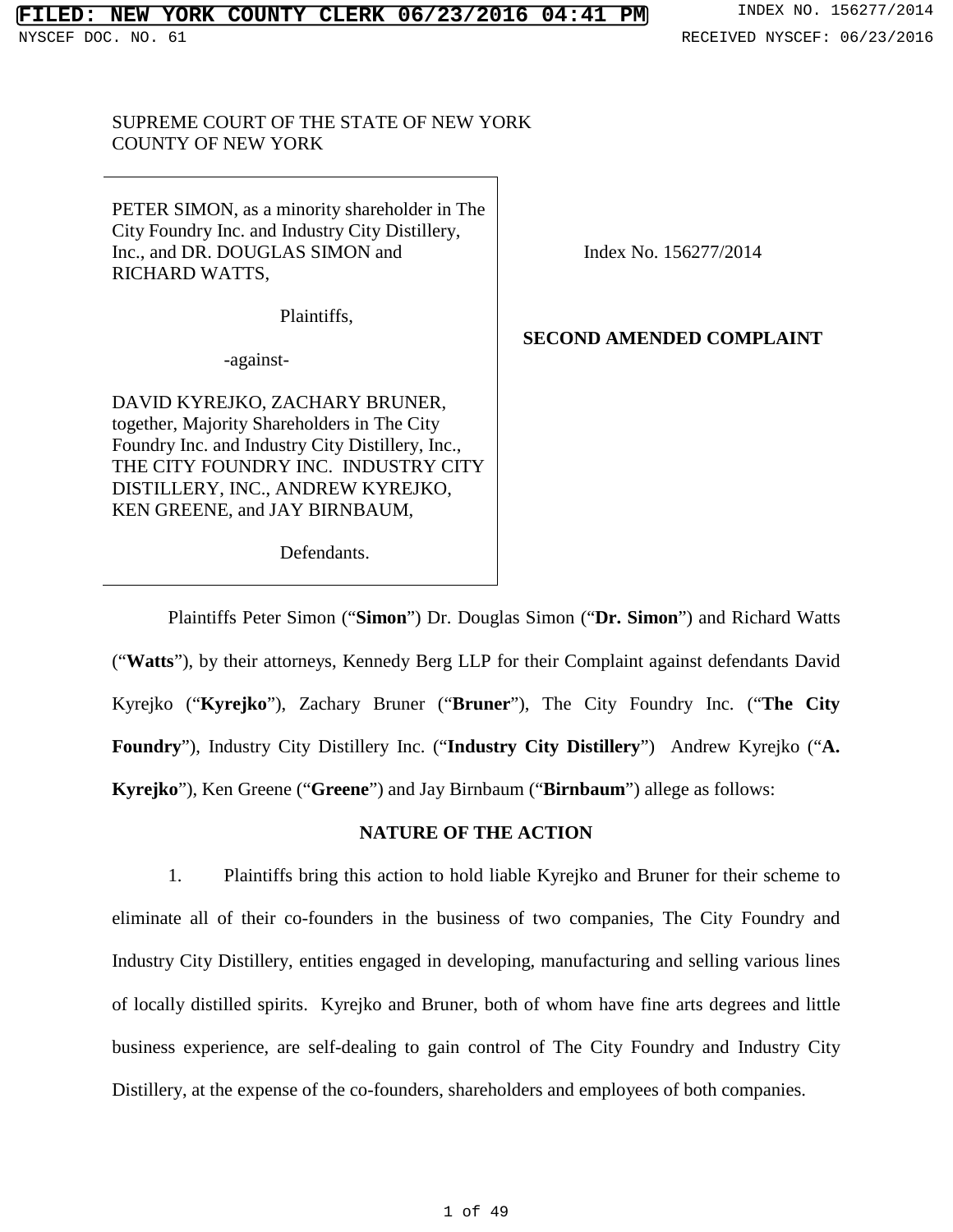2. It was Peter Simon, an original co-founder of The City Foundry and Industry City Distillery, who dedicated three years to raising investment capital, operating the day-to-day business, securing buyers and distributors for Industry City Distillery Vodka and becoming the public face of the entire spirits business. Had Kyrejko and Bruner focused on producing vodka to keep pace with the demand that Simon, another former co-founder, Richard Watts ("**Watts**") and other shareholders and employees had generated, Industry City Distillery likely would be profitable, today. Instead of staying in the lab and producing vodka, however, Kyrejko, in particular, was extraordinarily guarded about the vodka-making processes that he claimed to have uniquely engineered. In fact, when Simon and others hired a lab assistant to mimic Kyrejko's duties to double the volume of vodka being produced, Kyrejko flatly refused to teach her the distillation process. He acted so unprofessionally toward her that he forced her to sit idly in the lab. Within months, she left the business.

3. In late 2013, Kyrejko and Bruner forced Watts, and another key shareholder and employee named Max Hames ("**Hames**") out of The City Foundry and Industry City Distillery business. When Simon, Watts and Hames protested, Kyrejko petulantly threatened to leave the business with certain key aspects of the vodka-making process still his secret. Kyrejko also threatened the physical destruction of the entire manufacturing space and all of the equipment and technology in it.

4. On December 7, 2013, Dr. Simon delivered lawful notice to Industry City Distillery of his intention to convert his \$150,000 loan into Industry City Distillery shares. Rather than honor the notice, Kyrejko and Bruner schemed to get rid of Simon and devalue Dr. Simon's Note. Kyrejko and Bruner proposed to Simon that: a) all intellectual property owned by Industry City Distillery be transferred to The City Foundry; b) Industry City Distillery be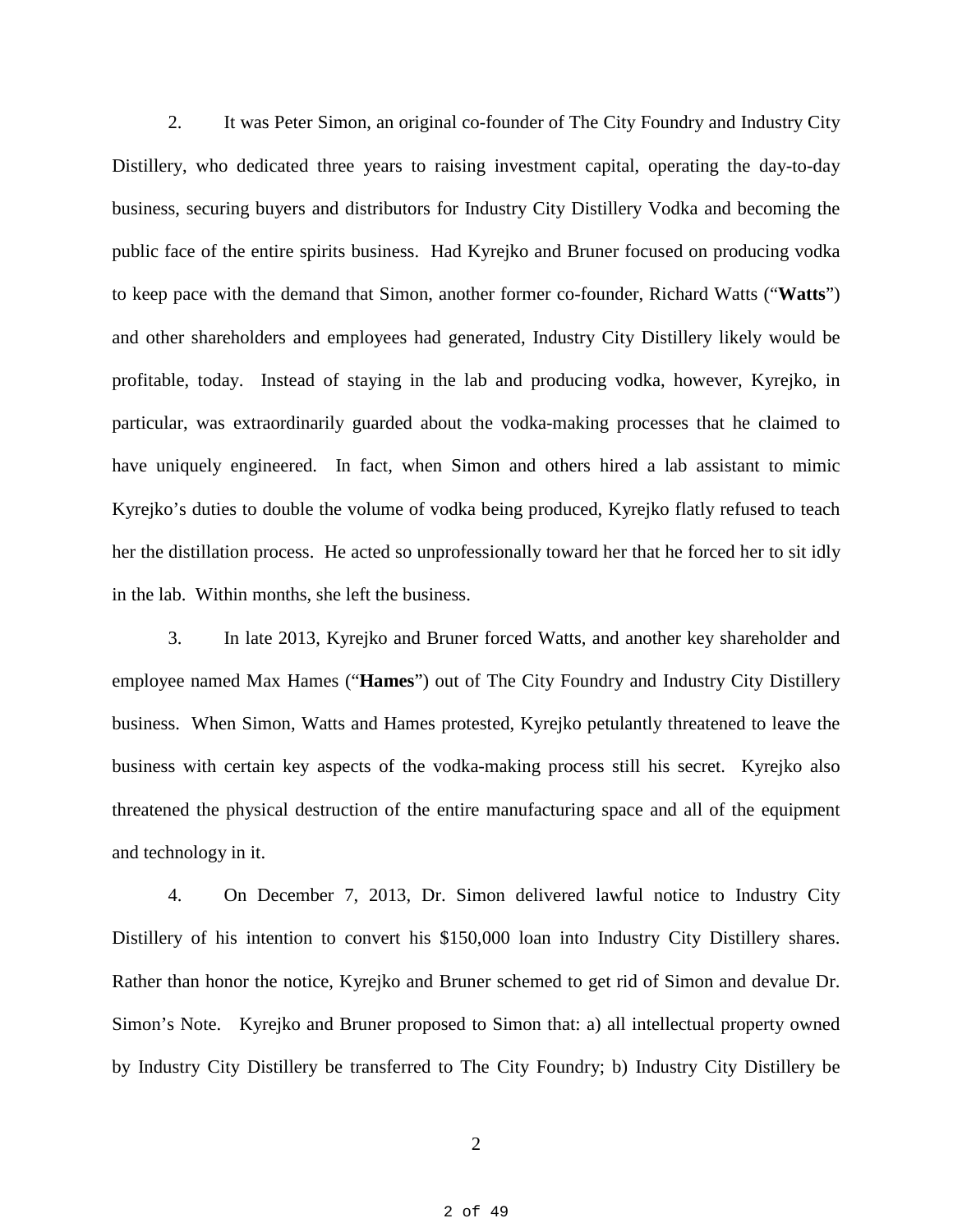operated exclusively by Simon, without the necessary know-how to distill Industry City Distillery's lead products; and c) Simon's involvement in The City Foundry be eliminated. Simon rejected their offer.

5. At the same time, Kyrejko and Bruner were raising money, not to be used for the benefit of The City Foundry and Industry City Distillery, but rather solely to bolster their scheme to take over The City Foundry and devalue Industry City Distillery. Apparently, Kyrejko and Bruner were convinced that because they collectively had a majority of the voting rights under The City Foundry and Industry City Distillery Founders Agreements, they were permitted to disregard the rights of minority shareholders and sabotage Industry City Distillery until they could wrest exclusive control of the companies from Simon.

6. In April 2014, Bruner, Kyrejko and the Simons reached an agreement to settle this dispute. As Bruner's and Kyrejko's own lawyer confirmed, there was agreement on all material terms. Beginning in January 2014 and continuing through June 2014, however, Bruner and Kyrejko sought the advice of Greene and Birnbaum, family friends of the Bruners in upstate New York who are more than double Bruner's and Kyrejko's age. Instead of following the advice of their own lawyers, most of which was voluntarily disclosed by Bruner to non-lawyers Greene and Birnbaum, Bruner and Kyrejko followed Greene's and Birnbaum's misguided directives.

7. Greene's and Birnbaum's vitriolic view of the Simons, who they do not know and have never met, was highlighted by: (1) Birnbaum's shepherding Bruner and Kyrejko through dishonestly "setting up" Simon and improperly terminating of him; (2) Greene's and Birnbaum's persuading Bruner and Kyrejko do disavow their agreement to settle this dispute with the Simons; (3) Birnbaum's counseling Bruner to instruct Greene, Birnbaum and Kyrejko to destroy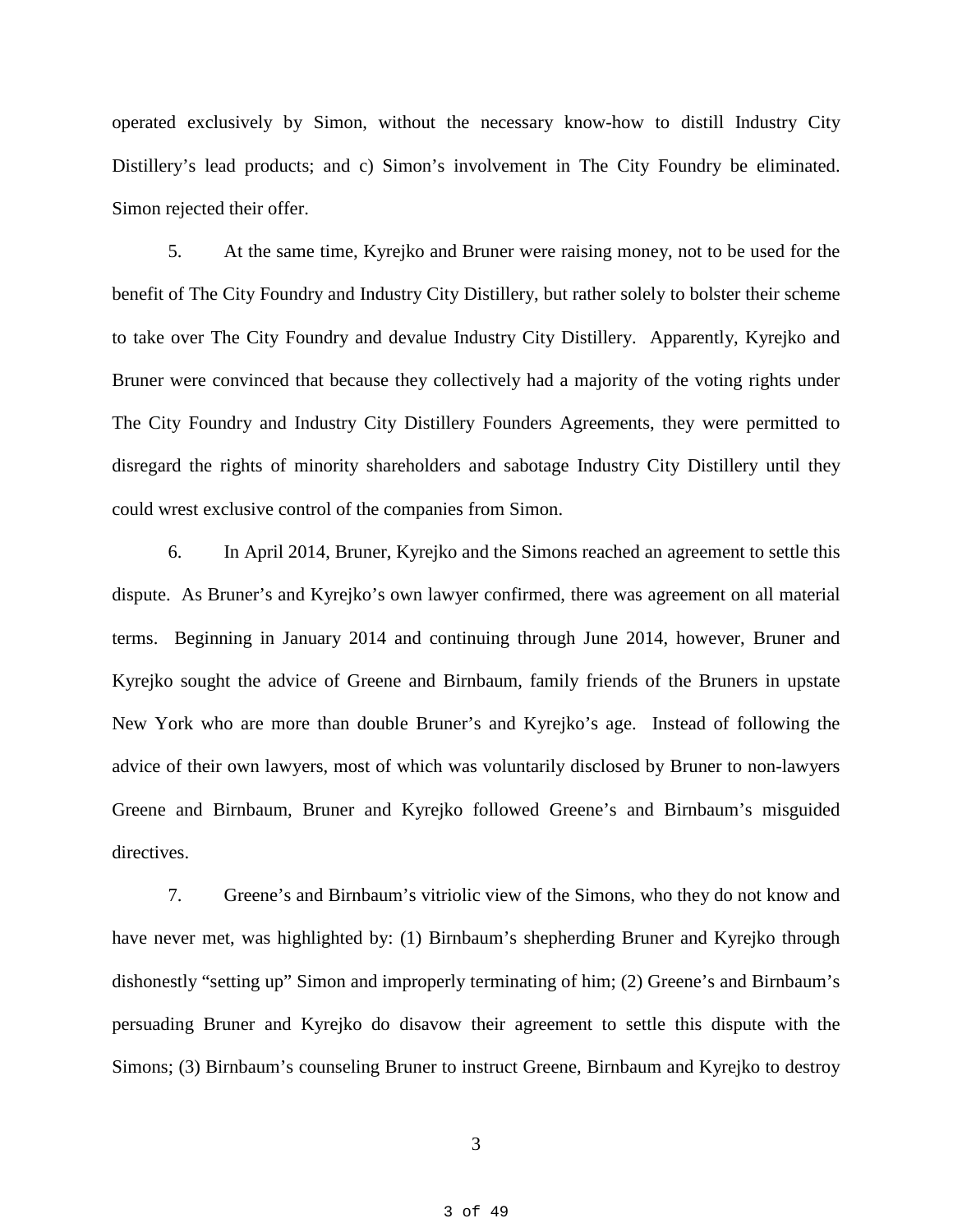an email, authored by Bruner in a moment of candor, crediting Simon with building the ICD and TCF businesses; and (4) Greene's and Birnbaum's conclusion – which was contrary to Bruner's and Kyrejko's own lawyer's advice -- that settling this case was riskier than litigating it.

8. On June 6, 2014, at Greene's and Birnbaum's urging Kyrejko and Bruner dishonored their agreement to resolve this matter. In fact, Greene and Birnbaum firmly believed that this case would not survive a motion to dismiss. That incorrect calculus has caused all parties to incur legal fees and clog this Court with a case that was actually settled.

9. On June 23, 2014, based on advice obtained from Birnbaum's lawyer and deliberately manipulated by Birnbaum, Kyrejko and Bruner gave notice of two "Special Meetings" of the Board of Directors of both Industry City Distillery and The City Foundry, to be held on June 24, 2014. Kyrejko and Bruner called the meeting, claiming that the purpose of it was to terminate Peter Simon's employment from both entities. Simon, who has stood ready, willing and able to continue his duties at Industry City and The City Foundry, demanded that the meeting be postponed. Kyrejko and Bruner refused, holding the purported Special Meetings on June 24, 2014, as the only two founders of ICD and TCF in attendance. On June 24, 2014, Kyrejko and Bruner purported to terminate Simon's employment from ICD and TCF – completing their disloyal scheme.

10. At bottom, by betraying their co-founders, shareholders and employees, Kyrejko and Bruner deliberately devalued the entire spirits business, once valued at roughly \$3 million, in a transparent power-grab. After conducting limited discovery, additional claims were revealed. Plaintiffs assert claims for breach of fiduciary duty, fraud, fraud in the inducement, civil conspiracy, quantum meruit, defamation, breach of contract, declaratory judgment and tortious interference. Plaintiffs reserve the right to add other shareholders to this action and assert a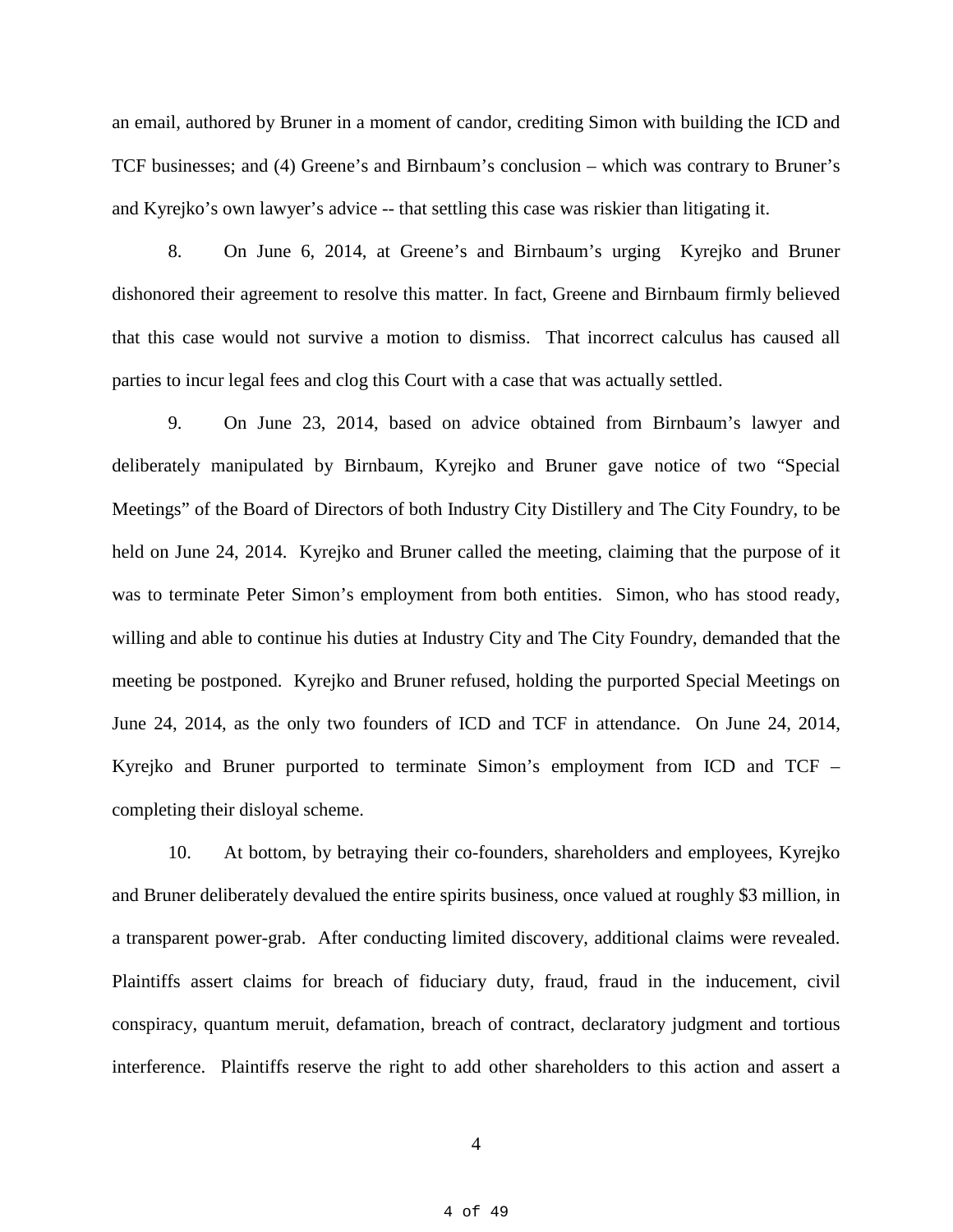claim for judicial dissolution. Plaintiffs will seek damages at trial in an amount not less than \$5 million.

## **PARTIES**

11. Plaintiff, Dr. Douglas Simon is an individual, who resides on Oxford Road, New Rochelle, New York. Dr. Simon holds a Convertible Promissory Note against Industry City Distillery.

12. Plaintiff, Peter Simon is an individual, who resides on Oxford Road, New Rochelle, New York. Simon is a founding member, shareholder and employee of The City Foundry Inc. and Industry City Distillery, Inc.

13. Plaintiff, Richard Watts is an individual, who resides on Stratford Road, in Brooklyn, New York. Watts is a founding member and shareholder of The City Foundry Inc. and Industry City Distillery, Inc. Watts asserts claims solely in his capacity as shareholder in the companies.

14. Defendant, David Kyrejko is an individual, who resides at 33 35<sup>th</sup> Street, Ste. 6A, Brooklyn, New York 11232. Kyrejko is a founding member of The City Foundry Inc. and Industry City Distillery, Inc.

15. Defendant Zachary Bruner is an individual, who resides at 568 39<sup>th</sup> Street, Apt. 1R, Brooklyn, New York 11232. Bruner is a shareholder and employee of The City Foundry Inc. and Industry City Distillery, Inc., who, though added later, was given the title "Founder."

16. Defendant The City Foundry, Inc. is a New York Corporation. Its principal place of business is 33 35<sup>th</sup> Street, Brooklyn, New York 11232.

17. Defendant Industry City Distillery, Inc. is a New York Corporation. Its principal place of business is 33 35<sup>th</sup> Street, Brooklyn, New York 11232.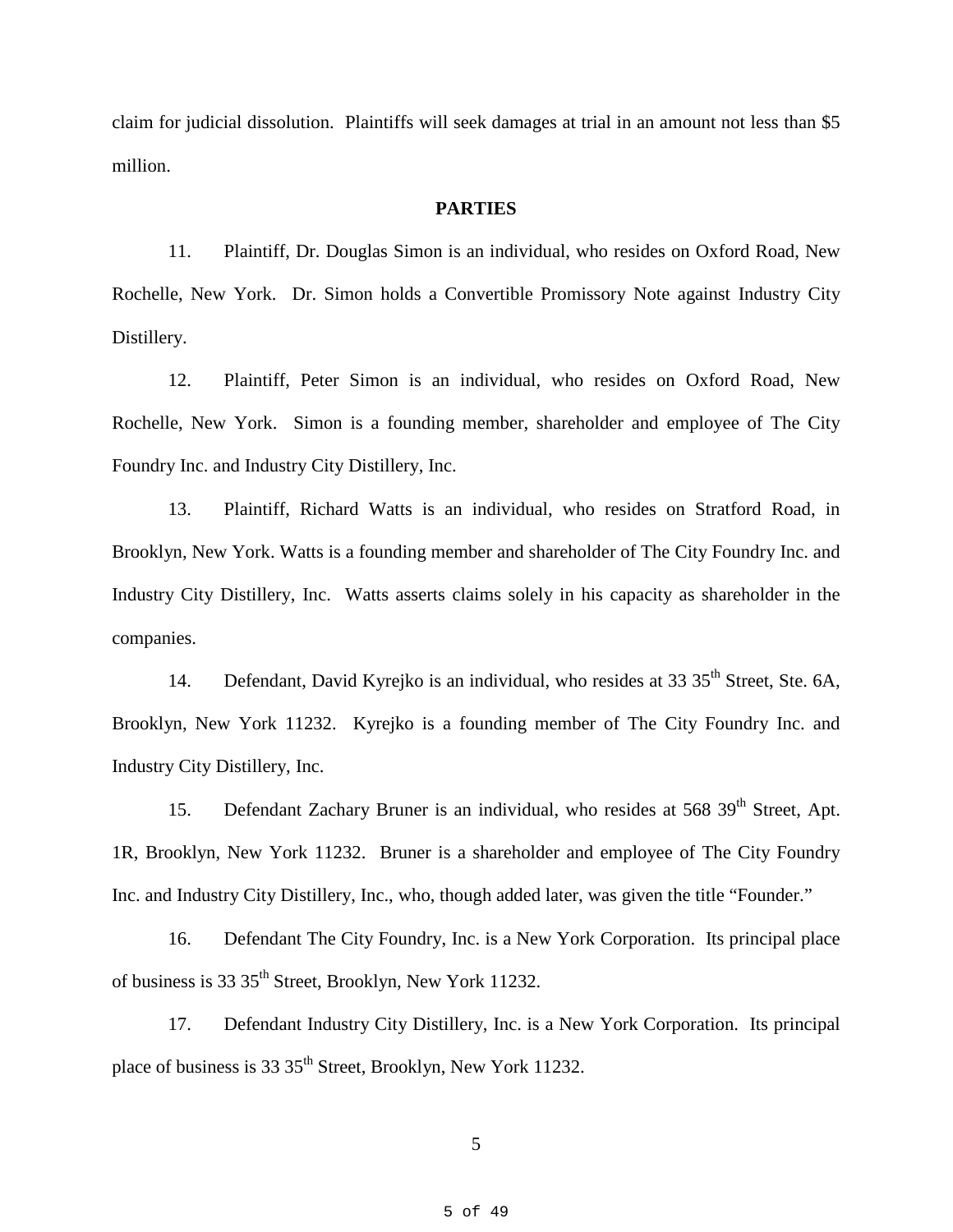18. Defendant Andrew Kyrejko is an individual, who resides at 420 West  $42<sup>nd</sup>$  Street, New York, New York 10036. A. Kyrejko holds himself out as "a nimble strategist who excels at partnering with startups and global organizations to create brands, products, services and experiences." A. Kyreko advises ICD and TCF.

19. Defendant Ken Greene is an individual, who resides at 57 Sunset Boulevard, Pittsford, New York 14534-2142. Green is an entrepreneur who owns restaurants.

20. Defendant Jay Birnbaum is an individual, who resides at 57 Knollwood Drive, Rochester, New York 14618-3512. Birnbaum is a commercial landlord.

#### **JURISDICTION AND VENUE**

21. This Court has jurisdiction over this matter pursuant to CPLR §§ 301 and 302. Venue is proper in this county under CPLR § 503(c)**.** All parties agreed to be bound by the law of New York State under Section 10 of Dr. Simon's Convertible Promissory Note and Section 9 of Simon's Secured Note Payable.

22. Venue is proper in Supreme Court, County of New York because Section 10 of Dr. Simon's Convertible Promissory Note reads as follows: "Each party irrevocably submits to the exclusive jurisdiction of any state [or] Federal court located within the Borough of Manhattan, City of New York in the State of New York, for purposes of any suit, action or other proceeding arising out of this Note."

#### **FACTS**

### **A. The Inception of the Business**

23. In early 2011, Simon met Kyrejko through mutual friends. Kyrejko told Simon of his idea for a technologically innovative and environmentally responsible liquor distillery. Simon, who worked with the notable cocktail and restaurant group, Derossi Global, was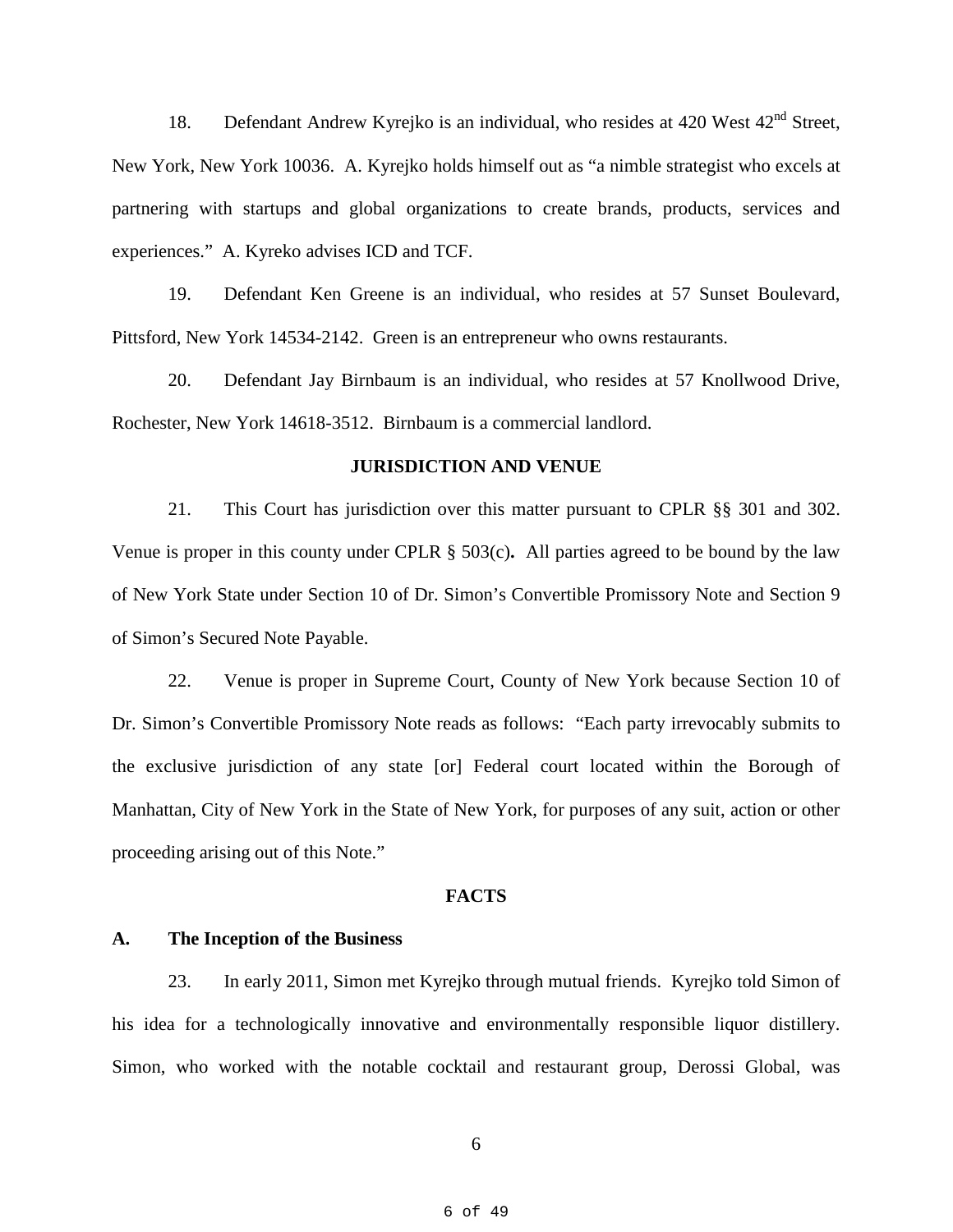intrigued. In addition to the innovation that Kyrejko claimed to have made, starting an environmentally conscious business greatly appealed to Simon. An entrepreneurial, yet socially conscious man, Simon had lived, studied and worked in Asia and Africa to improve the lives of people indigenous to each continent.

24. As they talked further, Kyrejko asserted to Simon that he had developed a unique vodka fermentation and distillation method that transformed raw beet sugar into 80-proof vodka. By incorporating processes derived from industrial and scientific production of alcohol, Kyrejko claimed that his systems were more efficient, cleaner environmentally and led to better taste control, as compared to traditional spirit production. After further discussion, Kyrejko and Simon agreed to become partners, founding the spirits business they initially called The City Foundry.

25. At its inception, Simon invested \$60,000 into The City Foundry and agreed to loan The City Foundry an additional \$60,000. On January 8, 2011, Simon, as Lender, entered into a Secured Note Payable with The City Foundry.

26. By March 2011, The City Foundry, Inc. was incorporated. Simon took on The City Foundry sales, business operations and investor relations responsibilities. In addition, because Simon was better-suited to interact with people, he became the public face of the business. Kyrejko's obligation was to distill and bottle the vodka, while working to improve the vodka recipe.

27. Simon and Kyrejko signed The City Foundry Shareholders Agreement on June 21, 2011. Despite having already committed \$120,000 to The City Foundry, Simon agreed to dedicate himself to the company as a minority shareholder. The City Foundry issued 200 shares, distributing 51 to Kyrejko and 20 to Simon (which could never be diluted below 10%). Kyrejko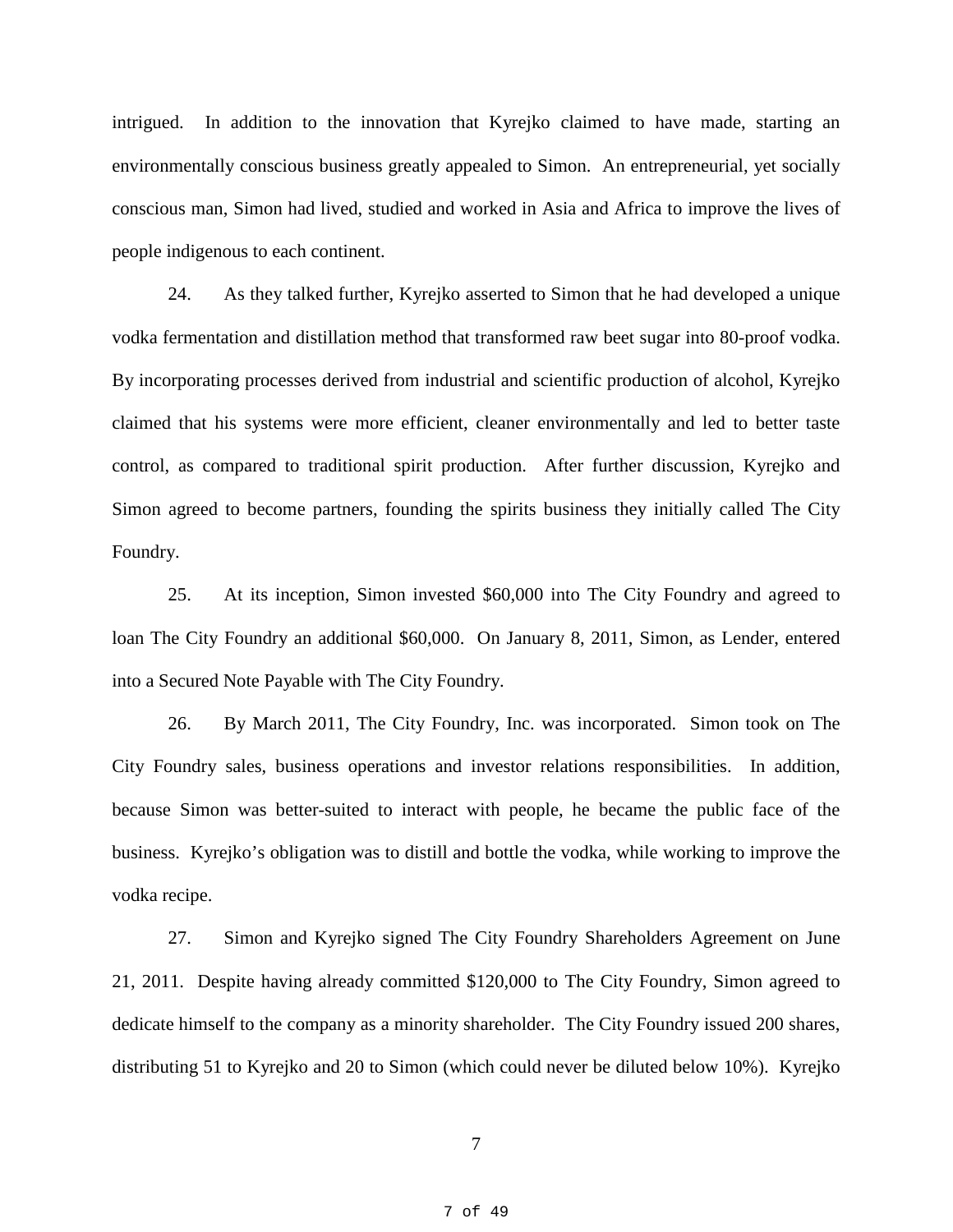and Simon agreed that both parties' consent would be required for all day-to-day company decisions. On July 21, 2011, Dr. Simon posted a Distilled Spirits Bond with the Department of Treasury, in the amount of \$18,000, so that ICD could produce and sell its vodka. The bond is due on July 31, 2016.

28. After signing the Shareholders Agreement, Simon quickly secured The City Foundry's first physical space for production, and mastered the federal and state distillery and alcohol laws. Defying a liquor license process that is normally lengthy and bureaucratic, Simon secured all necessary licenses and permits for The City Foundry to manufacture and sell vodka in short order. From time to time, Simon infused the business with loans and advances to cover any shortages in capital.

### **B. The City Foundry is Reconstituted and Industry City Distillery is Formed**

29. By late August 2011, Kyrejko began including his friends in the business, at first utilizing each of their specific expertise. Richard Watts, a talented designer, was brought in to design the website, publicize and market the vodka. Shortly after Watts joined, in the summer of 2011, Kyrejko brought in Bruner to be head machinist. At first, all four members of the team pitched in where necessary to get the work done.<sup>[1](#page-0-0)</sup> By March 2012, the group was on the verge of making its first sale of the vodka they dubbed Industry City Distillery Vodka.

30. In March 2012, the structure of the business was reorganized. The City Foundry was reconceived as a research and development company -- the incubator for other businesses to be launched in the future. The reorganization also was designed to reflect the contributions of each new person, to structure Industry City Distillery as a subsidiary of The City Foundry and to raise money.

<span id="page-7-0"></span><sup>&</sup>lt;sup>1</sup> The group also brought in Max Hames, who made invaluable contributions and was publicly described as a founder.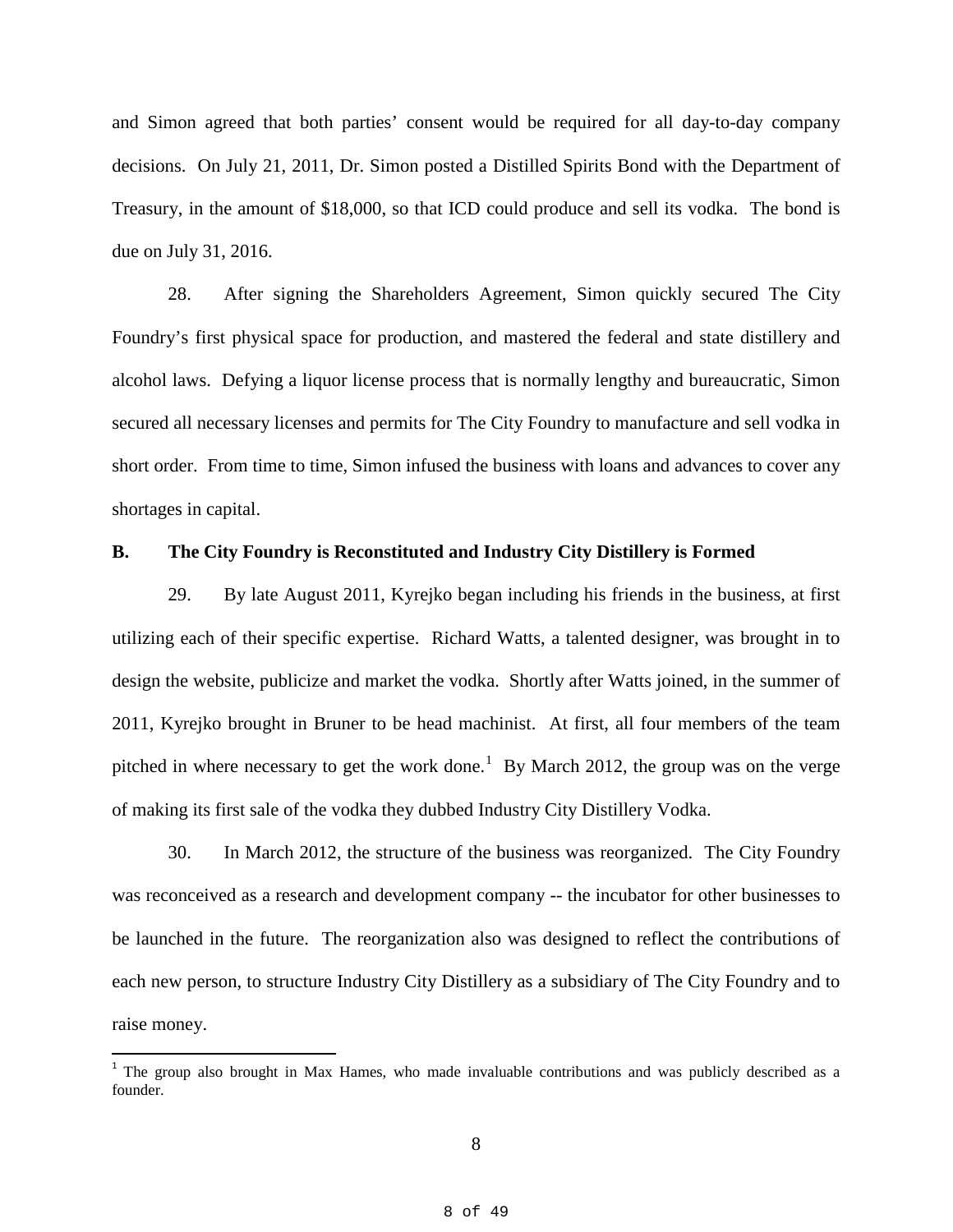31. As of March 9, 2012, two agreements, The Industry City Distillery Inc. Founders Agreement and The City Foundry Inc. Founders Agreement were signed by each of Simon, Kyrejko, Bruner and Watts. Each shareholder was named an Industry City Distillery Founder and Board Member with equal voting power. Important management decisions of the company, such as terminating employees, selling the company and increasing the size of the Board, required three out of four votes.<sup>[2](#page-7-0)</sup> The know-how, including the fermentation and distillation methodology and all of the technology used to produce the vodka, was owned by Industry City Distillery.

32. Reflecting their respective length of service and monetary contributions to the company, Kyrejko was granted 2,000 shares in Industry City Distillery, and Simon was granted 1,200 shares. Bruner was given 490 shares and Watts 400. The City Foundry, as the parent corporation, owned 1,000 shares of Industry City Distillery. Under the Industry City Distillery Agreement, each owner stood to increase his share ownership under a vesting schedule, which was based on the amount of time each served at the company. Last, appropriate leases and licenses were transferred from The City Foundry to Industry City Distillery.

33. On the same day, March 9, 2012, The City Foundry Shareholders' Agreement was superseded by The City Foundry Founders' Agreement. Each of Simon, Kyrejko, Bruner and Watts was granted 50 shares in The City Foundry. In most other respects, The City Foundry Agreement mirrored the Industry City Distillery Founders Agreement. Important management decisions of the company required the votes of three out of four board members. Each shareholder stood to increase his shares based on a vesting schedule. The primary distinction

<span id="page-8-0"></span><sup>&</sup>lt;sup>2</sup> In the event that the number of voting Board members was reduced to three, a vote of two out of three Board members was deemed controlling.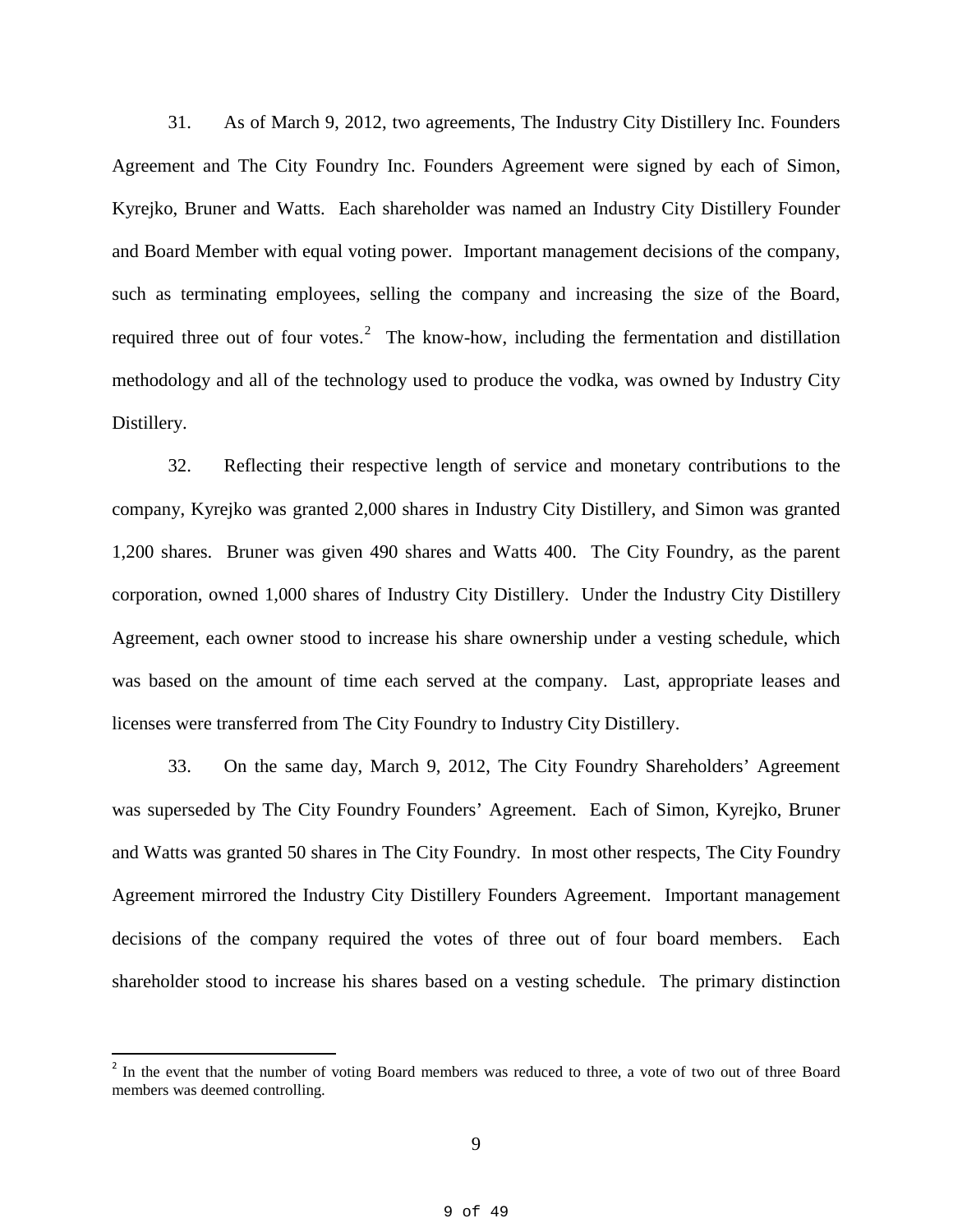between the two agreements was that The City Foundry did not own any of the intellectual property that Industry City Distillery did.

34. In short, with a more comprehensive parent-subsidiary corporate structure in place, Industry City Distillery Vodka was poised to launch in March 2012.

## **C. Industry City Starts Selling**

35. Industry City Distillery began selling bottles of Industry City Distillery Vodka in April 2012. Its Industry City Distillery No. 2 Vodka was quickly in demand. By May, a liquor distributor called 2Fly Wines became interested in purchasing Industry City Distillery No. 2 Vodka, in bulk. A May 25, 2012 Letter of Intent, signed by 2Fly Wines representative Jonathan Lynch, reads as follows: "I am writing this letter to express my sincere interest in purchasing Industry City Distillery Vodka for distribution in Connecticut, with future consideration for the Massachusetts and Rhode Island markets."

36. Praising the "quality, care and craftsmanship" of the vodka, 2Fly Wines committed to buying enough vodka per month to make Industry City Distillery, together with its other sales, profitable in short order. Lynch further wrote, "Once production has increased, it is the intent of 2Fly Wines to purchase No. 2 Vodka at a rate of two to three pallets (128 to 192 crates) per month…" To encourage timely production, 2Fly Wines even promised to make an upfront payment for the first three months.

37. Industry City Distillery was also garnering local press attention. Seizing on its all-purpose, Brooklyn-based manufacturing plant, Simon and Watts promoted the vodka as Brooklyn's own. Astor Wines, an early buyer, put Industry City Distillery on the cover of its promotional materials under the heading "Drink Local: 5 Amazing New York Distilleries." New York Spirits magazine put Industry City Distillery No. 2 Vodka on its cover, as did Tasting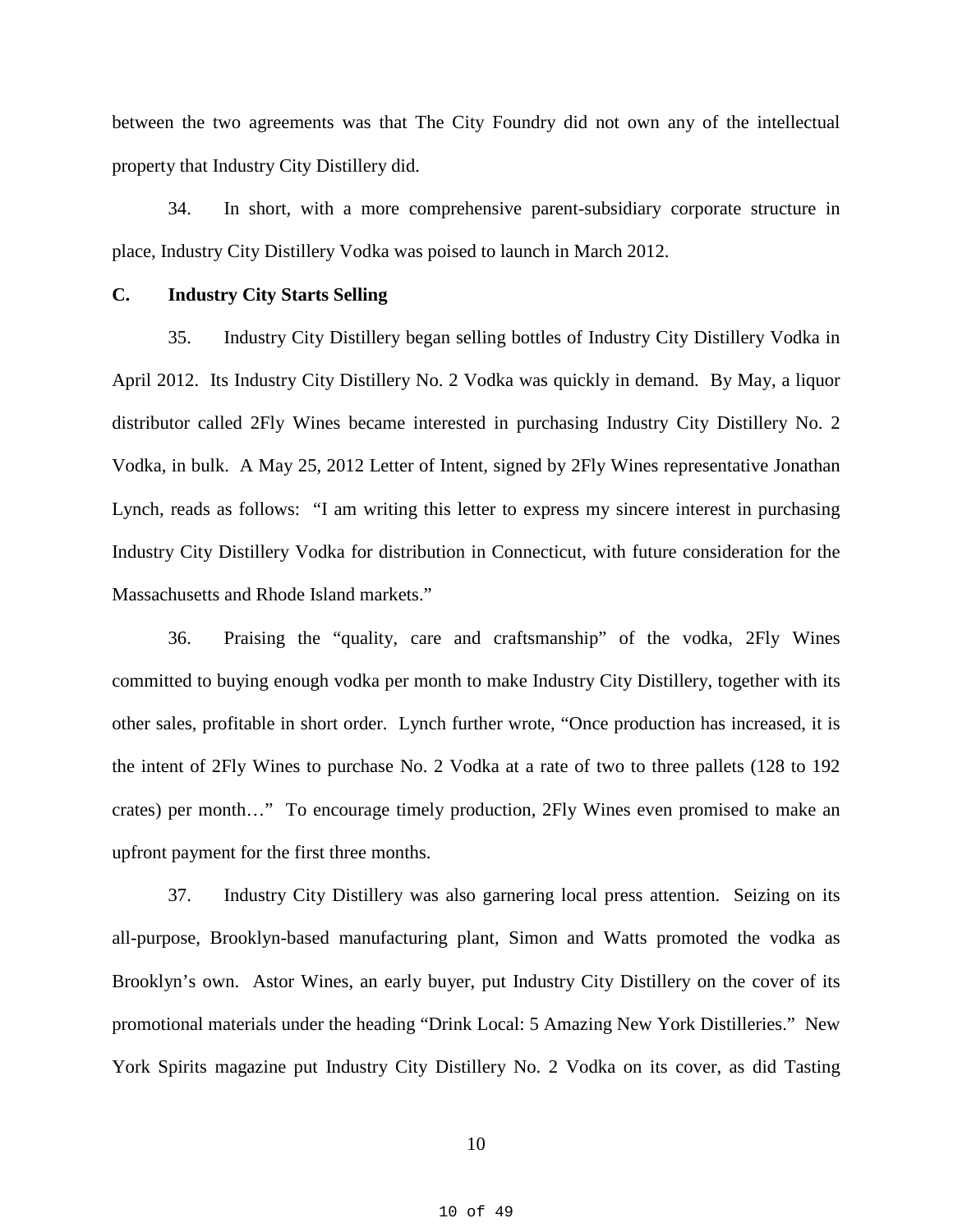Table NYC. CBS New York ran a print and television piece on Industry City Distillery, with Simon as the spokesman. Fox News ran a television piece as well.

38. Local press led to national press. Forbes Magazine listed the Industry City Distillery team as one of its "top 30 under 30" entrepreneurs. The New York Times ran a piece about the business on the front page of its Metropolitan section.

39. Still, early into the launch, Industry City Distillery was unable to meet its financial obligations because of Kyrejko's and Bruner's failure to meet the company's production obligations. In June 2012, Industry City Distillery drafted a business plan identifying as its primary fundraising goal, securing \$150,000 in investment capital. The founders concluded that \$150,000 was needed to cover the cost of production to reach 4,000 bottles per month, a key benchmark that would make Industry City Distillery profitable. In the short term, Simon and Bruner loaned Industry City Distillery money to cover its May and June 2012 expenses. Simon loaned the company an additional \$22,000. Bruner loaned it \$19,000.

40. Demand for Industry City No. 2 Vodka was not the problem -- production was. It is for this reason that a \$150,000 investment in Industry City Distillery was attractive to outside investors. In July 2012, an investor brought in by corporate counsel, appeared willing to invest the \$150,000 necessary to boost production, based on a \$1.5 million valuation of Industry City Distillery. Yet, the investor demanded an equity position in both TCF and ICD. Though strapped for cash, the shareholders did not want to give the investor an equity position in both companies. Dr. Simon then stepped in, offering to make a \$150,000 loan (at a below market interest rate and on extremely favorable, non-commercial terms) to Industry City Distillery, based on a \$3 million valuation of ICD.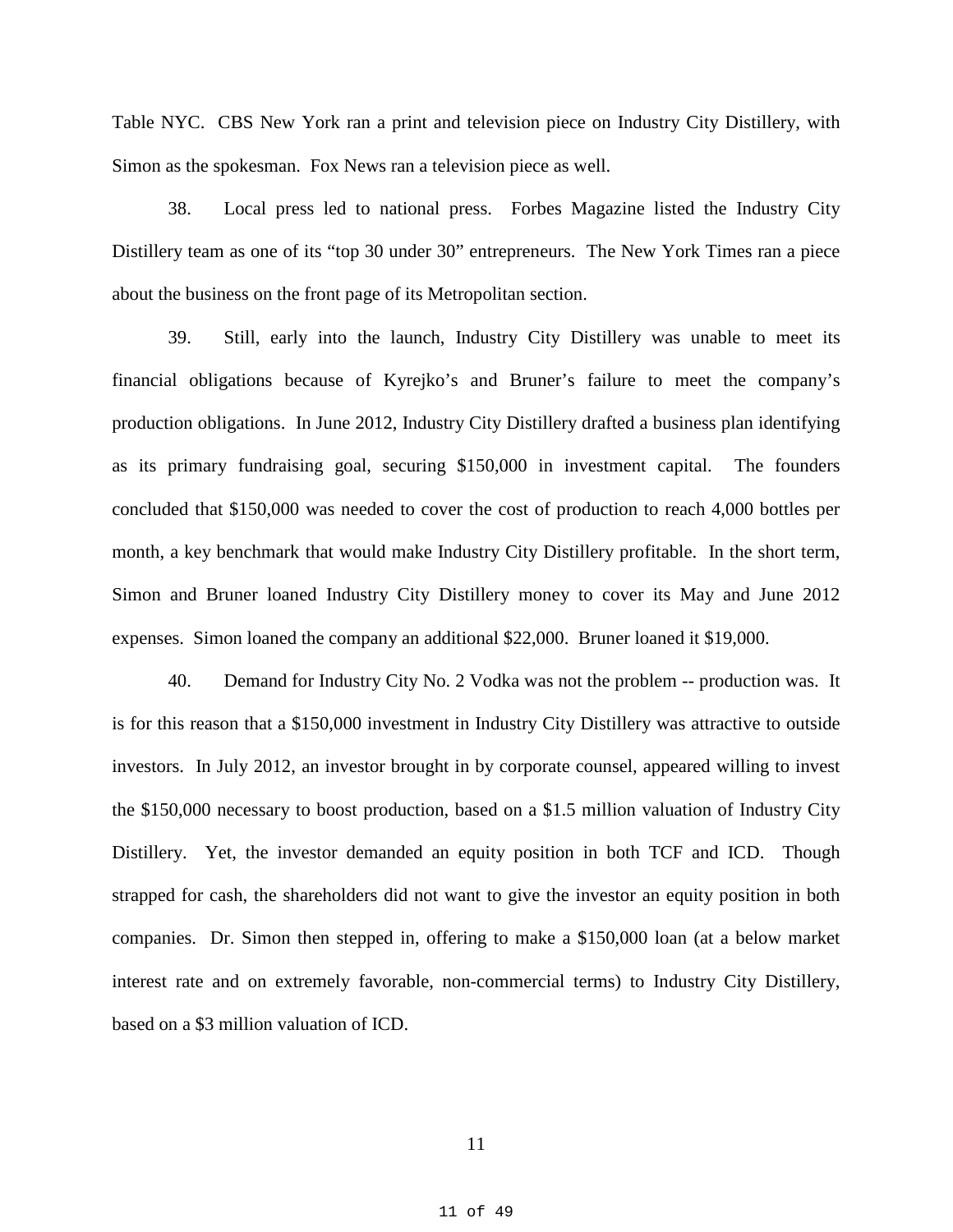41. On August 31, 2012, Dr. Simon and each of the founding members of Industry City Distillery signed a \$150,000 Convertible Promissory Note. The Note accrued 3% interest and was due and payable on August 31, 2017. Beginning on February 28, 2014, Dr. Simon had the option to give notice and convert the Note into Industry City Distillery shares.<sup>[3](#page-8-0)</sup> Dr. Simon's loan resulted in Kyrejko, Bruner and all shareholders being protected from the dilution that an ordinary investor would require.

42. All things being equal, in the fall of 2012, Industry City Distillery was positioned to meet demand for Industry City Vodka. All things, however, were not equal.

#### **D. Kyrejko Undermines Industry City Distillery with His Uneven Behavior**

43. Though there had been hints along the way of Kyrejko's tyrannical personality, including that he had run off an intern and two friends of the co-founders who were trying to assist him in increasing the production of vodka, the founders had dismissed his actions as those of an eccentric artist, lacking in interpersonal skills. Still, in August and September 2011, Kyrejko's behavior had spiraled so out of control that Bruner arranged for a facilitator to communicate to Kyrejko on behalf various employees, and vice versa. It did not work. Kyrejko drove out employee after employee. Even at this early stage, Bruner, whether because of intimidation or naiveté, always supported Kyrejko.

44. In the fall of 2012, with Simon meeting with distributors vying to be the primary seller of Industry City Distillery Vodka in New York, and Industry City so poised to become successful, Kyrejko imploded. The founders used Dr. Simon's loan, in part, to hire a lab assistant for Kyrejko, dedicated to mirroring his work and doubling production of vodka. But, Kyrejko refused to disclose the vodka-making process to her. He asserted that the process was

<span id="page-11-0"></span><sup>&</sup>lt;sup>3</sup> In addition, Dr. Simon's conversion right is also triggered by an equity financing event in Industry City Distillery, in an amount over \$250,000.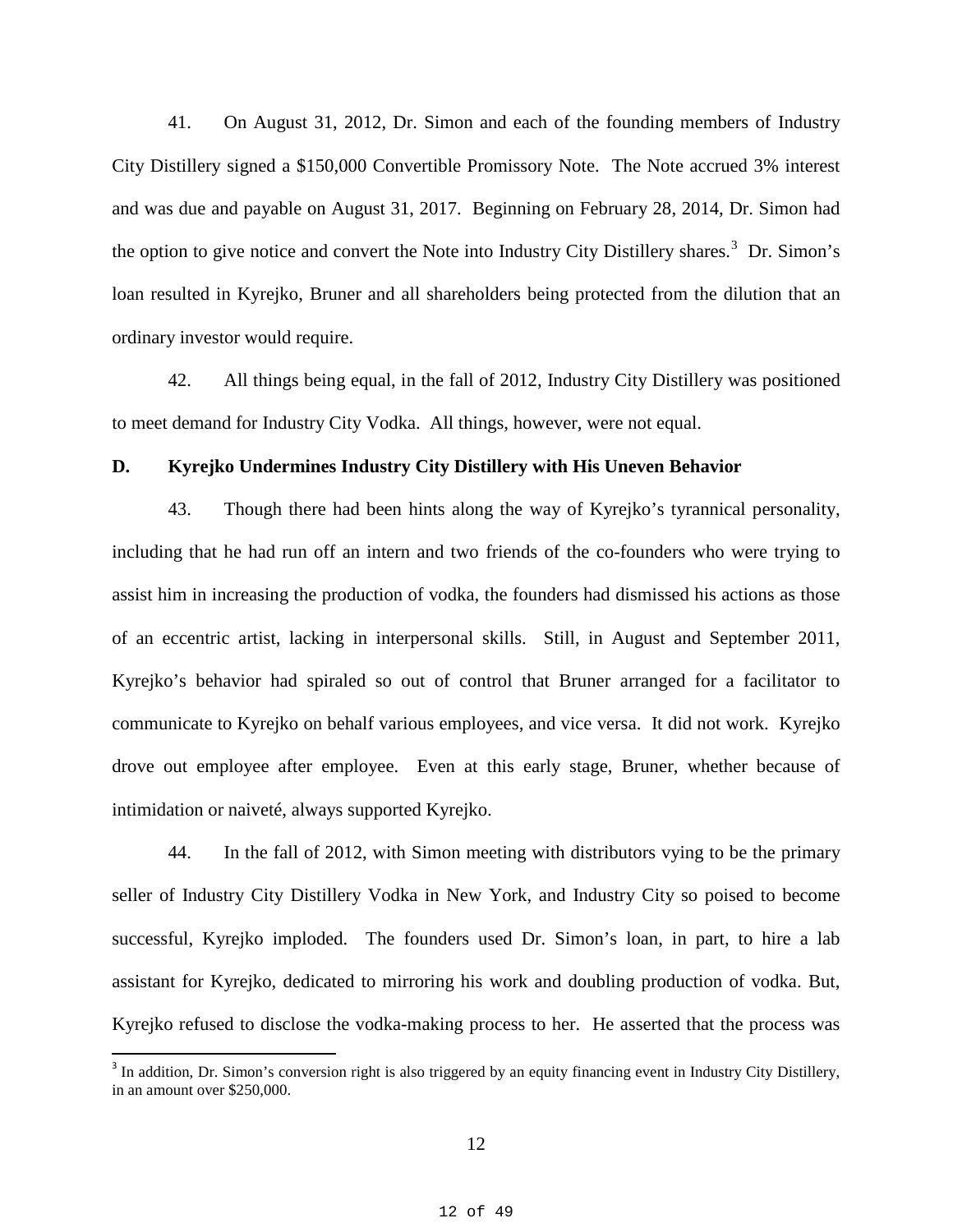far "too experimental" to teach anyone. Kyrejko's assertion was the opposite of what he said to buyers and distributors, other employees and most important, Simon at the inception of The City Foundry. By December 2012, the lab assistant left the company because of Kyrejko's petulance.

45. Industry City Distillery also used Dr. Simon's loan to hire a Project Manager/Marketer to organize deadlines and manage the facility, all in an effort to meet production and increase profits. Kyrejko refused to be managed. He refused to even meet with the Project Manager. Following Kyrejko's lead, Bruner was extremely critical of her marketing skills. She, too, was gone by December 2012. Production suffered. No contract with 2Fly Wines was signed as a result of Kyrejko's refusal to focus on production, or even to teach others to do it for him.

46. In response to Kyrejko's failure to produce the vodka to meet demand, Simon further increased his duties. Though Kyrejko refused to disclose to Simon the entire manufacturing process, Simon began running the stills and blending and bottling the vodka. Kyrejko concentrated his efforts on continually changing the manufacturing process. It seemed, for Kyrejko, that his refusal to focus on what was in demand reflected his self-indulgent fear that the company might succeed with Kyrejko's role being more limited than he had envisioned.

47. In March 2013, Simon recommended to the team that a distributor, called T. Edwards Wines, be awarded the right to buy and distribute its Industry City Distillery Vodka, in New York. On March 28, 2013, the team prepared a projected production schedule to establish T. Edwards Wines' pricing for its bulk purchase of Industry City Distillery Vodka. In the schedule, Industry City Distillery projected that it would produce 500 bottles in May, 1,000 in June, 2,000 in July and August, and 4,000 thereafter.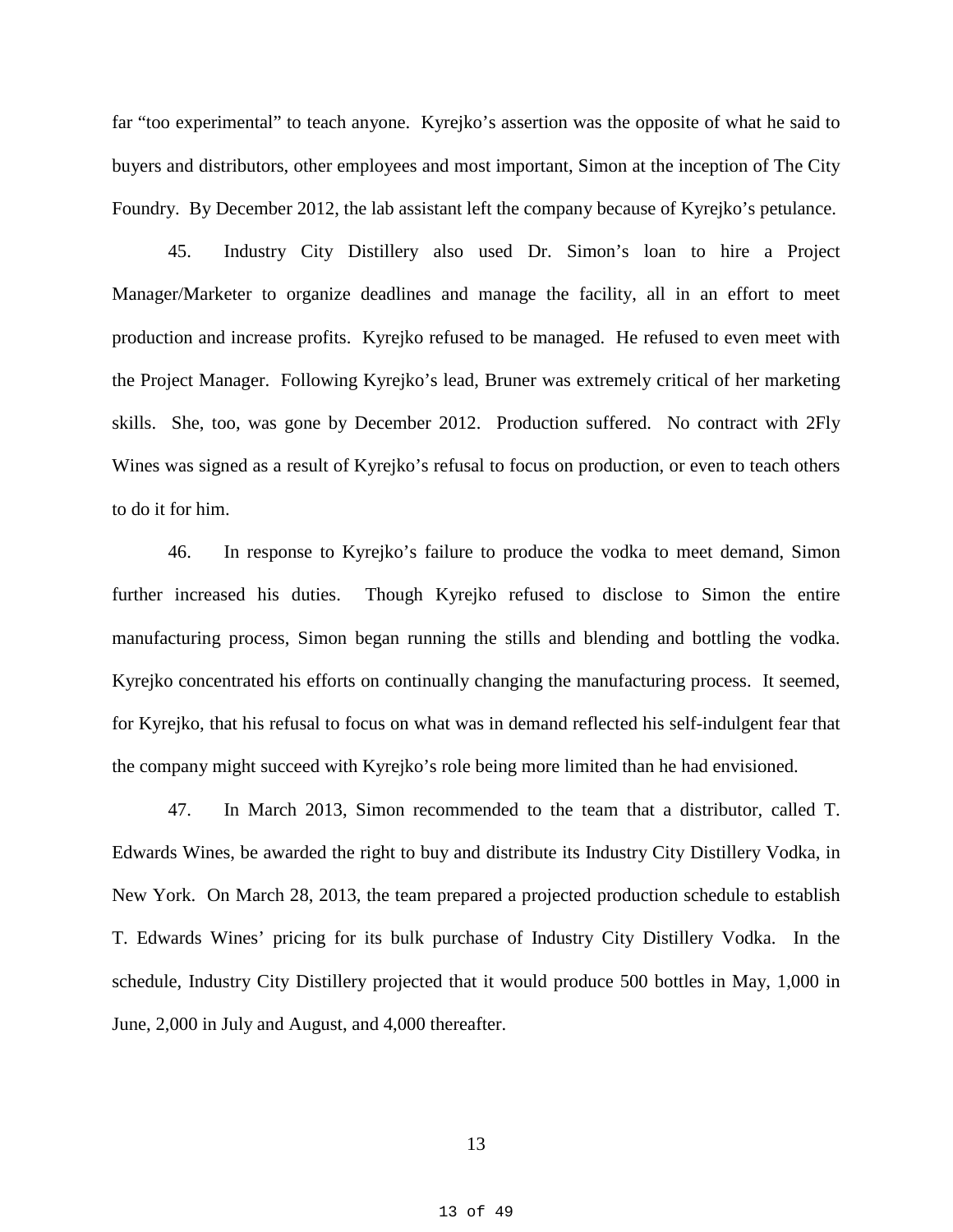48. Around the same time, with Kyrejko unfocused on production, Industry City Distillery was in need of more capital. Bruner arranged for a \$30,000 loan from his uncle, Charles Miersch ("**Miersch**"). On March 4, 2013, Miersch loaned Industry City Distillery \$30,000, at 6% interest, with four interest payments owed each year. After Bruner secured the Miersch loan on terms less favorable than Dr. Simon's Note, Kyrejko began insinuating himself into other co-founders' business.

49. In October 2013, Kyrejko attacked Watts. In advance of a Friday meeting, Watts delivered an updated version of the website to the co-founders for their review and comment. Watts' website updates were routine; and, as he had done previously, Watts established a one week timeline to receive all comments and to make all necessary changes to the site. Prior to the meeting, however, Kyrejko used the Industry City Distillery computer system to change the timeline – establishing the next day, a Saturday, as Watts' deadline to make all changes to the website. At the meeting, Kyrejko attacked Watts personally, yelling that Watts was "lazy," among many other pejoratives. Watts' website design later won critical acclaim.

50. Shortly after the meeting, corporate counsel asked to meet with Watts. Much to Watts' surprise, corporate counsel asked that Watts leave the business. When Hames learned that Watts had been asked to leave, he was furious with Kyrejko and Bruner. In turn, because of Kyrejko's and Bruner's antagonistic behavior towards Watts and Hames, as well as shortcuts used by Kyrejko and Brunner in the vodka production process to cover their inability to produce sufficient quantities of Beet sugar vodka, Hames left the business. In late December 2013, Watts and Hames signed Separation and Mutual Release Agreements. Hames was given back-wages.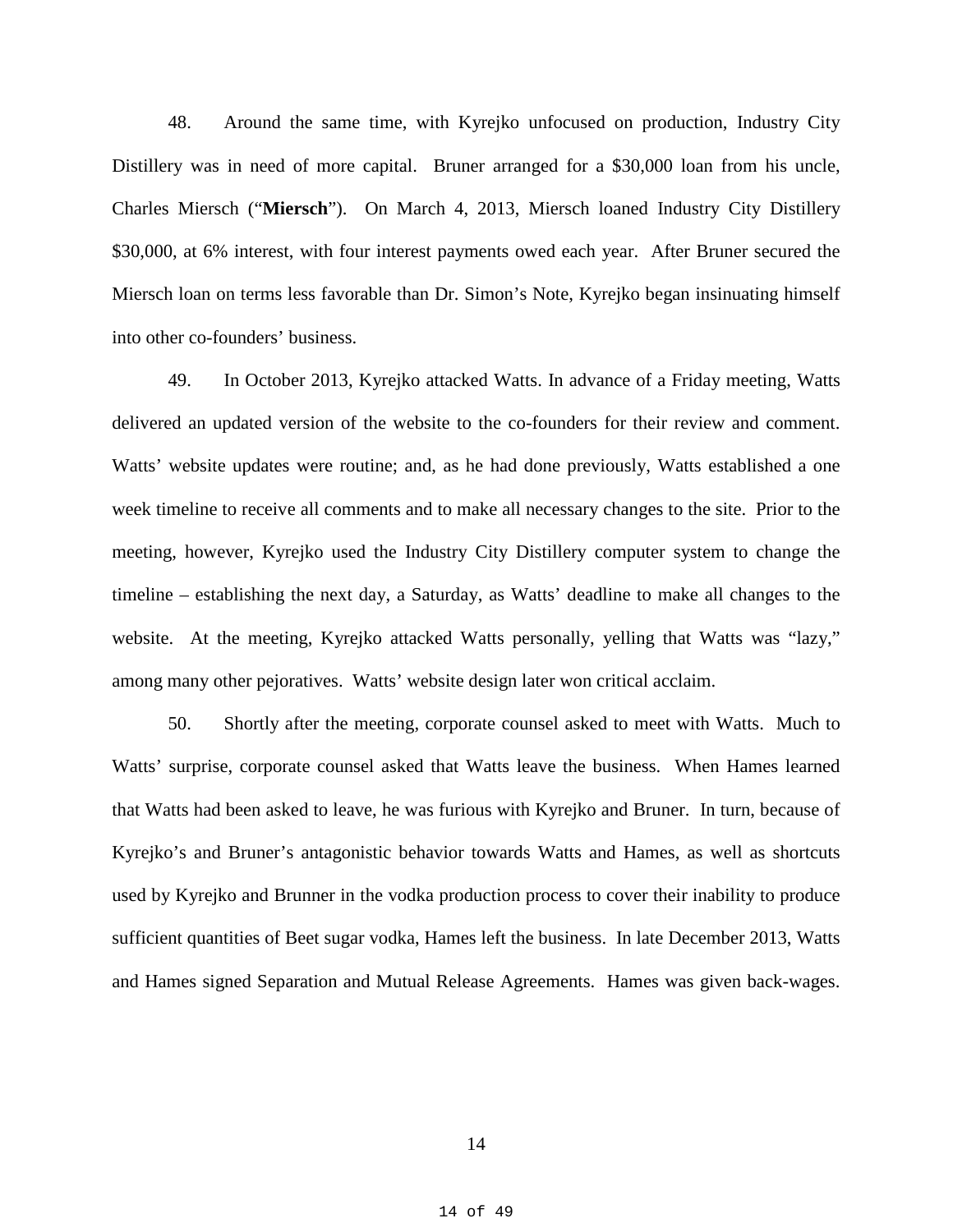Watts retained most of his Industry City Distillery shares, selling 1% of them to Bruner for \$18,000, using a \$1.8 million valuation of Industry City Distillery.<sup>[4](#page-11-0)</sup>

51. In response to Simon's objections to Kyrejko's treatment of Watts and Hames, Kyrejko threatened to leave the business and take his still secret manufacturing process with him. When that threat did not elicit the desired response, Kyrejko threatened to destroy all of the equipment in the space. While Simon was not happy with how Kyrejko and Bruner treated Watts and Hames, because Simon had invested so much time, money and effort in both The City Foundry and Industry City Distillery, he felt obligated to continue to make the business work.

52. Citing the production failure, T. Edwards Wines was no longer willing to pay "upfront" money to Industry City Distillery. T. Edwards Wines feared that promotion of Industry City Distillery Vodka would be met with production shortages that would anger key sales accounts, and lead to a decrease in sales.

53. Despite that the company was in disarray, in November 2013, Dr. Simon gave notice that he intended to convert his note into a 5% ownership share in Industry City Distillery. Dr. Simon reasoned that by converting his Note, he would demonstrate his support for the team and the business (helping to improve ICD's balance sheet). Kyrejko and Bruner immediately began writing angry emails about Dr. Simon's decision to convert the note. Dr. Simon confronted Kyrejko and Bruner, explaining that they misunderstood his actions. Dr. Simon's explanation fell on deaf ears, because Kyrejko and Bruner had other plans for The City Foundry and Industry City Distillery.

<span id="page-14-0"></span>54. On December 24, 2013, Kyrejko and Bruner sent Simon a detailed proposal. In it, they insisted that they take control of the parent corporation, The City Foundry, transferring all

<sup>&</sup>lt;sup>4</sup> The Release Watts signed was a limited one, carving out his rights as a TCF and ICD shareholder.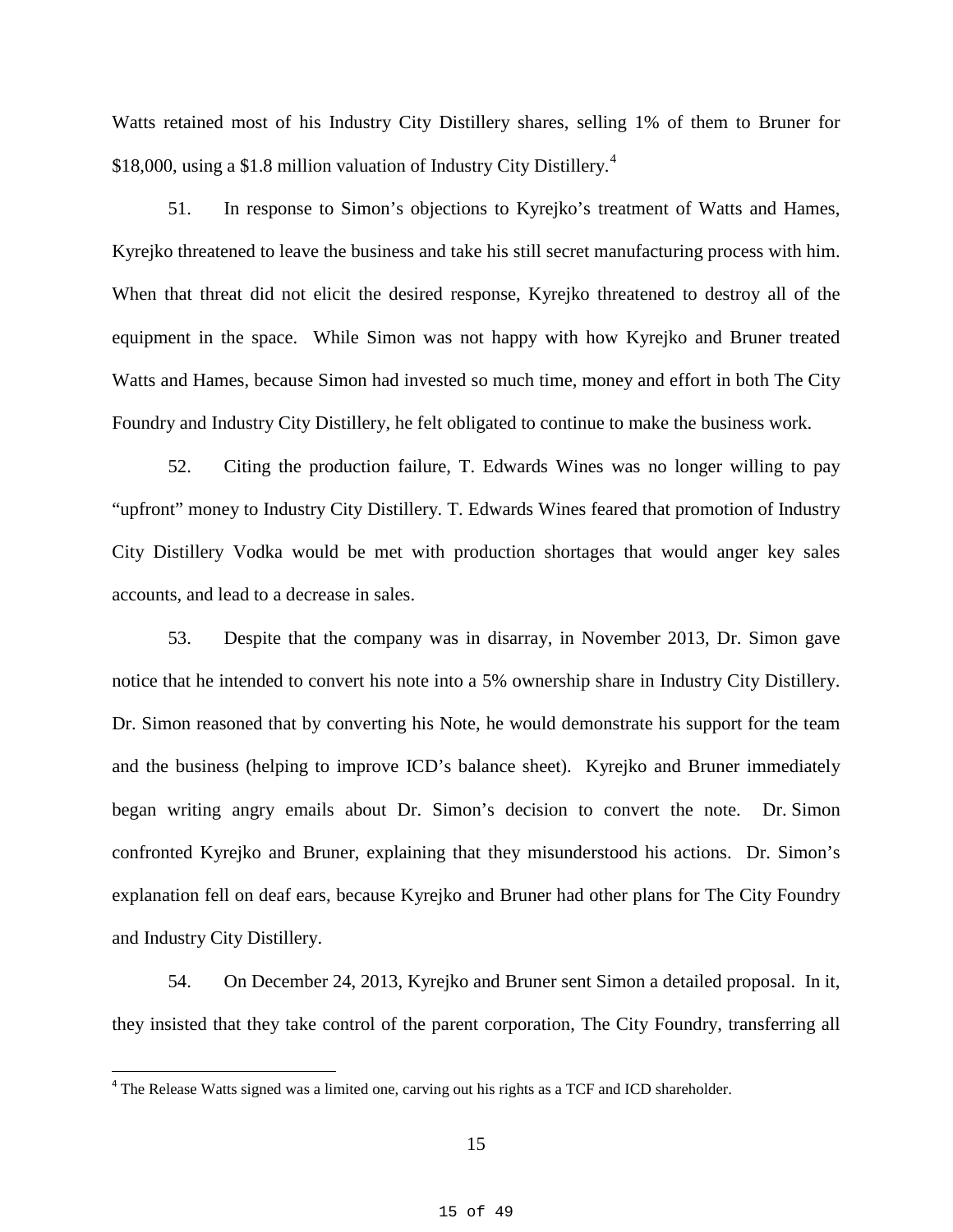intellectual property from Industry City Distillery to The City Foundry. Kyrejko and Bruner wrote to Simon as follows:

ICD has reached the point where it is nearly (with substantial assistance still necessary from TCF) capable of being a self-sustaining entity, able to bring in profits, attention, and interest along the lines initially envisioned of TCF's spinoff entities … We suggest that The City Foundry be comprised of Zac and Dave moving forward and that, Peter, your role in distillery be expanded so as to give you the freedom you need to develop it fully.

This proposal was unacceptable to Simon, who would have been left with a parent companycompetitor, possessing identical technology and no distillers to produce vodka for Industry City Distillery.

55. Kyrejko and Bruner also wrote: "One of the core (though unofficial) tenets of TCF is 'you keep what you kill.' That is, ones [sic] involvement in bringing ideas to fruition directly determines the benefits one derives from the subsequent project." This assertion is the opposite of what the founders in The City Foundry and Industry City Distillery sought to achieve. Both The City Foundry and Industry City Distillery were always intended to be a collaborative effort, a partnership among four friends. Simon rejected Kyrejko's and Bruner's proposal out of hand.

56. Shortly after Simon rejected Kyrejko's and Bruner's written proposal, Simon confronted Kyrejko about his motives, asking him whether he and Bruner were hiding something. Kyrejko told Simon that he would "never stab" Simon "in the back," rather he would stab Simon "in the face." Kyrejko's subsequent non-confrontational actions undermine his bravado. The Simons filed this lawsuit in June 2014 to stop Kyrejko's and Bruner's power-grab. In their Complaint, plaintiffs asserted claims for breach of fiduciary duty, fraud, fraud-in-theinducement, civil conspiracy and quantum meruit. Plaintiffs then amended the Complaint, as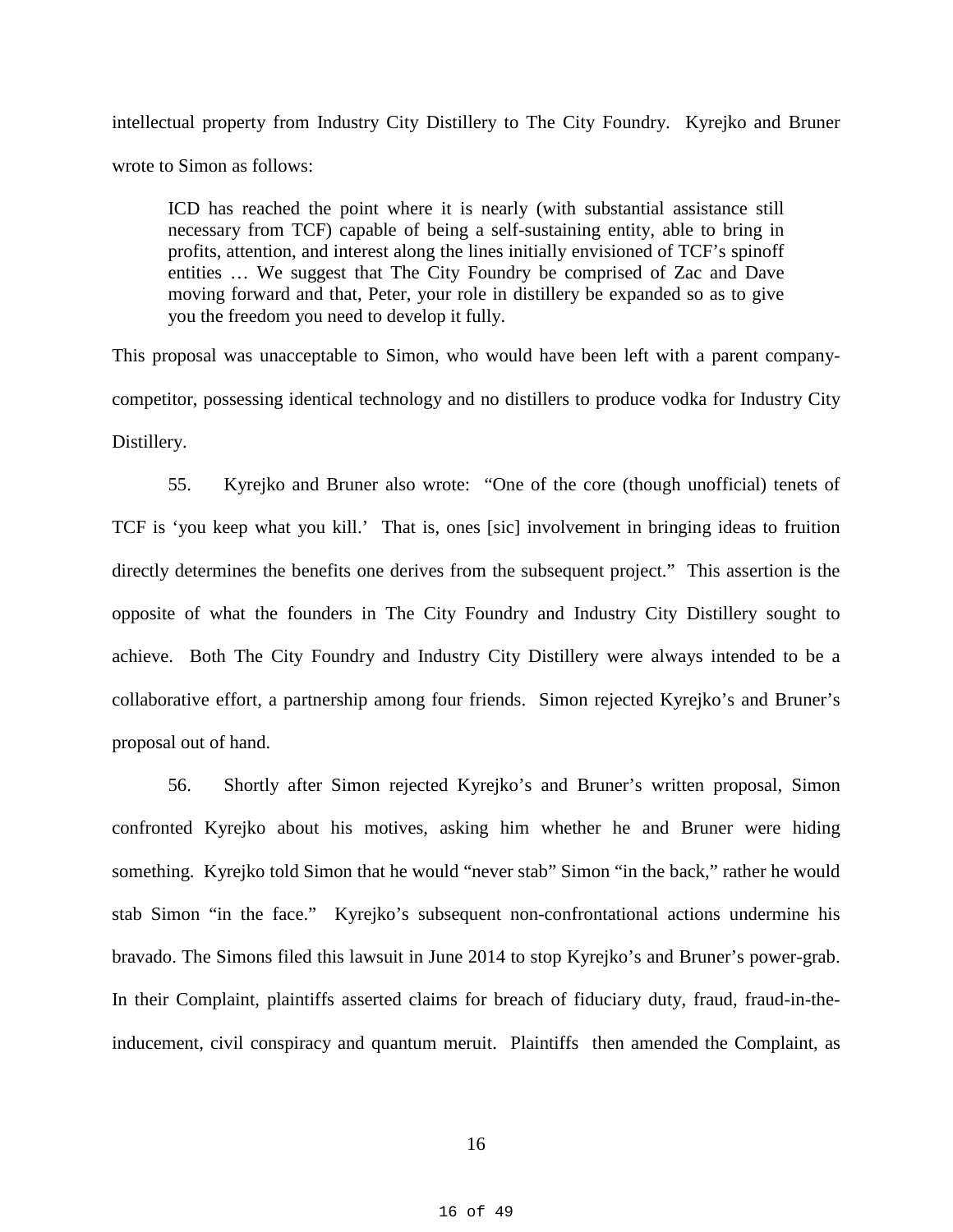discovery taken revealed additional claims for: Defamation, breach of contract, declaratory judgment and tortious interference.

## **E. Plaintiffs' Suit Reveals Additional Claims**

57. First, third-party discovery in this case exposed that Kyrejko did stab Simon in the back. Spirits Strategist for T. Edwards Wines, Scott Rosenbaum ("**Rosenbaum**") testified at his deposition that Kyrejko disparaged Simon's professional acumen in the Spirits industry in a conversation in roughly June of 2014. Rosenbaum testified that during a conversation with Kyrejko, unprovoked, Kyrejko said that Simon was "inept" at his job, and "not forthcoming" with various ICD and TCF documents to his co-founders. Kyrejko falsely branded Simon a liar and incompetent to Rosenbaum, who works in the New York spirits industry. These malicious statements constitute defamation *per se*.

58. Second, on September 12, 2014, nearly three months after this lawsuit was filed, defendant Bruner showed up at Simon's counsels' office after hours to hand delivered a letter entitled "Notice of Termination and Repurchase Notice" and "Stock Purchase Agreement" on behalf of The City Foundry.

59. In the letter, Defendants wrote: "This Notice confirms the termination of your Service with [The City Foundry] on June 24, 2014 (the "Termination Date"). . . . as of the Termination Date you had unvested 50 shares of common stock of the Company (the "Unvested Shares") … the Company hereby gives you written notice of its exercise of the Repurchase Right to purchase all of your Unvested Shares at a purchase price of \$0.0001 for each such Unvested Share. The Repurchase Closing Shall take place on September 19, 2014."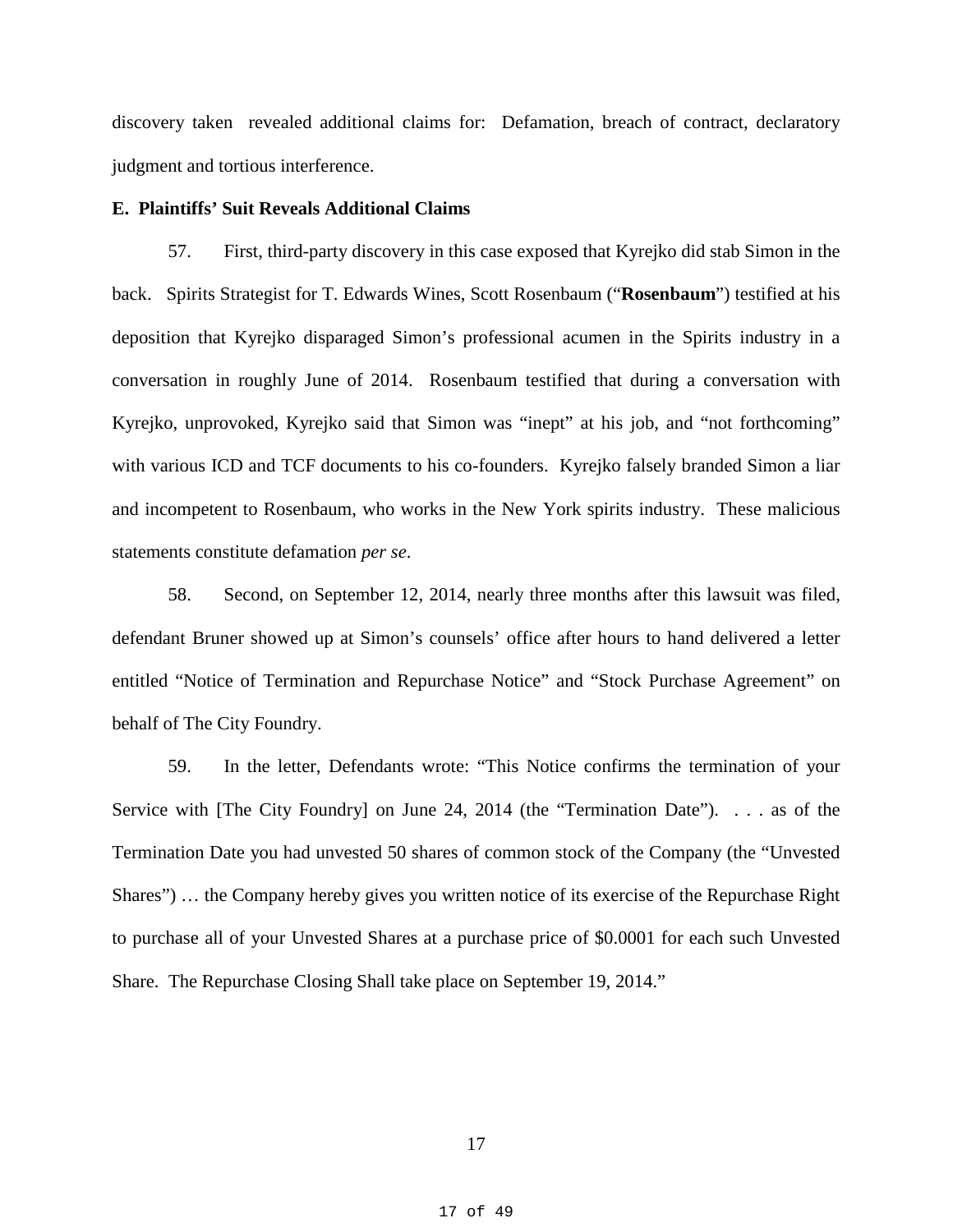60. Simon immediately contested the pretextual termination of his employment, opposed the attempt to repurchase his shares and demanded that any purported "closing" be postponed until this dispute is resolved. Defendants refused.

61. Six weeks later, on October 20, 2014, Defendants sent to Simon's counsel a nearly identical letter from Industry City Distillery, purporting to terminate Simon's employment at ICD and repurchase Simon's "unvested 555.74 shares of common stock." Again, Simon contested the validity of the Notice and demanded that it be postponed. Defendants again refused. Defendants' actions constitute a breach of the ICD and TCF Founders Agreements.

62. The purported buy back is invalid. By defendants' actions, eliminating the original co-founders, a "change of control," as defined under Section 2(b) of the Founders Agreement, occurred. All of Peter Simon's previously unvested TCF and ICD shares vested. All of defendants' actions following the improper termination of Simon violate Section 9 of both the ICD and TCF contract, as neither agreement contemplated management of ICD and TCF without at least three out of five of the original co-founders managing ICD and TCF.

63. Third, on October 15, 2014, defendants took the position that they did not own a spinoff of TCF, called Brooklyn Cider Works ("**BCW**"). Consistent with TCF being an incubator for other, related spirit projects, it formed BCW in May 2013. Numerous documents, including corporate records filed with New York State and an email from TCF's in-house lawyer, identify BCW as being 100% owned by TCF.<sup>[5](#page-14-0)</sup> Brooklyn Cider Works has unresolved debts and liabilities for which defendants are responsible. Defendants' efforts to saddle Peter

<span id="page-17-0"></span> $5$  BCW lists its business address at the same address as The City Foundry: 33 35<sup>th</sup> Street, 6A, Brooklyn, New York 11232. According the New York State Department of State, Division of Corporations, BCW lists The City Foundry as the entity to whom process shall be served and listed its "DOS Process" address as: "The City Foundry Inc., 33 35th Street, 6A, Brooklyn, New York 11232."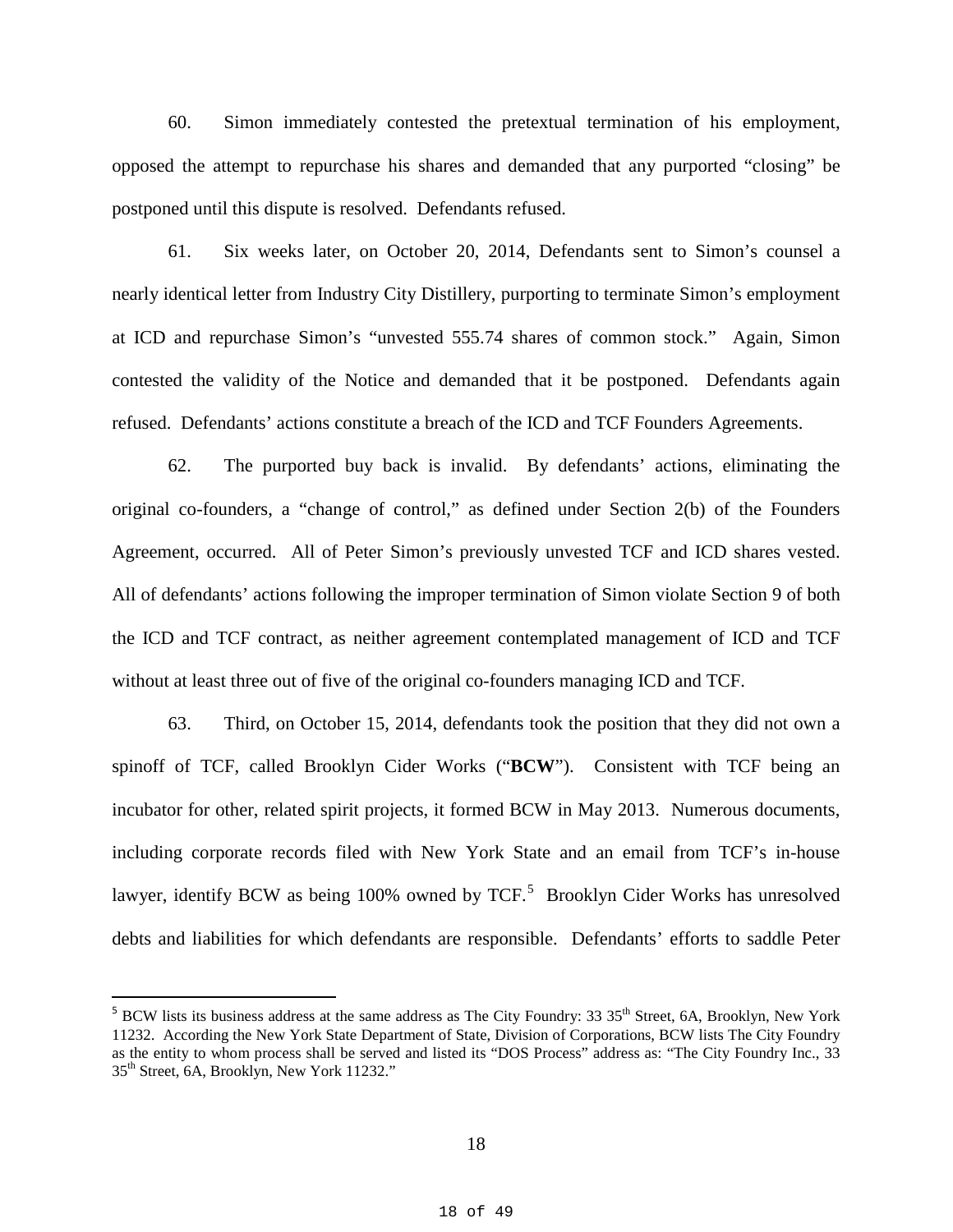Simon with BCW's debt is improper.<sup>[6](#page-17-0)</sup> An actual controversy has arisen over its ownership. Plaintiffs seek a declaratory judgment that TCF owns BCW.

64. Fourth, limited discovery has revealed that David Kyrejko's younger brother, Andrew Kyrejko, who promotes himself as "a nimble strategist who excels at partnering with startups and global organizations to create brands, products, services and experiences," was intimately involved in the scheme to eliminate Simon as a co-founder of ICD and TCF. In January 2014, Andrew Kyrejko inserted himself into the contrived "discussions" that led to the improper termination of Peter Simon from ICD and TCF. A. Kyrejko, a consultant to ICD, ignored the scope of his consultancy duties and did Bruner's and Kyrejko's bidding for them, treating Simon, a co-founder and shareholder in ICD, as though Simon reported to A. Kyrejko. Simon seeks leave to add claims for civil conspiracy and tortious interference with Simon's ICD and TCF contracts against Andrew Kyrejko.

### **F. This Court Grants Plaintiffs' Motion to Amend the Complaint**

65. On August 7, 2015, this Court granted Plaintiffs' motion to amend the complaint to add various claims and parties. Among the claims added was one for breach of the ICD and TCF Founder's Agreements. As the Court wrote in its Order: "plaintiffs allege three separate breaches of the ICD and TCF Founder's agreements: (1) the termination of Simon violated section 9 of both the ICD and TCF agreements because the businesses were always required to include at least three original cofounders; (2) defendants elimination of the original cofounders of ICD and TCF was a 'change of control' as defined in sections 2(b) of the ICD and TCF Founder's Agreements, triggering the vesting of all cofounders unvested shares; and (3) all of

<span id="page-18-0"></span><sup>&</sup>lt;sup>6</sup> While claiming that Simon owns Brooklyn Cider Works, defendants refuse to deliver BSW's property to Simon.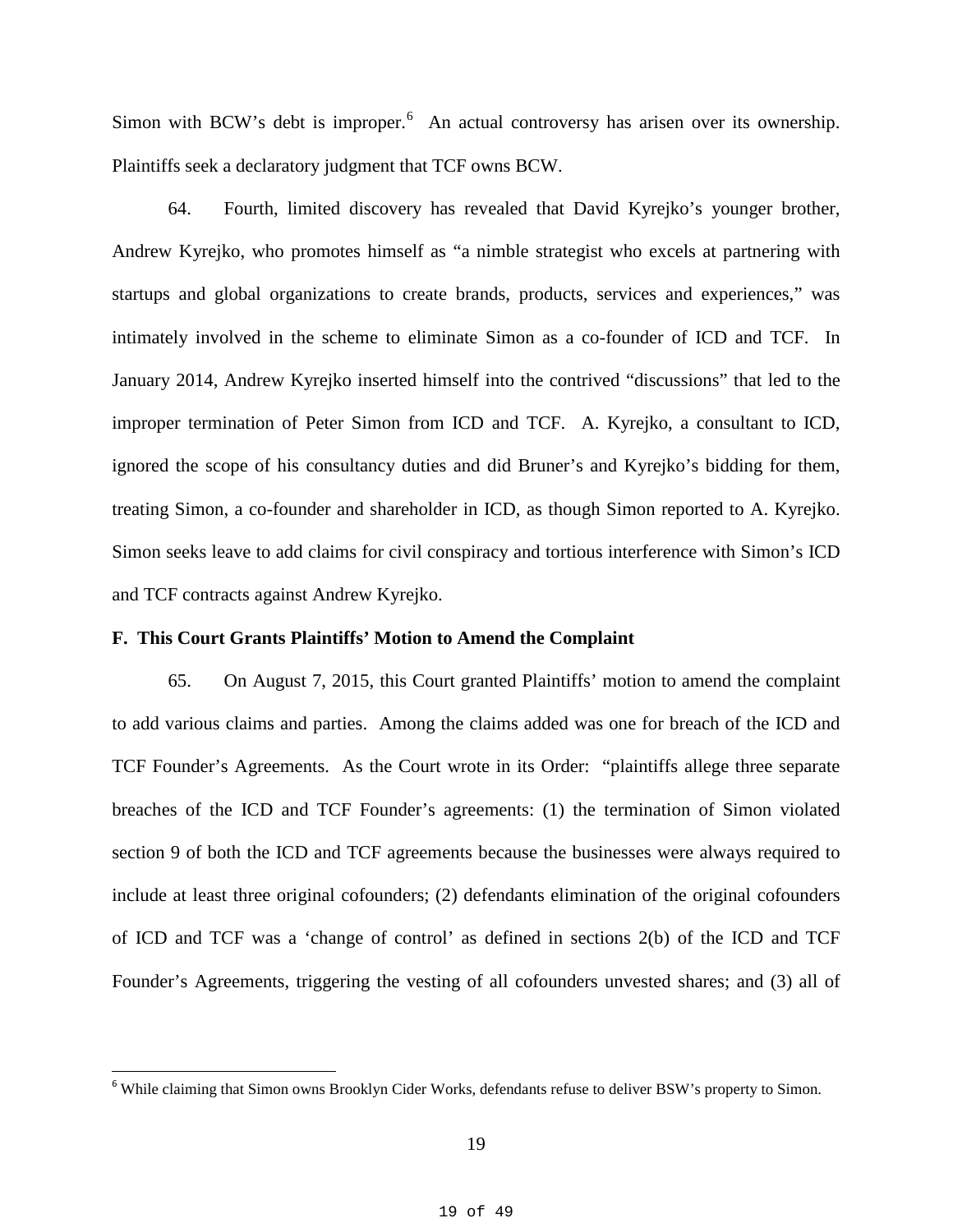defendants actions following Simon's termination violates section 9 of the ICD and TCF contracts in that they are *ultra vires*."

66. In granting the motion to add the contract claims, this Court found: "With respect to the first alleged breach, ambiguity may exist in the definition of 'change of control,' since it is unclear if the change from four founders to two created a failure of sufficient voting control to constitute a change of control requiring the vesting of shares. Regarding the second alleged breach, ambiguity arguably exists in the absence of instructions in the management of TCF and ICD with less than three original founders." As to the third breach, this Court held: "plaintiffs further allege that for the defendants to manage TCF and ICD, alone, they must amend the agreements and receive 75% of the vested share votes in both  $TCF$  and  $ICD - a$  vote, plaintiffs allege, they cannot win. As such, plaintiffs contend that every action taken since the termination of Peter Simon is *ultra vires*. Because this allegation is a direct result of Peter Simon's termination, and because it is uncontested by the defendants, it is not devoid of merit."

# **G. Ken Greene and Jay Birnbaum Interfere With the Settlement Agreement and Simon's TCF and ICD Agreements**

67. Discovery has also revealed plaintiffs' claims against Greene and Birnbaum. As early as February 2014, Birnbaum advocated to Bruner and Kyrejko the execution of a contrived "set up" of Simon. On February 4, 2014, for example, Birnbaum wrote to Bruner and Kyrejko, as follows: "Make it look like in the divorce he is the one that has walked out the door." Bruner responded to Birnbaum, writing, "in future correspondence I'll bear in mind wording should be structured for the benefit of the case we're intending to build - Peter \*\*\*\* up, walked out, and now he wants his money back." Consistent with their scheme, Bruner wrote to Simon on February 5, 2014, "Peter was clear that he wished to discontinue work with distillery in a fulltime capacity as of March 1, and to work part-time training a replacement until March 15."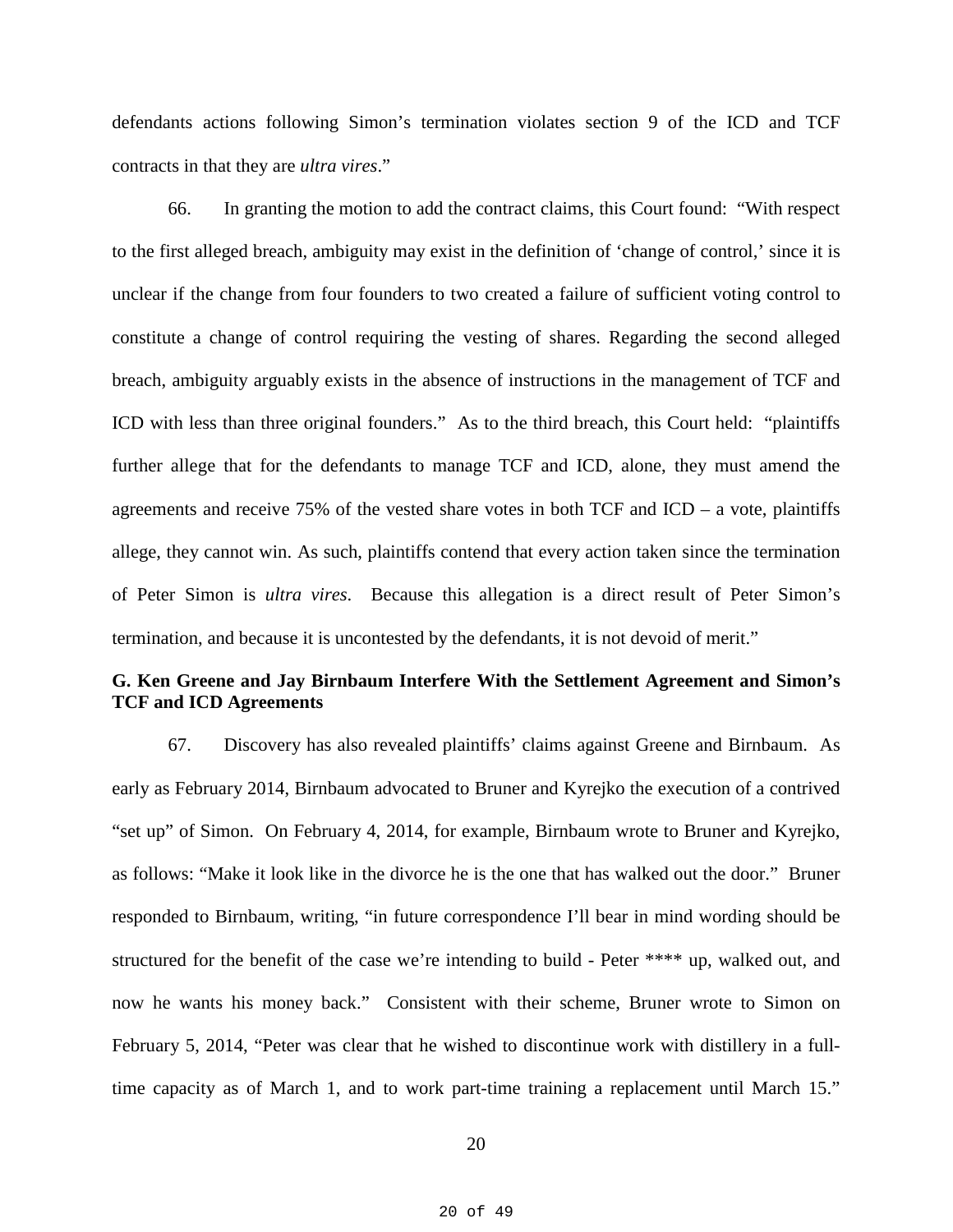Simon quickly corrected the record, writing, "[t]he statement in your email below that 'Peter was clear that he wished to discontinue work with distillery in a full-time capacity as of March 1, and to work part-time training a replacement until March 15,' is incorrect and misrepresents the situation. You asked if I would voluntarily leave the company and I said 'no.'"

68. On February 4, 2014, Birnbaum also wrote that Bruner and Kyrejko should falsely accuse Simon of stealing bottles of vodka. Birnbaum asserted, "I am NOT SAYING THAT PETER RIPPED YOU OFF I am saying that he may have a hard time proving that he did not." (emphasis in original). Far from ignoring the advice, Bruner responded, "Unfortunately there's nothing missing…Good point on the burden of proof, though. Will figure out how best to bring that up." Bruner was asked on cross-examination what was "unfortunate" about there being no missing vodka? He responded, "It would have made things more easy" if Simon had stolen vodka. As to using Birnbaum's assertion that it would be difficult for Simon to prove that he had not stolen vodka -- and knowing how outlandish it is even to suggest it -- Bruner testified:

Q. Right. Let's stick with the one that I'm asking you about. "Good point on the burden of proof, though, we'll figure out how best to bring that up." You were leaving open the possibility that you would accuse Peter of stealing because it would be hard for him to disprove it, correct?

A. We were leaving open many possibilities at the time. That was one.

69. On February 5, 2014, in response to Simon's irrefutable assertion that he never volunteered to leave the business, Bruner penned a long email to Simon. It began: "Your personal efforts, and your and your father's money, were vital in getting Industry City Distillery and The City Foundry set up and running the way they are today." It continued, crediting Simon with having a "talent for talking to people and access to enough money to get a really cool project off of the ground," for "keeping "things running," and making sure "people liked us." Yet, the email became an increasingly hostile personal attack on Simon. Bruner made numerous

<sup>21</sup>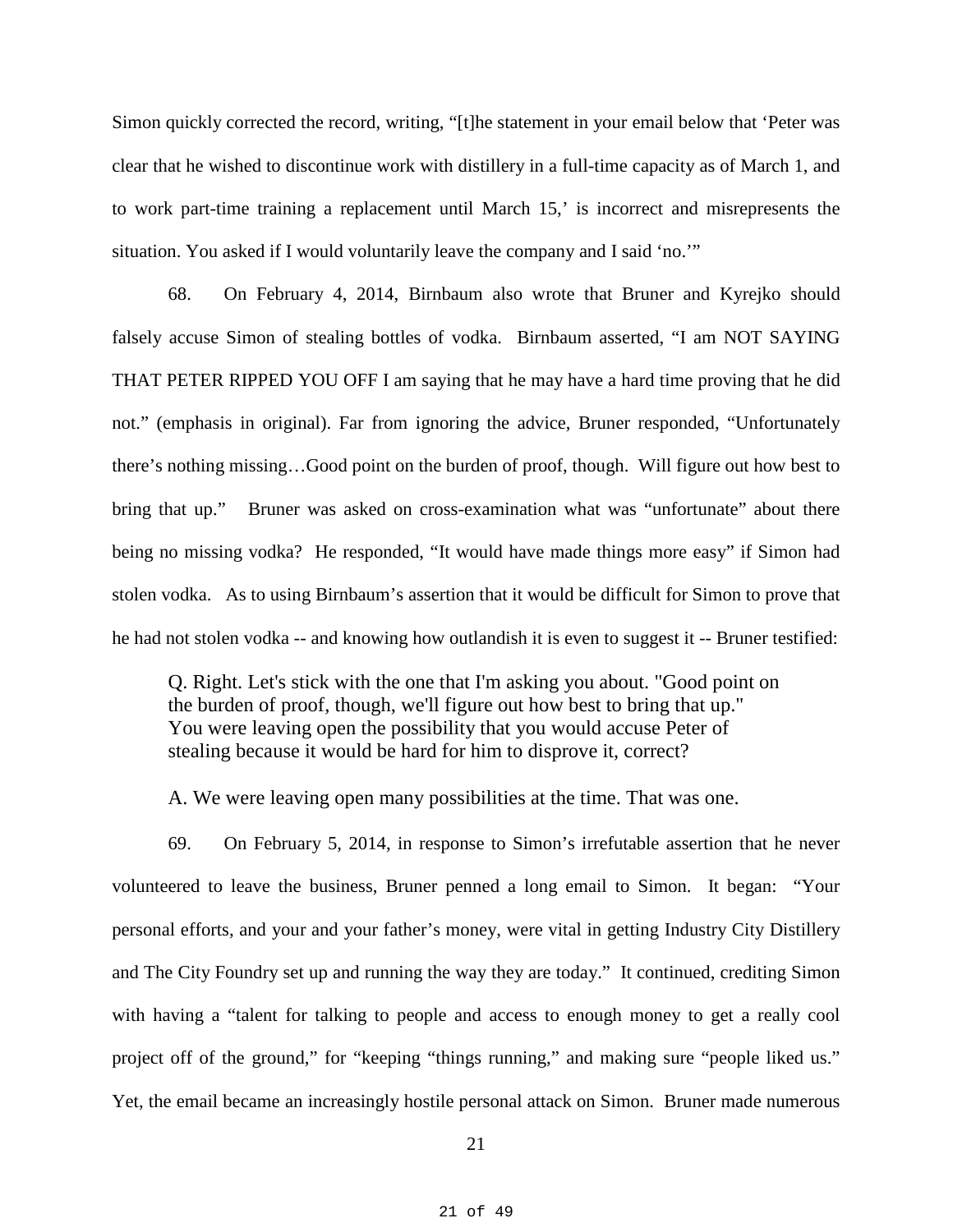threats about how he would not stand "idly by" while the company, which was flourishing but for Bruner's and Kyrejko's petulant power-grab, was driven "into the ground." The email culminated with Bruner writing, "Please take your and your father's money (enclosed), and shove it up your \*\*\* sideways." Bruner sent the email first to Birnbaum and Greene.

70. Birnbaum responded hours later on the morning of February  $5<sup>th</sup>$ , writing: "DO NOT SEND OUT THIS LETTER. DO NOT SEND OUT THIS LETTER. DO NOT SEND OUT THIS LETTER. Ask Ken, Dave and I to destroy it as it was written as a personal catharsis in the wee hours of the morning and does not represent any of your thinking while you are awake." (emphasis in original). Greene also wrote that Bruner not send the email as it "exposes too much risk." As was his want, Bruner followed Greene's and Birbaum's directive and did not send the email to Simon. Bruner and Kyrejko also must have realized that destroying emails is traceable.

71. On February 14, 2014, Bruner and Kyrejko exchanged various written proposals to resolve this dispute with the Simons. Again, Bruner and Kyrejko solicited guidance from Green and Birnbaum, attaching the Simons' written settlement proposals to emails. In response, Birnbaum asserted: "This is the time to tell, not ask. (Sorry Ken, my constitution will only allow so much patience)." Birnbaum, who has never met Peter or Doug Simon, began infusing most communications to Bruner and Kyrejko with vitriolic, profane attacks on the Simons. Believing that he had confused Peter and Doug Simon in his email, which suggested that Bruner and Kyrejko "crash the company," Birnbaum wrote, "Sorry…..got Peter and Doug confused. It was night here. In the dark all \*\*\*holes look pretty much alike."

72. Without Birnbaum or Greene present, the parties did meet on February 21, 2014 in an attempt to resolve this dispute. Progress was made and Bruner and Kyrejko felt the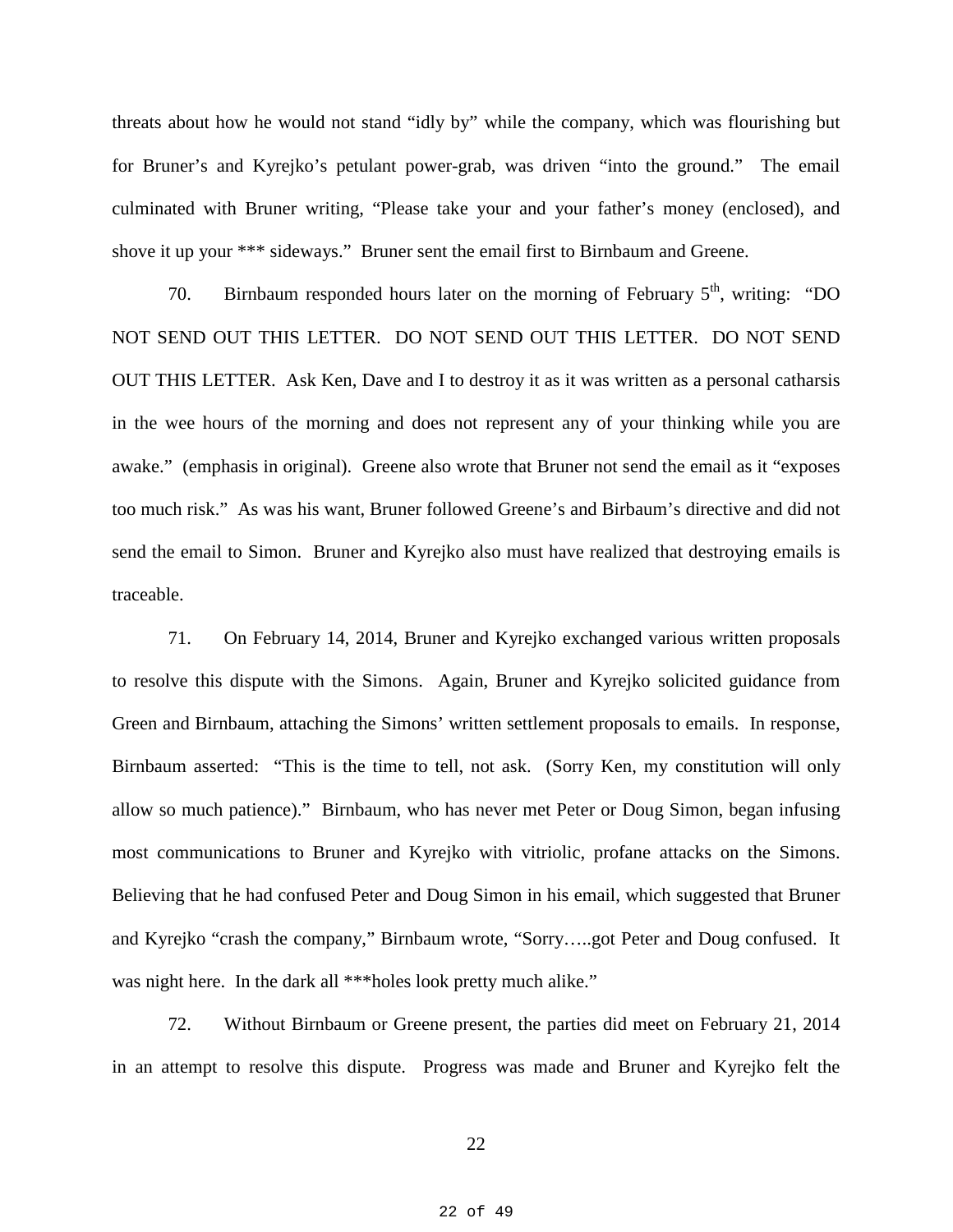pressure that litigation would bring. Bruner reported back to Greene and Birnbaum, "We brought firecrackers to a gunfight." Bruner was unnerved, but Greene and Birnbaum sought to assure Bruner and Kyrejko and to steer him away from settling. Birnbaum counseled, "You didn't bring firecrackers to a gunfight!" Birnbaum continued, assuring Bruner and Kyrejko that they still had "100% of what" the Simons want. Greene, who spoke to Bruner that day, wrote to Birnbaum and asserted that Bruner was "pretty bruised today." Greene assured Bruner, Kyrejko and Birnbaum that he would line up "aggressive" counsel.

73. Two days later, on February 22, 2014, Birnbaum offered perhaps the best advice he gave to Bruner and Kyrejko in 2014. Birnbaum wrote, "stop transmitting this kind of stuff. There are lawyers involved now and this stuff is discoverable." Yet, in the same email -- and for the next four months -- Birnbaum did not follow his own advice. In fact, Greene and Birnbaum continued writing emails to Bruner and Kyrejko, offering among the worst guidance imaginable. Still, Bruner and Kyrejko followed Greene's and Birnbaum's directives to the letter.

74. Eight minutes after writing that emails are "discoverable," Birnbaum continued attacking Simon and pushing an audit of the company to create a pretext to accuse Simon of wrongdoing. Birnbaum wrote to Bruner, Kyrejko and Greene: "I need to repeat myself here…..1. Accountants are cheaper than lawyers. Hire an accountant to audit Peter's books. My bet is that since Peter was incompetent the audit will find discrepancies. Money discrepancies are a black-and-white thing. It will put Peter in a completely different light." Bruner responded that while he agreed completely with Birnbaum, Bruner wanted "someone with more letters after their name" to confirm Birnbaum's view. Birnbaum replied: "Don't need letters in back of my name. I have something which letters don't get you…..scars to prove that I know from where I speak… Anyway… The auditor is not to verify incompetence… Nothing questions Peter's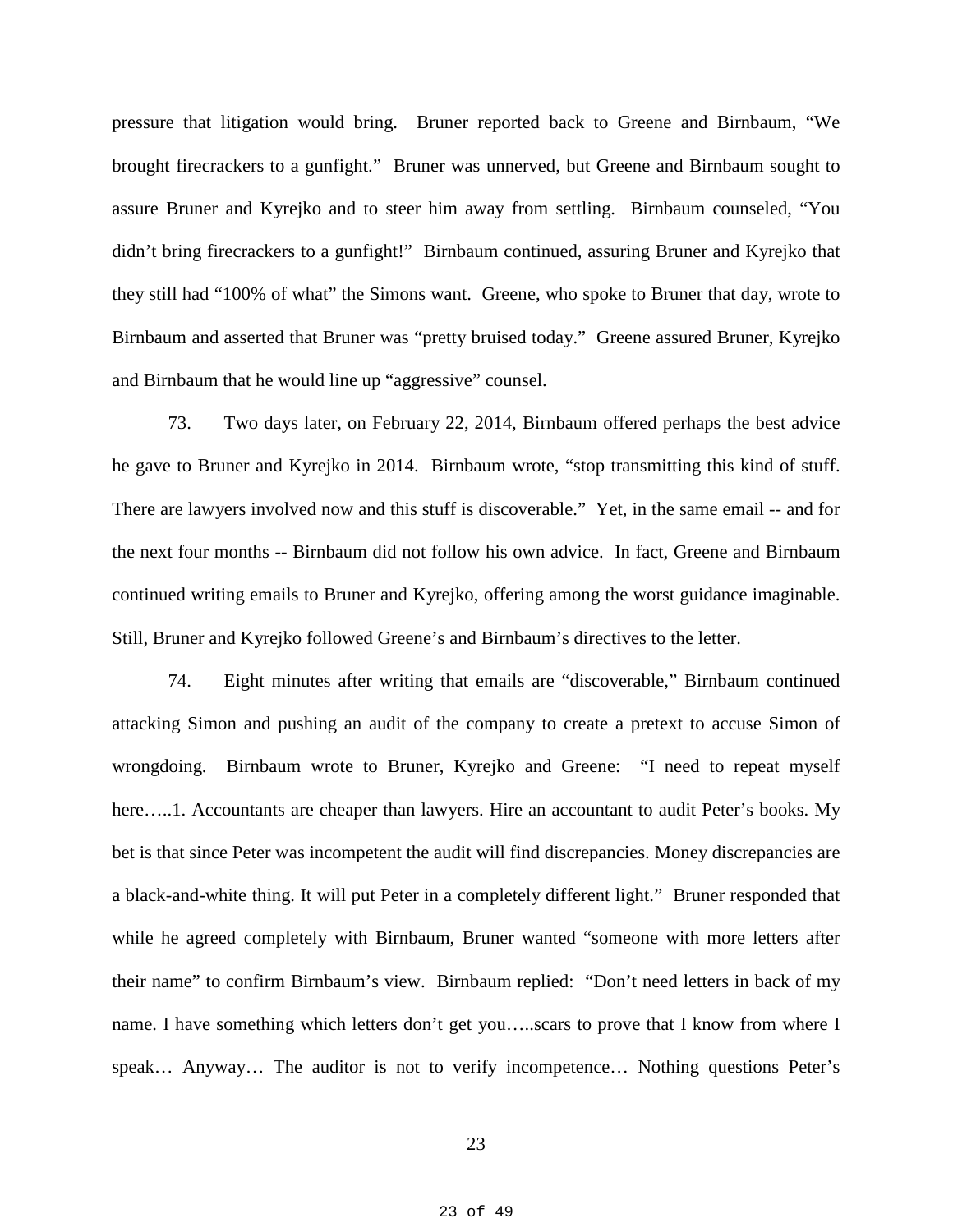intentions and honesty like an accountant questioning Peter's honesty." Bruner quickly fell into line. He wrote: "not questioning you in the least; proposing that whoever we engage should be the one to point out the Simons amateurish approach," a phrase first coined by Birnbaum and parroted by Bruner in an attempt to appease Birnbaum. .

75. By early March 2014, Birnbaum and Greene were certain that resolving the dispute was not the proper course. Birnbaum's and Greene's assessment was based on their conclusions that this case was "unlikely to survive a dismissal motion." Bruner and Kyrejko, however, continued to negotiate with the Simons and progress continued to be made. In mid-March 2014, counterproposals were exchanged and even Birnbaum began to soften, a tad. He advised that if there were a "handshake deal," that Bruner and Kyrejko should close "with the speed of a bullet." At the same time, Birnbaum's bizarre hatred of the Simons did not abate. He suggested that Bruner and Kyrejko obtain a third-party valuation of ICD and offer it for sale to the Simons, but only as a ploy. "It is what I call a miss-direction shot," Birnbaum wrote. "The Simons don't know why you would be offering it or how you got the valuation. It MAY either drive them nuts or drive them to counter your value at a more greedy valuation at which point you can turn it around and accept it from them. Again, just to \*\*\*\* with their head…There is a third upside... That kind of torture to an enemy is a mitzvah. $17$  $17$ 

76. Following Birnbaum's and Greene's directives again, Bruner and Kyrejko mostly went radio silent in the negotiations with the Simons. Still, in April 2014, Bruner and Kyrejko agreed to the Simons' request for one final settlement meeting because their lawyer had advised that litigation would bring "two years of hell." Even before the final settlement meeting

 $<sup>7</sup>$  In this email strand, Birnbaum's also wrote: "it is time you young men learn about a Jay special. Peter and Doug</sup> deserve one." The "Jay special," as it turned out was a "chain saw enema," leading Bruner to retort, "I just hope the time comes when I can offer to shove something so far up Peter's \*\*\* it'll take Doug and his entire team of residents to get it back out."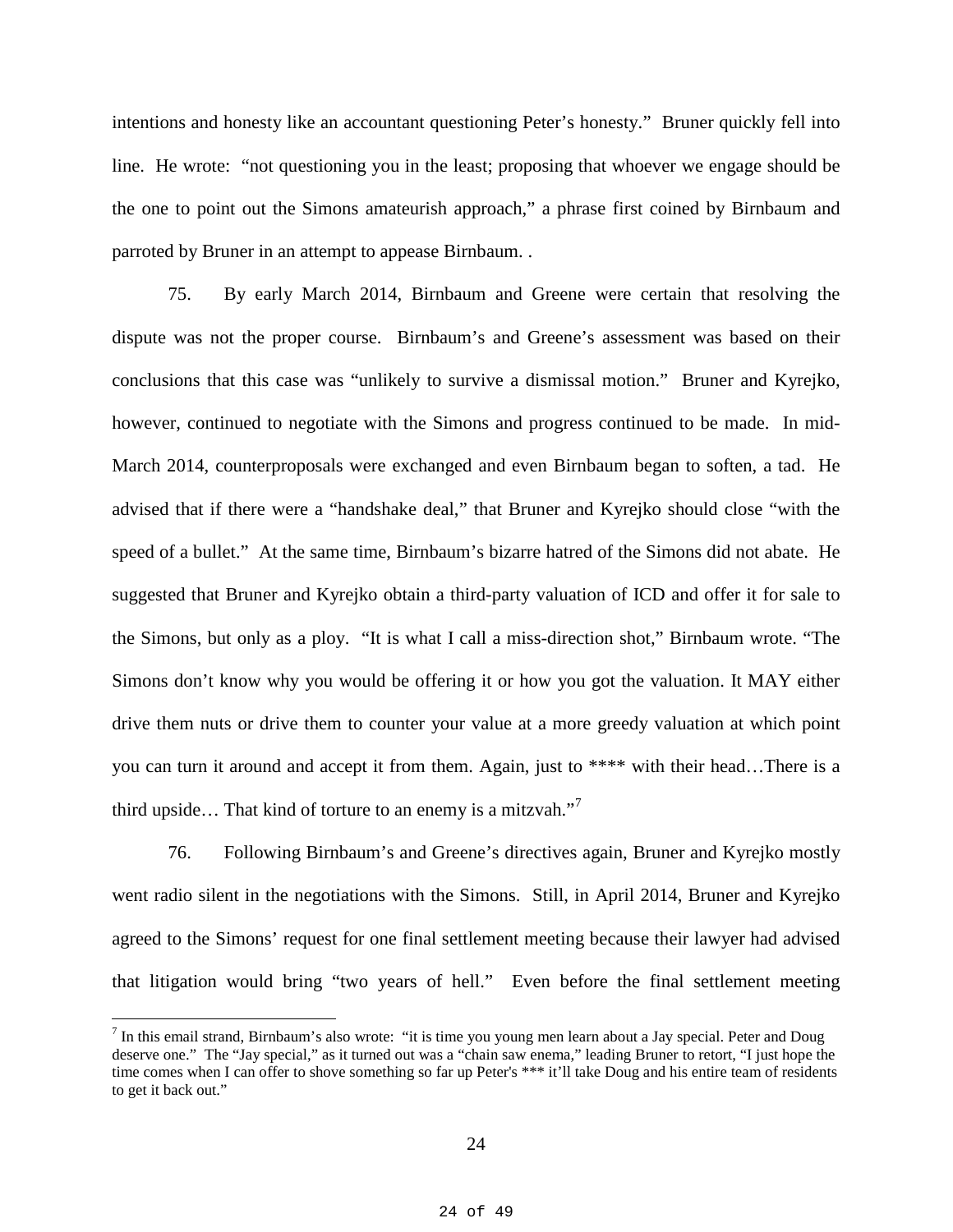occurred, Birnbaum steered Bruner and Kyrejko away from agreeing to settle. Birnbaum wrote, "If you want this past you then settle. Peter will be rewarded for being an ungracious \*\*\*hole…I think if you look through my past emails I will find that you guys have legal advice that the Simons couldn't survive a dismissal motion. That sound like two years of hell?" Birnbaum continued, again having never met the Simons, "On his own Peter hasn't shown me that he can run an ice cube business at the equator." Birnbaum concluded, "do you know that if some \*\*\*\* swings at you it is permissible to swing back?" Greene, too, was advising against settling, arguing that "proposal after proposal and revision after revision is really negotiating with yourselves."

77. In late April 2014, the parties did meet in New York City at Bruner's and Kyrejko's lawyers' offices, without Birnbaum and Greene. Bruner, Kyrejko and the Simons reached an agreement to settle this dispute. All material terms were agreed to and the parties shook hands. Bruner testified that when he shakes hands with people on a deal, he stands by that deal.

78. Bruner waited two days and finally wrote to Greene and Birnbaum to tell them of the settlement. Bruner wrote: "Meeting went in a direction that I'm not sure either party expected – we negotiated for full buyout of Peter's shares…It feels like a lot of money, but also very much the right call – lets us get on with building the business again." Far from congratulating Bruner and Kyrejko, Birnbaum and Greene immediately began suggesting ways to extract further concessions out of the Simons through renegotiations.

79. On April 27, 2014, unsolicited, Birnbaum wrote, "something has been bothering me about this overnight and I know what it is." Birnbaum then detailed to Bruner and Kyrejko that the "claw back" provision in the settlement should be renegotiated. In response, Bruner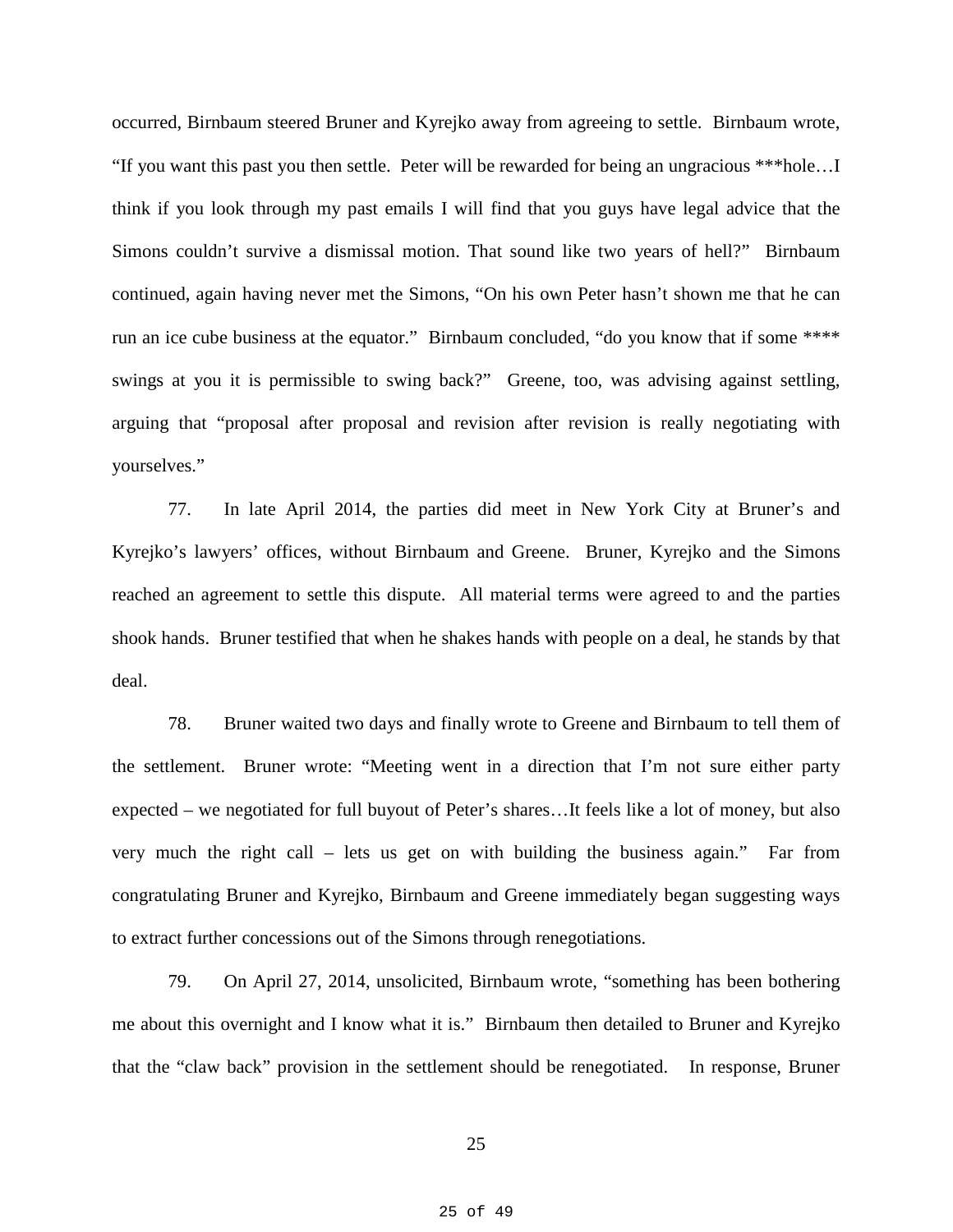assured Birnbaum and Greene that he was following their lead. Bruner wrote: "Currently all still negotiable, although we left with handshake on the previously mentioned terms. If we receive something exactly as described that'll be one thing. If they change any of the terms, then yep, we're back to square one (and we could be back to square one anyway at any point). Basically, I see us walking away from any payout deal which involves the potential of any future involvement of the Simons in any of our operations." Having agreed at the settlement meeting to the claw back provision that included the Simons' non-controlling future involvement in the business, Bruner was already bending to Birnbaum's and Greene's will.

80. Birnbaum pounced. He wrote: "You shook hands on a general framework of what you understood and what you understood the Simons understood.… When in doubt blame the lawyers. You can say that you want to agree to some aspect but the lawyers won't let you." In a follow-up email, again unsolicited, Birnbaum wrote: "Never, never forget the Simons are taking something from you. It is your concern if you want to give it, but Peter has not earned the sweat off your \*\*\*\* so anything, anything that they get over the dead nuts obligation is to give it is taking from you."

81. On May 14, 2014, Simon's lawyer Ira Greene (no relation to Ken Greene) delivered the settlement agreement to defendants' lawyers. On May 23, 2014, Bruner cut and paste his lawyer's advice about the written settlement agreement and sent it to Greene, Birnbaum and Kyrejko. Bruner quoted his lawyer as saying, "from my brief look at the settlement documents, they seem to reflect the handshake deal we made at the meeting." As Bruner was disclosing his lawyer's advice to Birnbaum and Greene and waiving the attorney-client privilege, Bruner simultaneously was threatening to fire his lawyer for his having given honest, but unwanted advice. In fact, one week earlier, Greene and Birnbaum convinced Bruner and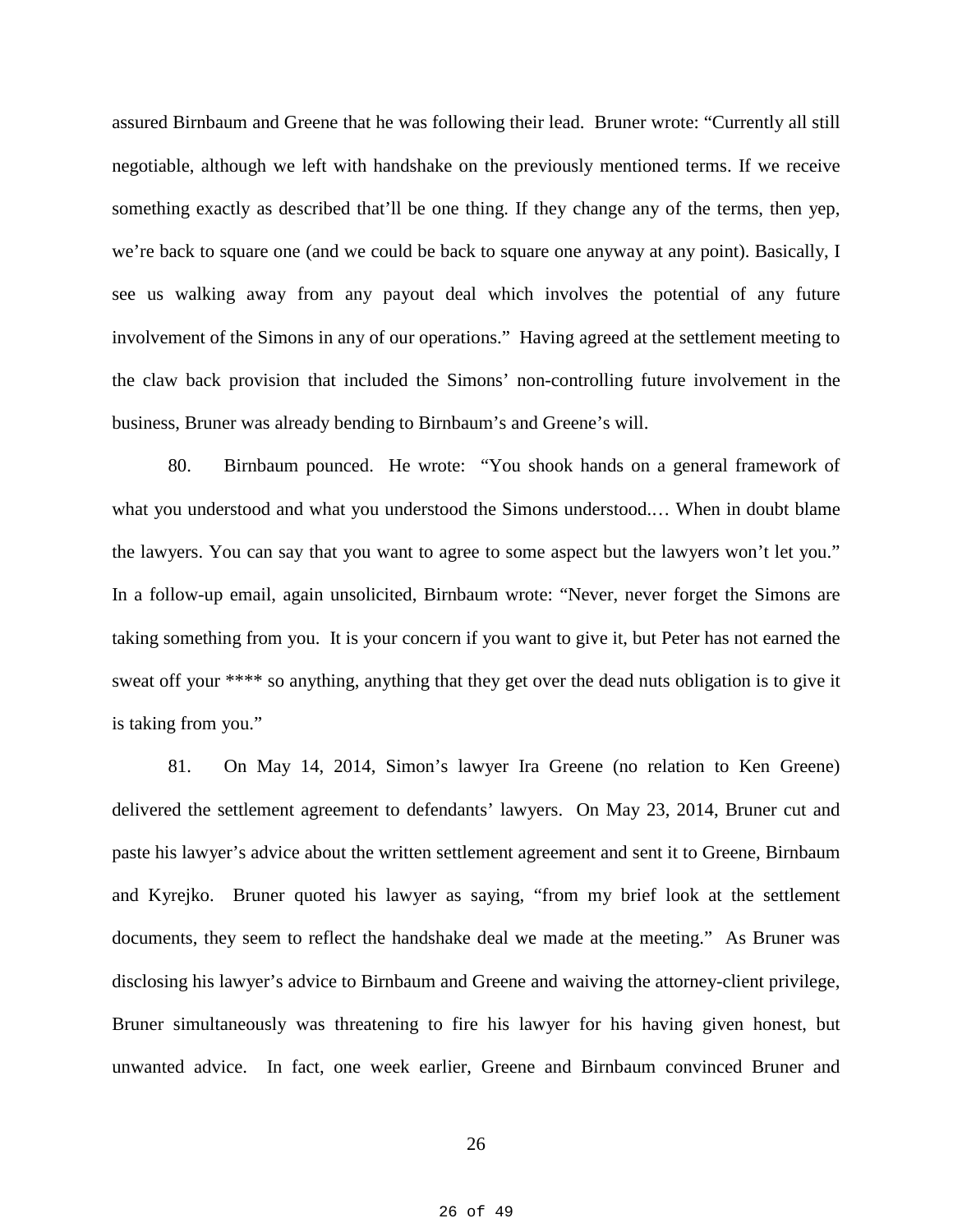Kyrejko to back out of the deal -- no matter how consistent the written document was with the agreement that was reached.

82. Throughout May 2014, Birnbaum and Greene were hell-bent on preventing Bruner and Kyrejko from honoring their word to the Simons -- and the vitriol escalated. Having been hundreds of miles away from the actual negotiations and still having never met the Simons, on May 15, 2014, Birnbaum wrote to Bruner and Kyrejko the following: "Peter and Doug have no intention of treating you realistically or fairly. With people like that there is no working something equitable out. Doug can go \*\*\*\* himself until 2017." Peter "would not know what to do in a cat house on dollar day with a fist full of hundreds." As to Greene, he responded to Birnbaum's email by writing:

I just finished reading the 'bend over' document from the Simons. Ouch.

If you agree to these terms (I understand you're not intending to), I would like you to understand how unreasonable they are.

This is not a document I would sign. Moreover, I would not even negotiate from it. It's too onerous! I would reject it outright and let them know their greed has given the resolve necessary to see them in court.

On May 15, 2014, Birnbaum wrote to Bruner and Kyrejko, as follows:

So, at least me, begs you, grovels to you – walk away from this deal. Don't even use it as an agenda to negotiate this further. This deal is awful. These papers are awful.

I think that it was the  $16<sup>th</sup>$  Amendment to the Constitution that abolished slavery. These papers nullify the amendment as it pertains to you both PERSONALLY. The Simons have you so locked up that I'm not even sure that you could get married and buy that house with the white picket fence unless you buy it for cash and keep the house only in your wife's name. Really.

…Picture this… A 63-year-old fat man on his knees begging you to run, not walk away from this lien on your financial freedom.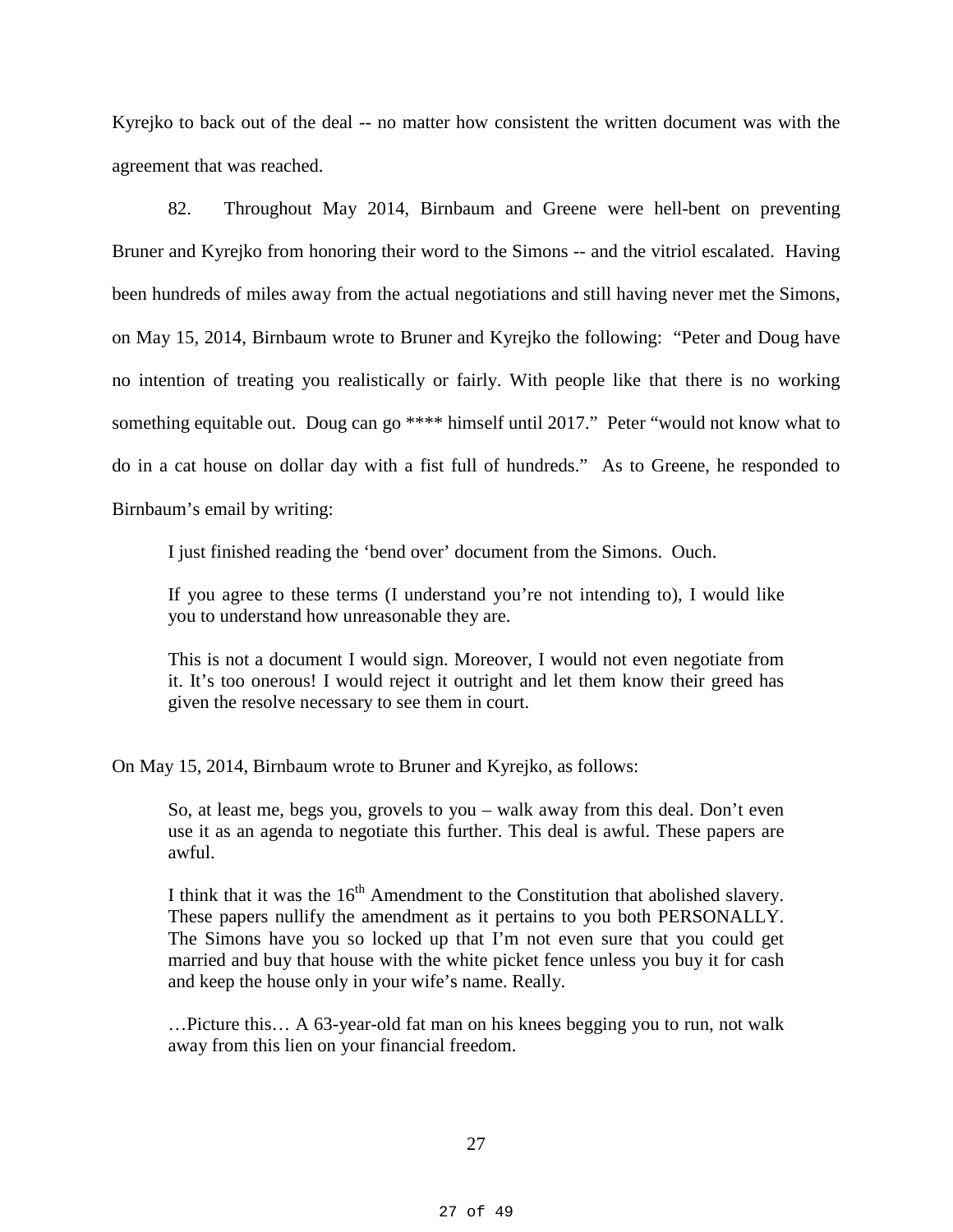83. Bruner responded to Birnbaum that he and Kyrejko had "zero intention of even opening a pen in the vicinity of these papers." Still, Bruner did not inform the Simons of his decision. Instead, he concluded that "everyone else is looking in one direction, and we've got some breathing room to strategize, build equipment, and to build our PR assets…."

84. Greene, for his part, agreed with Birnbaum. On May 20, 2014, Greene wrote, "Overall I agree with Jay's comments from last week." Greene then advised Bruner and Kyrejko to wait until they are sued to hire a litigator, not to terminate Simon from the companies but rather to reallocate his job duties at a Board Meeting. Greene concluded, "I'm glad you got to the point, recognizing that the Simons are unreasonable and will never be satisfied. The deal they want, is far riskier than litigation!"

85. Birnbaum and Greene kept close tabs on Bruner and Kyrejko, crafting the message to dishonor the settlement agreement. On May 23, 2014, Bruner wrote, "was originally going with Jay's how to torture them idea, but think a definitive and relatively speedy no is probably best here. That said, I think we're less on the '\*\*\*\* you, strong response to follow' side than just 'thanks but no thanks, were getting back to work' – it's clear that a \*\*\*\* you will get us sued." Birnbaum's view was that it was "probably smarter" to take Bruner's approach, but "more fun" to use Birnbaum's approach. To give Bruner and Kyrejko comfort, Birnbaum advised them to pay Simon \$60,000, then, he was certain that the Simons would have no valid claims. Greene agreed completely with Birnbaum's assessment.

86. On June 5, 2014, Birnbaum wrote to Bruner and Kyrejko to ensure that they did not waiver in what Birnbaum wanted them to do. Birnbaum began, "Someday Zac, you and Dave will make great wives." Birnbaum then listed, from his perspective, the comparative positions of Bruner and Kyrejko, on the one hand, and the Simons on the other. Birnbaum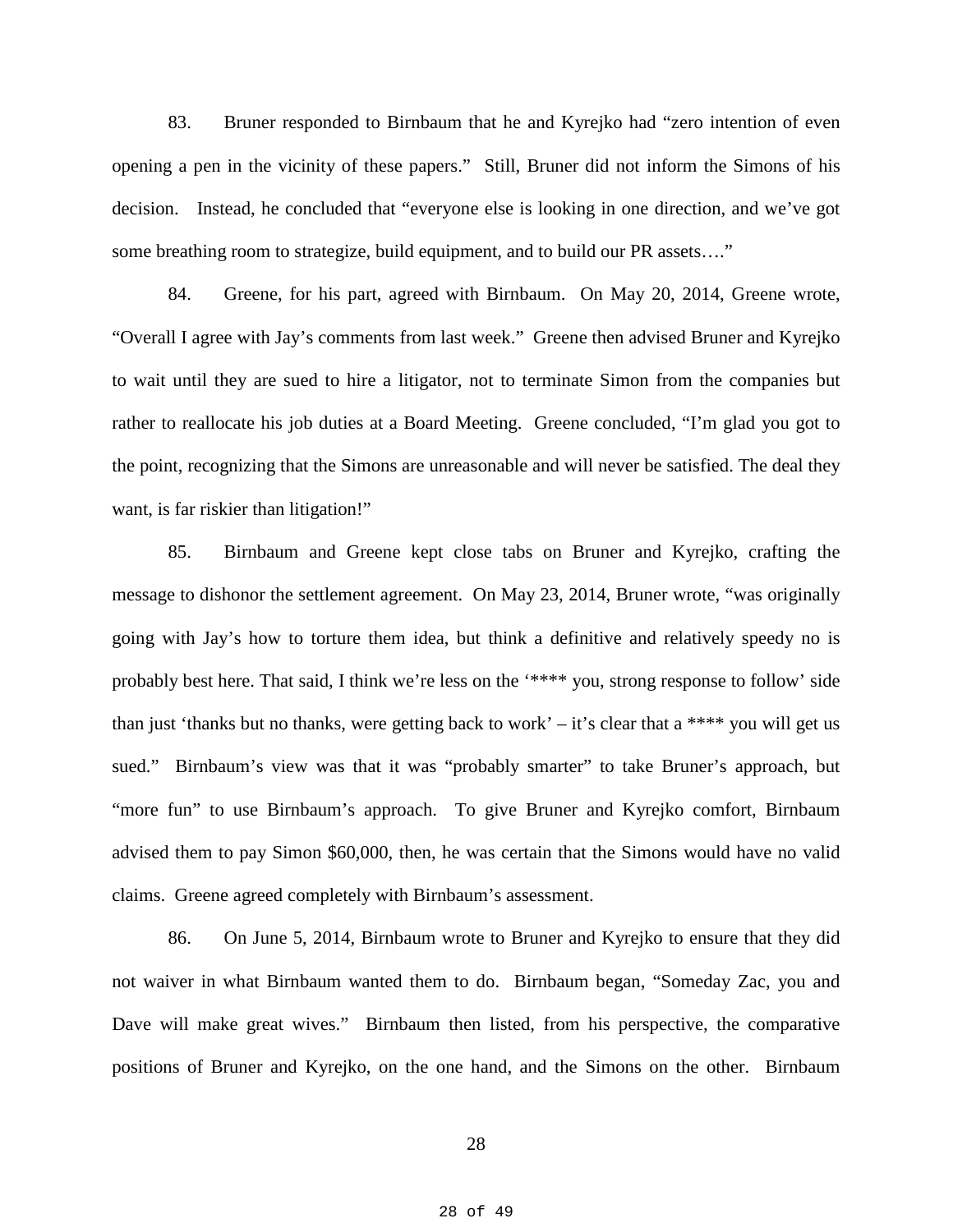concluded: (a) Simon has not made a demand for repayment of his loan; (b) Bruner and Kyrejko do not owe Doug Simon any money until 2017; (c) Simon is out of the business; (d) Simon has not raised the one issue that gives Bruner and Kyrejko pause, vesting; (e) Bruner and Kyrejko still had not been sued by the Simons; plus, any lawsuit, Birnbaum reiterated, would not survive a dismissal motion; and (f) Bruner and Kyrejko attempted to settle the matter but to no avail. Putting to one side that virtually none of Birnbaum's assertions were true, he concluded, "Yet, you are complaining about not making progress. Thus, my comment that someday you will make great wives."

87. The next day, June 6, 2014, Bruner's and Kyrejko's lawyer sent the Simons' lawyer an email, which read in pertinent part: "Ira, after much thought David and Zach have decided not to move forward with the settlement agreement that was discussed." In emails to Bruner and Kyrejko over the next two days, Birnbaum and Greene were gleeful.

88. Yet, from the correspondence between Bruner, Kyrejko, Greene and Birnbaum, it is apparent that Bruner's and Kyrejko's lawyer disagreed with the advice being given by Greene and Birnbaum. For example, on June 8, 2014, Bruner wrote that his lawyer had advised that it was not clear whether Simon's shares were continuing to vest because the definition of "continuous service" was ambiguous in the controlling agreements. Birnbaum was quick to assure Bruner and Kyrejko that any ambiguity in the definition of "continuous service" favored Bruner and Kyrejko because, Birnbaum was certain, any ambiguity "defaulted" to the literal definition of continuous service in Black's Law Dictionary. To support his legal assertion, Birnbaum sent the Wikinvest definition of "continuous service" to Bruner and Kyrejko, probably because there is no Black's Law Dictionary definition of the term.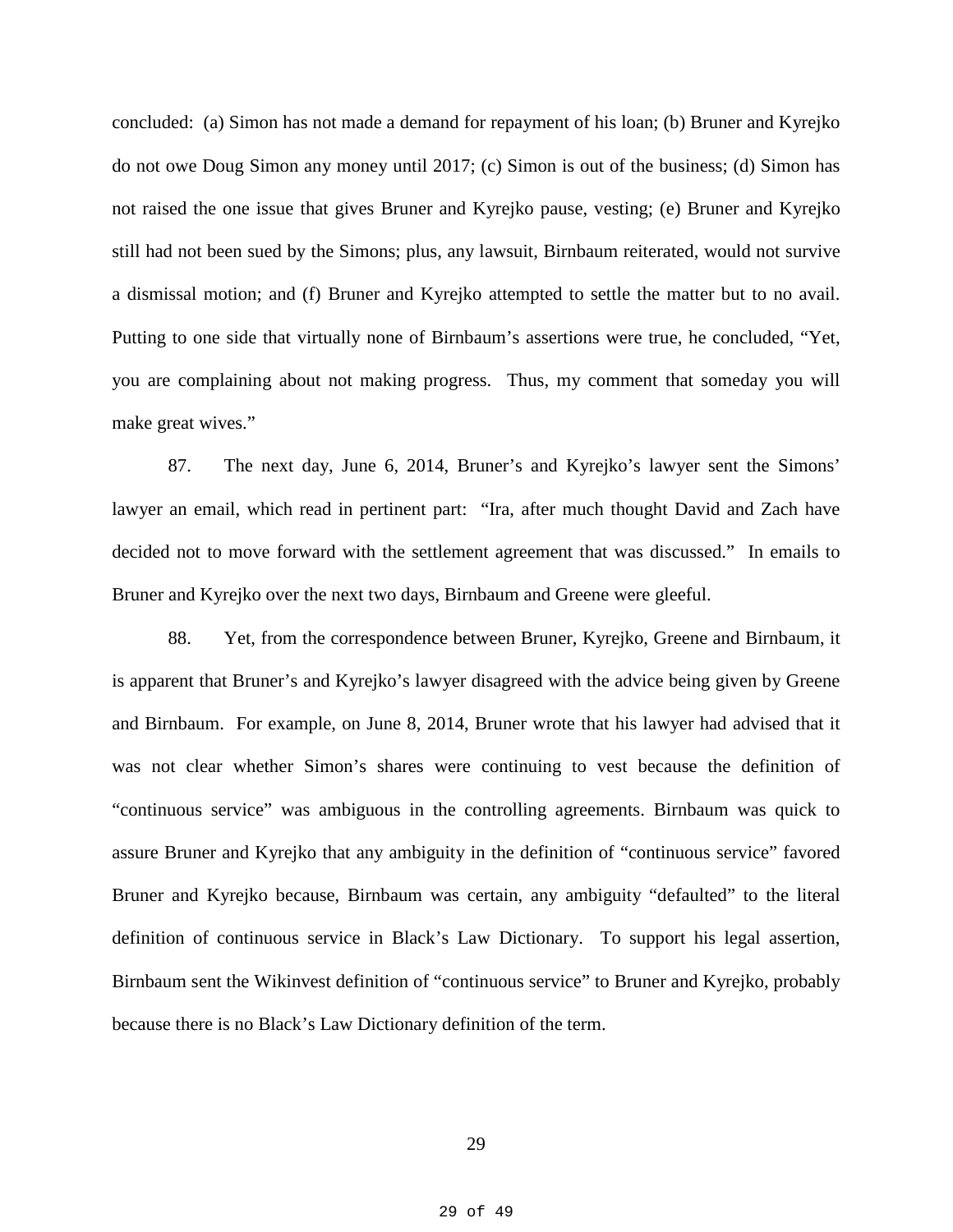89. Unbowed, on June 9, 2014, Birnbaum solicited advice from his own lawyer, Carolyn Nussbaum at Nixon Peabody, in Rochester. Asking Ms. Nussbaum not to spend official time on the question, likely meaning without charging him, Birnbaum explained the fact pattern as he understood it in one paragraph. Ms. Nussbaum asked for more information and the applicable contracts, but offered some general advice to Birnbaum. She told him that Bruner and Kyrejko needed to terminate Simon under the applicable contracts as an employee, officer, director and then as a shareholder. She also warned that it was risky to have only two directors. Birnbaum promptly twisted Nussbaum's advice, ignoring that she rightly wrote that she first needed to see the specific contracts. Based on Nussbaum's advice, Birnbaum explained to Bruner and Kyrejko how to terminate Simon. That is exactly what Bruner and Kyrejko did. On June 24, 2014, Simon was terminated, improperly, as an employee from ICD and TCF. Simon has never been terminated as an officer, director or shareholder in ICD and TCF.

90. Simon moves to add Birnbaum and Greene for interfering with the settlement agreement, which caused Simon to lose the agreed upon deal to settle, reflected accurately in the written settlement agreement according to Bruner's and Kyrejko's own lawyer. In addition, Simon incurred costs that began in June 2014 that are increasing monthly. Alternatively, Simon asserts a claim for tortious interference with prospective business relations. Finally, Simon asserts a claim for tortious interference with his ICD and TCF agreements against Birnbaum, who twisted the legal advice he received from Carolyn Nussbaum of Nixon Peabody to induce Bruner and Kyrejko to improperly terminate Simon from ICD and TCF.

## **First Cause of Action (Breach of Fiduciary Duty Against Kyrejko and Bruner)**

91. Plaintiffs re-allege each and every allegation as if set forth in full.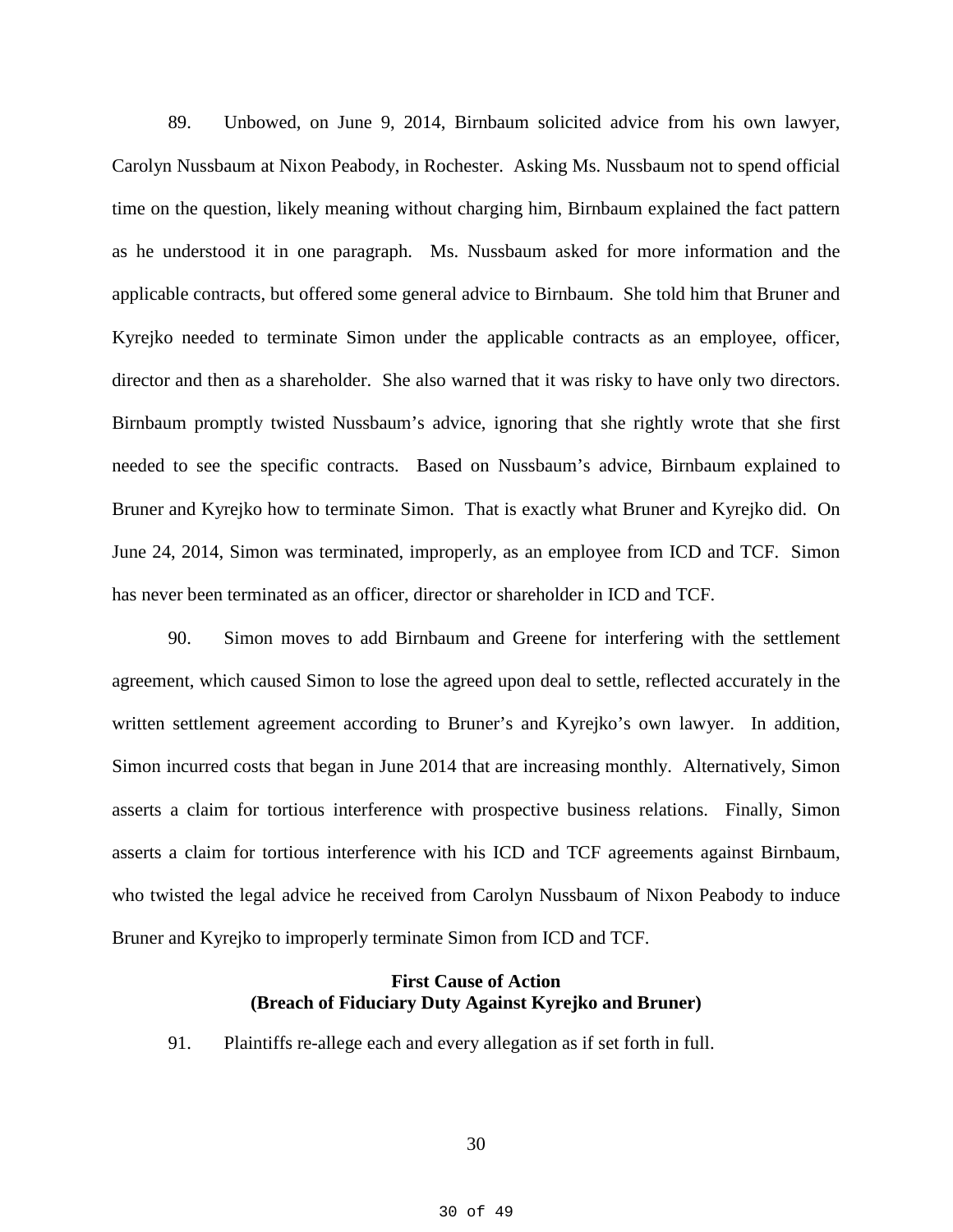92. Together Kyrejko and Bruner, as majority shareholders, directors and corporate officers in The City Foundry and Industry City Distillery, owed Simon and Dr. Simon, fiduciary duties, including duties of loyalty and care. Defendants breached their fiduciary duties to plaintiffs by putting their own personal interests ahead of the corporate interests of all shareholders, founders and Note holders.

93. Specifically, Kyrejko and Bruner conspired to force out other founders for their own personal gain. In so doing, they increased their personal stakes in both The City Foundry and Industry City Distillery by: (1) eliminating the voting rights of Watts in order to control the management of The City Foundry and Industry City Distillery; (2) eliminating Watts and Hames' participation and influence in the business to increase their shares in both entities; (3) threatening to transfer the intellectual property owned by Industry City Distillery to The City Foundry; (4) attempting to eliminate Simon's voting right and reducing his share of ownership in each entity; (5) engaging in corporate waste of the money from Dr. Simon's \$150,000 Note; (6) engaging in corporate waste and abuse with respect to Simon and the money he loaned and advanced to ICD and TCF; and (7) attempting to dishonor Dr. Simon's right to convert his Note and devaluing his interest in Industry City Distillery.

94. Each of Kyrejko's and Bruner's actions was taken without fully disclosing to other founders the fact that Kyrejko and Bruner were raising investment capital, not for the benefit of all shareholders in The City Foundry and Industry City Distillery, but in furtherance of their scheme to take over the business and oppress the minority shareholders by substantially defeating expectations that, objectively viewed, were both reasonable under the circumstances and were central to the Simons' decision to join the venture.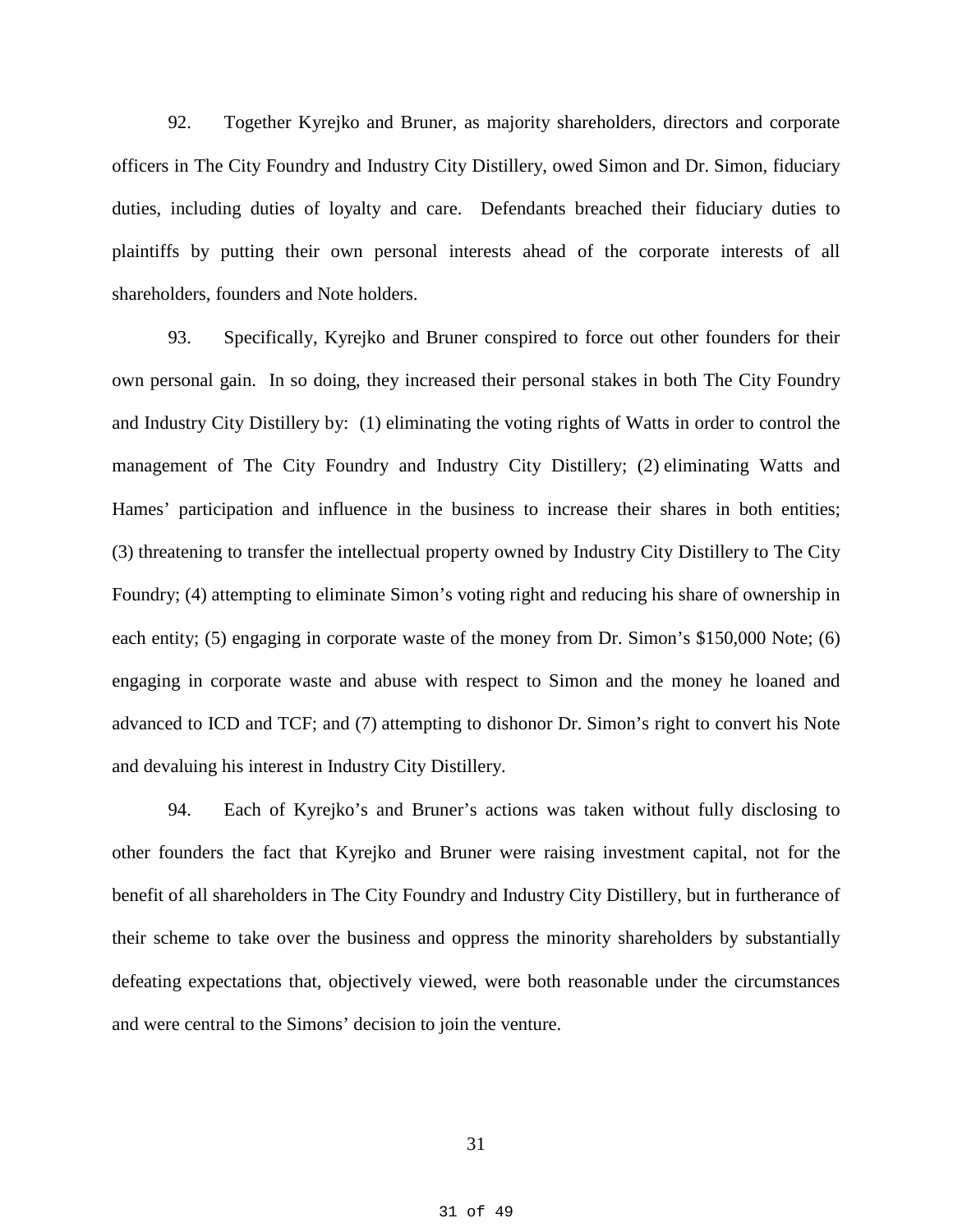95. Despite his obligation to put the rights of Industry City Distillery ahead of his own, Kyrejko deliberately sabotaged the business of Industry City Distillery because he did not want all co-founders to share in its success. Kyrejko deliberately: (a) failed to focus on his primary objective, producing vodka to meet the demand of company customers; (b) failed to disclose to Industry City Distillery and Simon the complete process that he claimed to have invented; (c) failed to train any Industry City Distillery employee hired solely to aid Kyrejko in increasing production of Industry City Distillery Vodka; (d) ignored his lab assistant, treating her unprofessionally until he drove her from the business; and (e) drove away numerous other employees, and an intern.

96. Defendants were faithless servants with respect to the business and affairs of The City Foundry and Industry City Distillery. Kyrejko and Bruner are personally liable to plaintiffs for their intentional conduct, consistent with New York law.

97. As a direct and proximate result of defendants' breach of their fiduciary duties to plaintiffs, plaintiffs suffered (and continue to suffer) injury and damage in an amount to be determined at trial. Plaintiffs will seek all damages allowable under the faithless servant doctrine and exemplary damages for defendants' intentional conduct.

## **Second Cause of Action (Fraud in the Inducement Against Kyrejko)**

98. Plaintiffs re-allege each and every allegation as if set forth in full.

99. From March 2011 through June 21, 2011, Kyrejko made a series of false and misleading statements and omissions of material fact to induce Simon to enter into The City Foundry Shareholders Agreement. These misstatements and omissions include:

> a. From March 2011 through June 21, 2011, Kyrejko overstated the method he claimed to have invented to distill vodka using beet sugar.

> > 32

32 of 49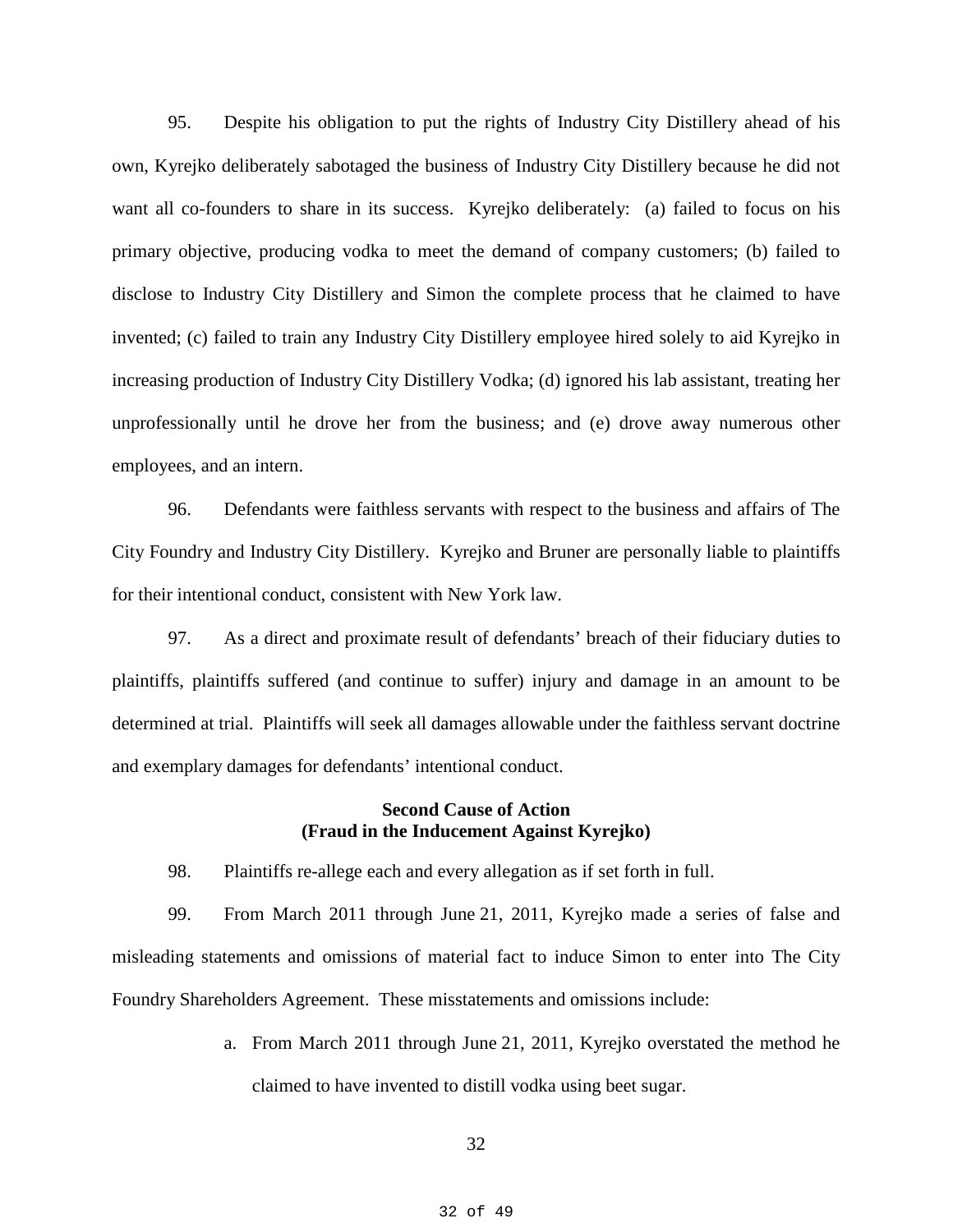- b. From March 2011 through June 21, 2011, Kyrejko overstated his ability to produce vodka in a timely manner.
- c. On June 21, 2011, Kyrejko misrepresented that Simon's ownership in The City Foundry would not be diluted below 10%.

100. Kyrejko never had any intention of accurately representing the true nature of the methods he used to ferment, distill and produce vodka. Instead, Kyrejko made these false representations with the intention that Simon would rely on them and enter into the Shareholders Agreement.

101. Simon justifiably relied on Kyrejko's statements by, among other things, contributing \$60,000 to The City Foundry, loaning The City Foundry an additional \$60,000, working to secure a physical space for The City Foundry, arranging for corporate counsel to advise The City Foundry and obtaining the appropriate liquor licenses for The City Foundry.

102. As a direct and proximate result of Kyrejko's fraud in the inducement in the execution of the Shareholders Agreement, Simon suffered (and continues to suffer) injury and damage in an amount to be determined at trial. Simon will seek exemplary damages for defendant's fraud.

## **Third Cause of Action (Fraud Against Kyrejko and Bruner)**

103. Plaintiffs re-allege each and every allegation as if set forth in full.

104. Beginning in the fall of 2013 and continuing to this day, Kyrejko and Bruner have omitted and concealed material facts from plaintiffs to ensure that plaintiffs were unaware of defendants' attempts to take over The City Foundry and marginalize Industry City Distillery. Defendants' omissions include: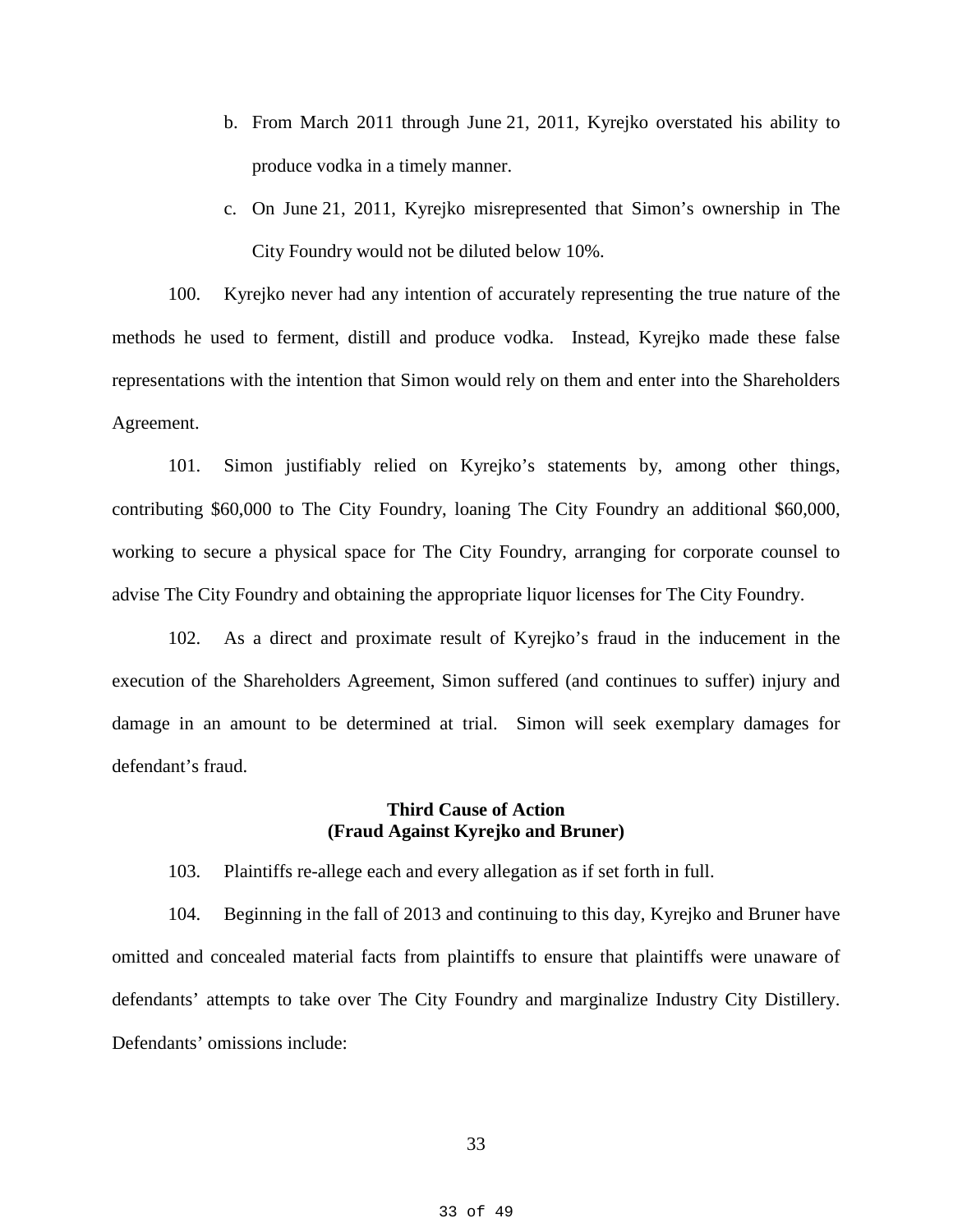- a. In December 2013, defendants drove Watts and Hames from both The City Foundry and Industry City Distillery without revealing to Simon that: They droves Watts and Hames out of the business in order to gain a majority foothold in both The City Foundry and Industry City Distillery and that they planned to force out Simon as well.
- b. On December 7, 2013, defendants objected to Dr. Simon's attempt to convert his Note into shares of Industry City Distillery, while at same time failing to repay the Note, all the while concealing their plan to transfer Industry City Distillery's intellectual property to The City Foundry and raise money to divide the two businesses and marginalize Simon's and Dr. Simon's interest in Industry City Distillery.
- c. On December 24, 2013, defendants made a proposal to Simon to separate his involvement from The City Foundry, while transferring Industry City Distillery's intellectual property to The City Foundry, without revealing that Kyrejko and Bruner were raising money to continue the business without Simon.
- d. In April 2014, Kyrejko and Bruner agreed to settle this dispute.

105. Defendants never had any intention of honoring their duty to disclose to Simon and Dr. Simon the omitted and concealed facts because defendants' true intention was to take over The City Foundry and marginalize Industry City Distillery, at the expense of Simon and Dr. Simon. Defendants also never any attention to honor their promise to resolve this dispute.

106. Given the unilateral nature of the fraud, plaintiffs' reliance is presumed to be reasonable because plaintiffs were precluded from taking any action to stop defendants from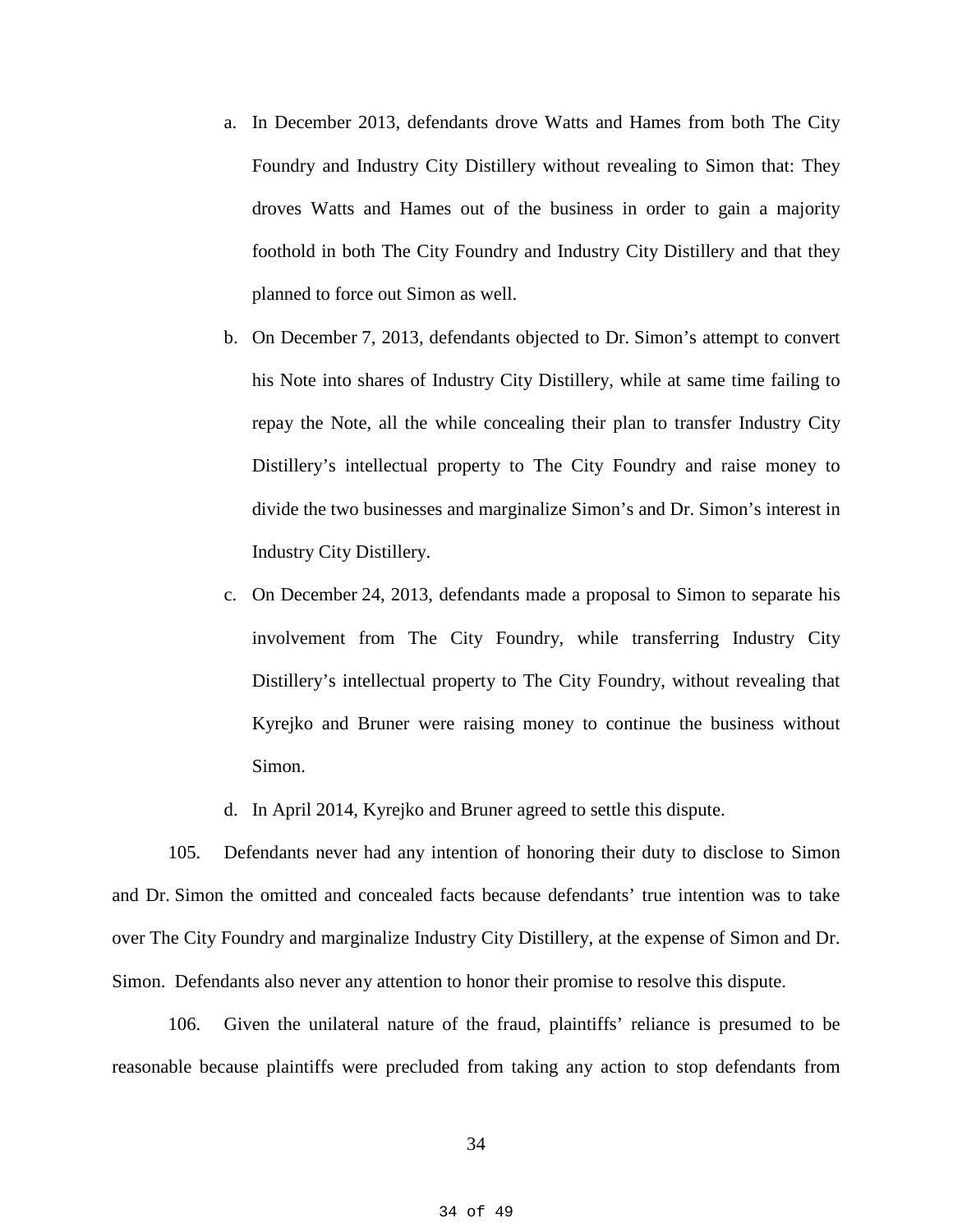forcing their partners out and secretly raising money to benefit the entity they controlled. The facts underlying plaintiffs' fraud claim were exclusively known to defendants, at all relevant times and defendants precluded plaintiffs from discovering them.

107. As a direct and proximate result of defendants' fraud, plaintiffs suffered (and continue to suffer) injury and damage in an amount to be determined at trial. Plaintiffs will seek exemplary damages for defendants' fraud.

## **Fourth Cause of Action (Civil Conspiracy Against Dave Kyrejko, Bruner and Andrew Kyreyko to Commit Fraud, Breach of Fiduciary Duty and Tortious Interference)**

108. Plaintiffs re-allege each and every allegation as if set forth in full.

109. Defendants have engaged in and continue to engage in a civil conspiracy against plaintiffs.

110. The objective of the conspiratorial acts was to use The City Foundry and Industry City Distillery for their own personal gain and oppress the minority shareholders. Kyrejko, acting in concert with Bruner, engaged in a series of unlawful, overt acts, including but not limited to: (1) forcing out of The City Foundry and Industry City Distillery Watts and Hames, (2) attempting to force out of The City Foundry and Industry City Distillery Simon, (3) failing to honor Dr. Simon's attempt to convert his note into Industry City Distillery shares, or be repaid in full; and (4) raising money to control The City Foundry without the involvement of any other founders, at the expense of Industry City Distillery.

111. Scheming with Andrew Kyrejko, Brunner and Kyrejko contrived a pretext to terminate Peter Simon from ICD and TCF. This scheme is revealed by a series of emails in January 2013. Andrew Kyrejko deliberately interfered with Simon's ICD and TCF contracts.

112. Kyrejko's, Bruner's and A. Kyrejko's conduct was in furtherance of their objective to eliminate Peter Simon from The City Foundry and Industry City Distillery and wrest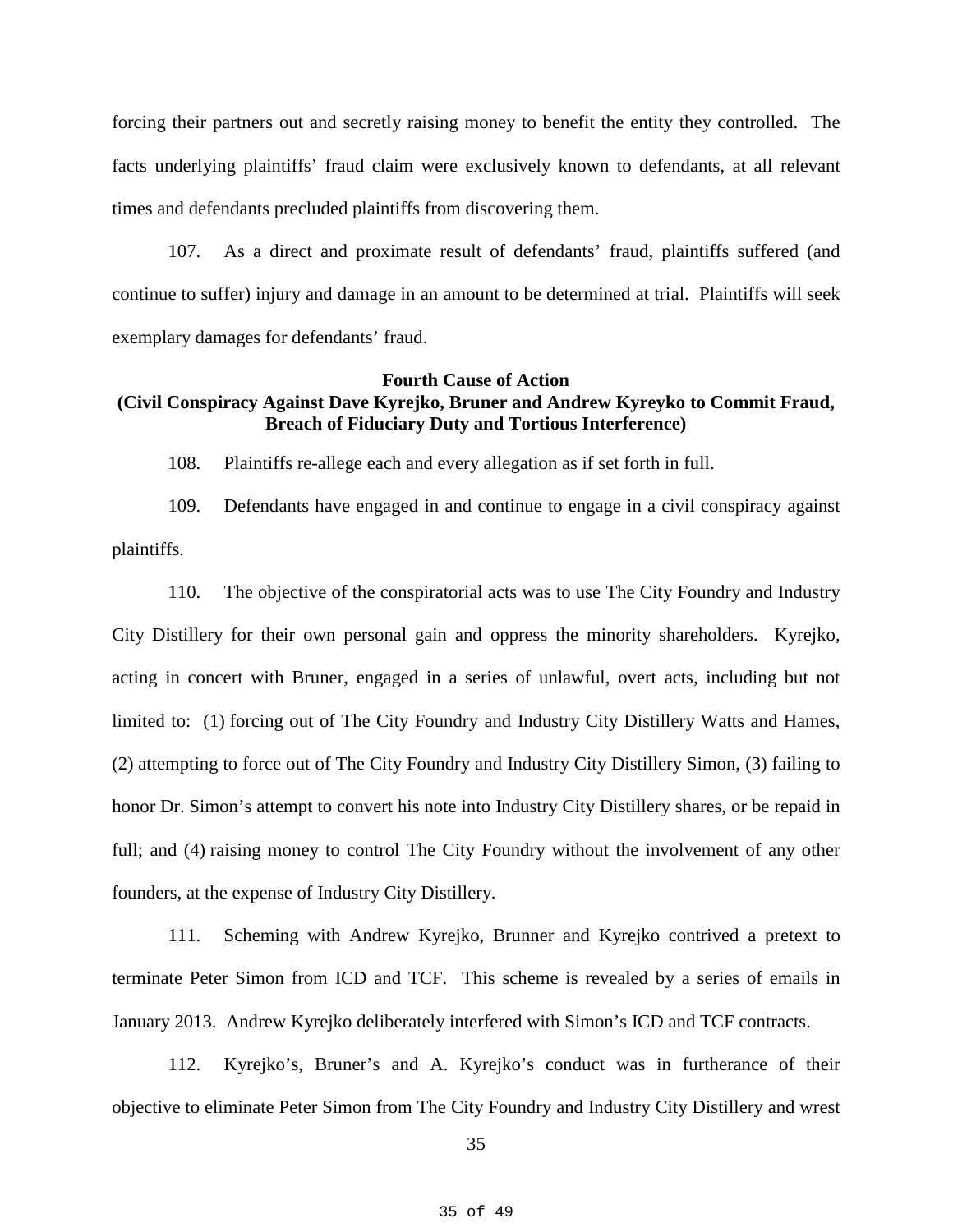control of TCF and ICD from all other co-founders for their own personal gain. The civil conspiracy was in furtherance of the fraud, breach of fiduciary duty and tortious interference.

113. As a direct and proximate result of defendants' civil conspiracy, plaintiffs suffered (and continue to suffer) injury and damage in an amount to be determined at trial. Plaintiffs will seek exemplary damages for defendants' conspiracy to commit fraud and breach, fiduciary duty and tortious interference.

## **Fifth Cause of Action (Quantum Meruit Against The City Foundry and Industry City Distillery, Inc.)**

114. Plaintiffs re-allege each and every allegation as if set forth in full.

115. Simon performed in good faith numerous services on behalf of The City Foundry and Industry City Distillery. Defendants freely accepted the services with the understanding that Simon was to remain a founder, shareholder and employee, or be fairly compensated.

116. Simon is entitled to the reasonable value of the services performed on behalf of The City Foundry and Industry City Distillery, from January 2011 to today.

117. As a direct and proximate result of defendants' actions, Simon suffered (and continues to suffer) injury and damage in an amount to be determined at trial.

## **Sixth Cause of Action (Defamation Per Se Against Kyrejko and Bruner)**

118. Plaintiffs re-allege each and every allegation as if set forth in full.

119. In roughly June of 2014, defendant Kyrejko attacked Simon in his professional capacity to Scott Rosenbaum ("**Rosenbaum**"), of T. Edwards Wines. Rosenbaum testified that, at some point after June of 2014, Kyrejko told him that Simon had been "inept" at his job, and "not forthcoming" with ICD and TCF documents. Kyrejko falsely branded Simon a liar and an incompetent professional to Rosenbaum, a third party.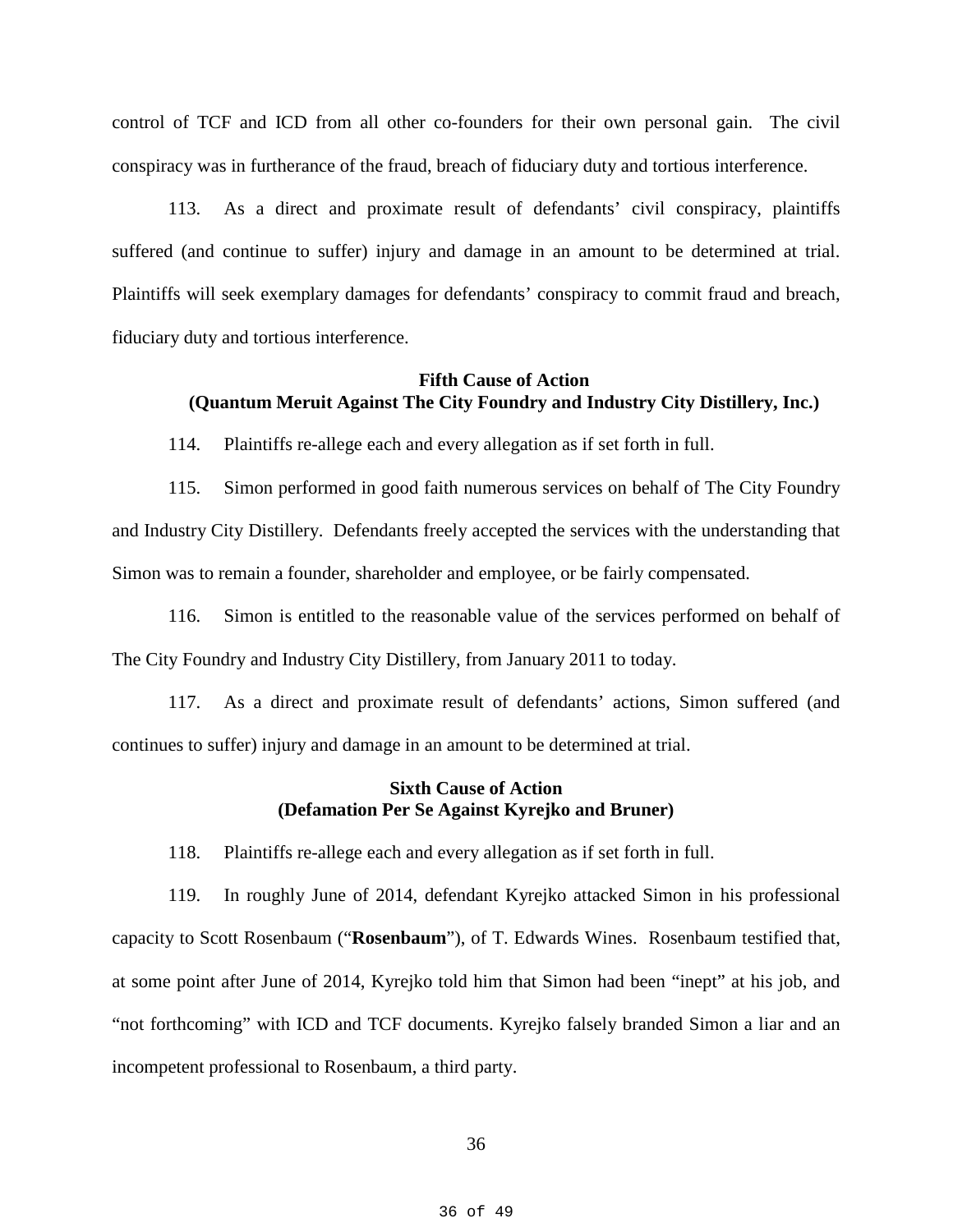120. These statements are defamation *per se* because they maliciously impugn Simon's business reputation and practices in his trade or profession.

121. As a direct and proximate result of defendant's defamation, plaintiff Simon suffered (and continues to suffer) injury and damage in an amount to be determined at trial. Plaintiffs will seek exemplary damages for defendant's defamation.

## **Seventh Cause of Action (Breach of Contract and Breach of the Duty of Good Faith and Fair Dealing Against The City Foundry and Industry City Distillery, Inc.)**

122. Plaintiffs re-allege each and every allegation as if set forth in full.

123. As of March 9, 2012, two agreements, The Industry City Distillery Inc. Founders Agreement and The City Foundry Inc. Founders Agreement, were signed by Simon. Simon performed all of his obligations under both agreements. Yet, defendants purported to terminate Simon's employment at TCF and ICD in June 2014. The termination was entirely pretextual. Simon has stood ready, willing and able to work at ICD and TCF since June 2014.

124. Separately, on September 12, 2014, Simon was presented with a "Notice of Termination and Repurchase Notice" purporting to "confirm" that Simon was terminated from The City Foundry on June 24, 2014, and attempting to repurchase Simon's "unvested 50 shares of common stock." Simon contested the validity of: the termination, the attempt to repurchase his shares and demanded that any purported "closing" be postponed until this dispute is resolved. Defendants refused.

125. On October 20, 2014, Simon was presented with a "Notice of Termination and Repurchase Notice" purporting to "confirm" that Simon was terminated from Industry City Distillery on June 24, 2014, and attempting to repurchase Simon's "unvested 555.74 shares of common stock" of the ICD Founders Agreement. Again, Simon contested the validity of the Notice and demanded that the purported "closing" be postponed. Defendants again refused.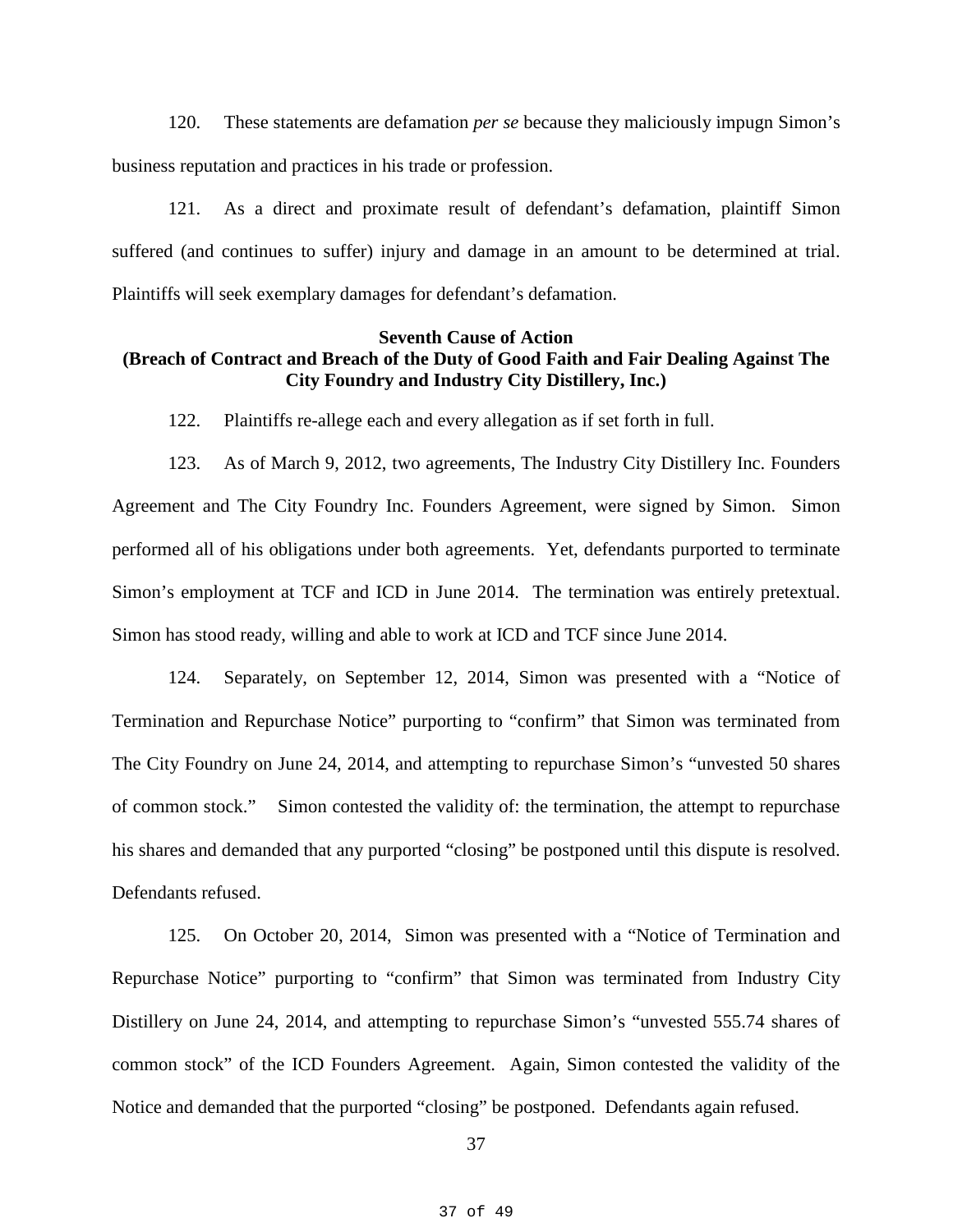126. By defendants' actions, eliminating the original co-founders in ICD and TCF, a "change of control" as defined under Section 2(b) of the ICD and TCF Founders Agreement, occurred. All of Peter Simon's TCF and ICD shares vested.

127. All of defendants' actions following the improper termination of Simon violate Section 9 of both the ICD and TCF contract, as neither agreement contemplated management of ICD and TCF without at least three out of five of the original co-founders managing ICD and TCF.

128. Inherent in every contract in the State of New York is an implied covenant of good faith and fair dealing. The covenant includes the assurance that a party to the contract will not take measures to undermine the other contracting party's ability to appreciate the benefits of the contract.

129. Defendants, without an honest belief that Simon had done anything to warrant termination, purported to terminate him from ICD and TCF in June 2014. Defendants' attempts to buy back Simon's shares violated Section 2 of both the ICD and TCF Agreements, and were done without an honest basis to do so, as their actions resulted in a "change of control" in both ICD and TCF. Every action taken by defendants following the termination of Simon is *ultra vires*, as the ICD and TCF Agreements require the participation of three out of five of the original co-founders. Defendants' bad faith and malicious misconduct constitutes a violation of the implied covenant of good faith and fair dealing contained in the ICD and TCF Founders Agreements.

130. As a direct and proximate result of defendants' breach, Simon suffered and continues to suffer injury and damage in an amount to be determined at trial.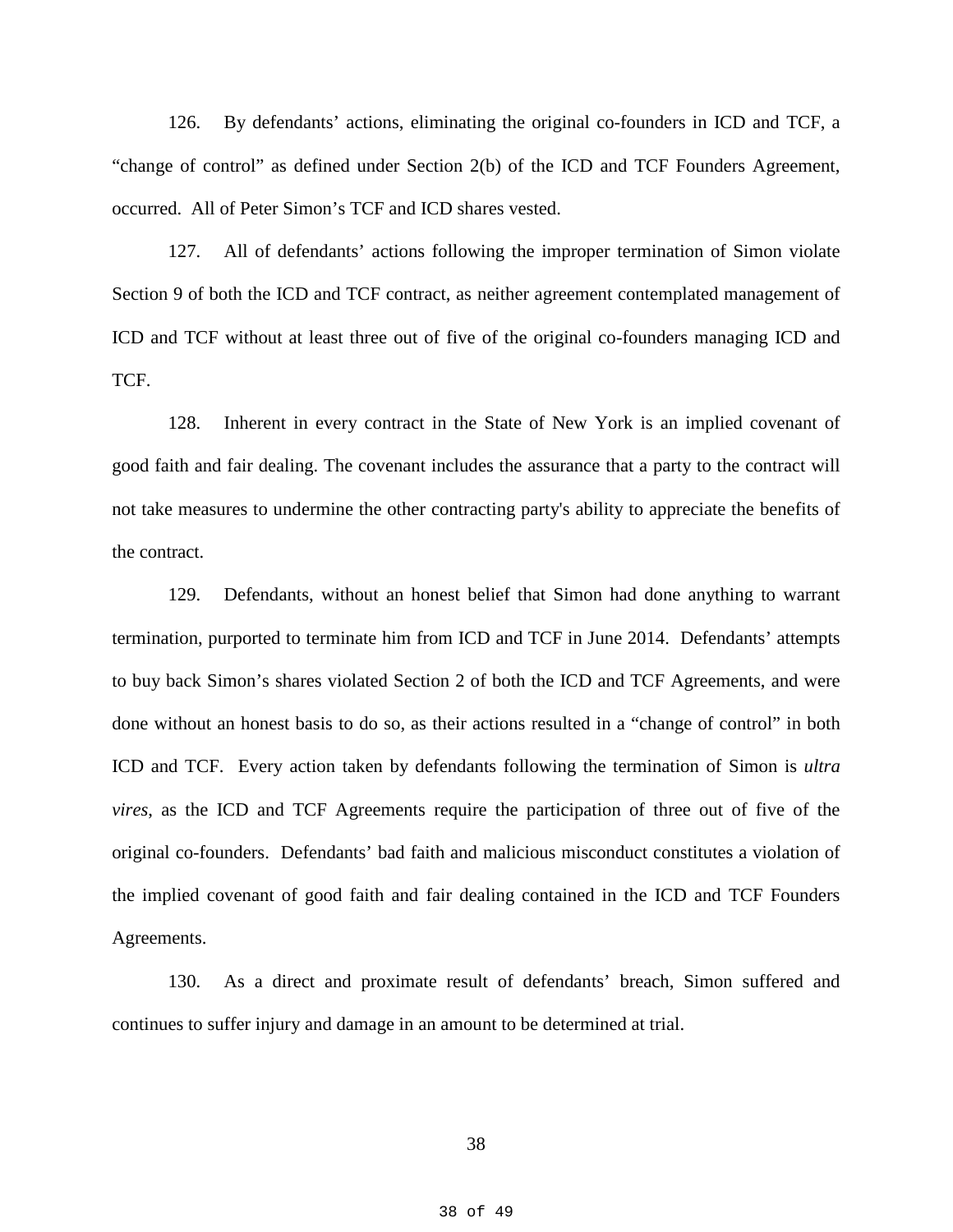## **Eighth Cause of Action (Declaratory Judgment Against The City Foundry)**

131. Plaintiffs re-allege each and every allegation as if set forth in full.

132. On October 15, 2014, defendants took the position that they did not own a spinoff of TCF, called Brooklyn Cider Works. Yet, there are numerous documents, including corporate records filed with New York State and an email from TCF's in-house lawyer identifying Brooklyn Cider Works as being owned by TCF.

133. Still, an actual controversy has arisen over its ownership. Brooklyn Cider Works has unresolved debts and liabilities for which defendants are responsible. Defendants' attempts to saddle Peter Simon with Brooklyn Cider Work's debt is improper.

134. Plaintiff Peter Simon seeks a declaratory judgment that The City Foundry owns Brooklyn Cider Works.

## **Ninth Cause of Action Tortious Interference With Contract And Prospective Business Relations**

135. Plaintiffs re-allege each and every allegation as if set forth in full.

136. Effective March 9, 2012, Simon signed the ICD and TCF Founders Agreements. As a founder, officer, board member, director, shareholder, and employee of ICD and TCF, Simon had numerous rights, including voting on management decisions of the companies.

137. David Kyrejko's younger brother, defendant Andrew Kyrejko, was not a founder, officer, or employee of either ICD or TCF. He was an independent consultant who signed a 12 day contract on February 20, 2013, during which time his responsibilities were limited to providing "consulting services." A. Kyrejko was aware of Peter Simon's contracts with both ICD and TCF and his role as a co-founder in both entities. In fact, Simon signed A. Kyreyko's consultancy agreement on behalf of both ICD and TCF.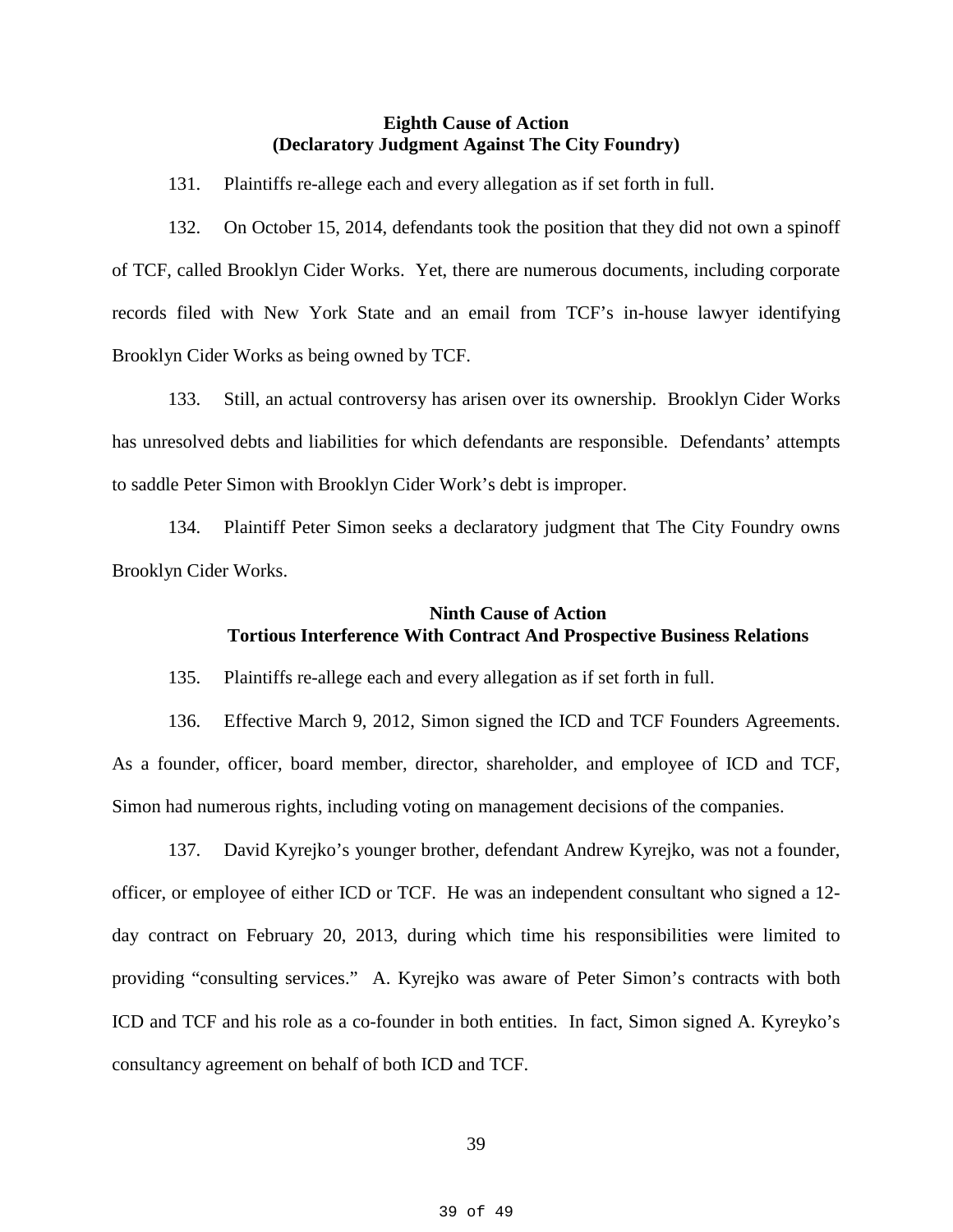138. Nowhere in A. Kyrejko's agreement with ICD and TCF was he permitted to evaluate Simon's job performance or insert himself into management decisions of ICD and TCF. Yet, in January 2014 that is exactly what A. Kyrejko did. In emails to Simon, copying Bruner and Kyrejko dated January 10, 2014, A. Kyrejko used the pretext of a draft version of a market plan -- circulated by Simon to defendants Bruner and David Kyrejko -- to interfere with Simon's ICD and TCF contracts, inserting himself into management decisions about Simon's job performance as though Simon reported to A. Kyrejko.

139. In the emails, A. Kyrejko accused Simon of circulating a plan that was "too premature and too fragmented," while telling defendant Bruner that it was a "privilege" to review his ideas. A. Kyrejko berated Simon, claiming that Simon has not "learned from your surroundings, previous experiences ... your colleagues." A. Kyrejko also said: "No version of any marketing plan (or any other type of strategic plan) presented by you can be taken seriously or given the green light" unless Simon would "plan to improve the way you work (and track your progress)." Andrew Kyrejko made sure to mention to Simon that the other defendants, including his older brother, "can stand by ... the work they've done." The entire email exchange was a pretextual farce.

140. Still, Simon defended himself. He asserted that the marketing plan was a draft and just a "placeholder" for his thoughts. Simon further asserted that "it seems apparent that no one understands what a draft is or how to give feedback that isn't a broad attack on my character, ideas or abilities." Andrew Kyrejko then asked Simon: "Do you think I gave you advice so you could squander it entirely?"

141. A. Kyrejko wrote: "Sorry that we're not going to hold your hand and lay it out clear as day." As a consultant A. Kyrejko was hired to work for Simon. Instead, he deliberately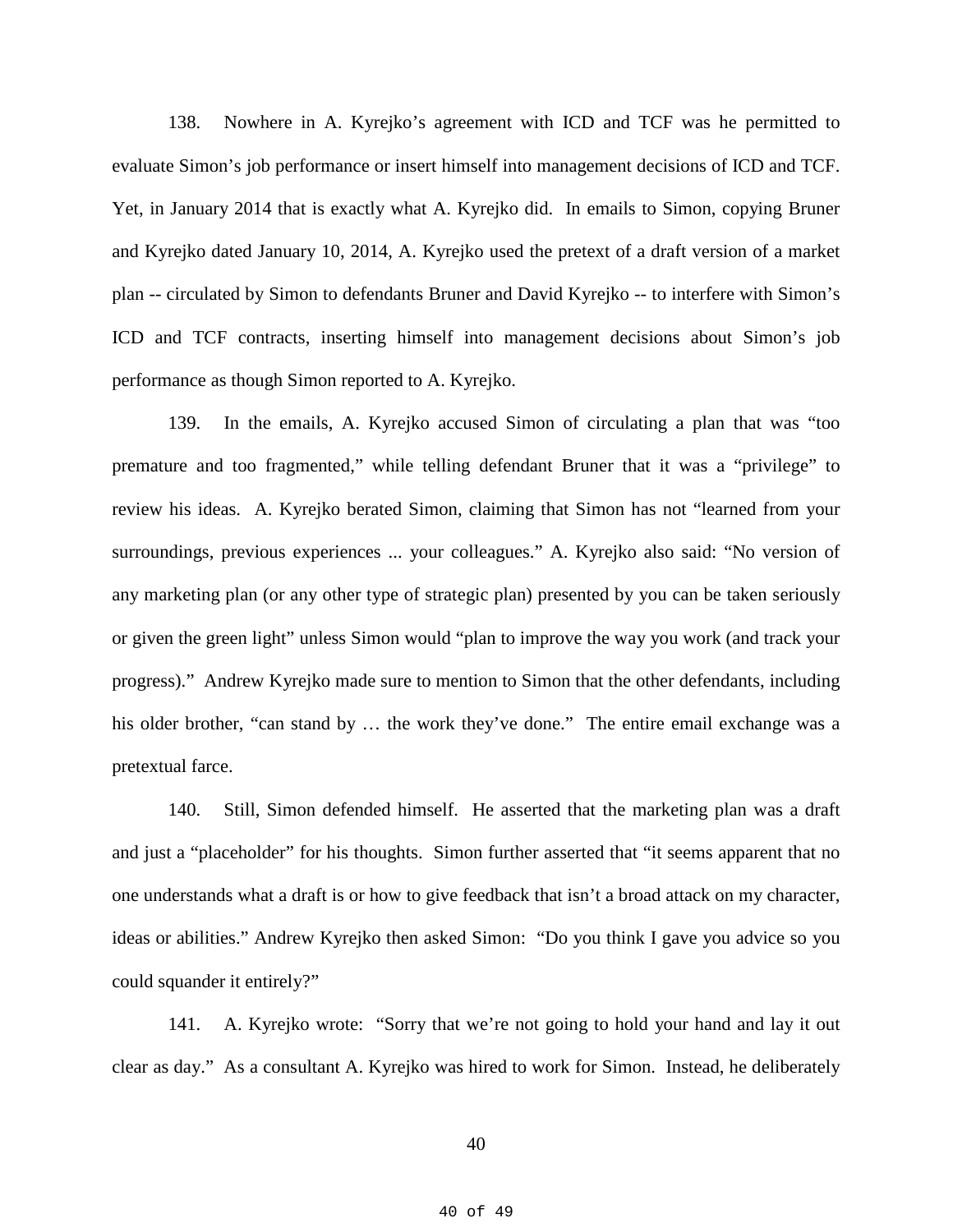interfered with the management of the business of ICD and TCF in order to further defendants Kyrejko's and Bruner's plan to eliminate Simon from ICD and TCF, about which A. Kyrejko undoubtedly knew. The emails created a further division between Simon and Bruner and Kyrejko, leading to the pretextual termination of Simon from ICD and TCF. In so doing, A. Kyrejko ignored the management structure of ICD and TCF and maliciously and fraudulently interfered with Simon's ICD and TCF contracts by misrepresenting Simon's job performance to defendants Kyrejko and Bruner, with intent to harm Simon by contributing to his termination from ICD and TCF, and depriving him of future business and profits.

142. As a direct and proximate result of defendant Andrew Kyrejko's actions, Simon suffered (and continues to suffer) economic injury and damage in an amount to be determined at trial.

#### **Tenth Cause of Action**

# **(Breach of the Settlement Agreement and Breach of the Duty of Good Faith and Fair Dealing Against Bruner, Kyrejko, The City Foundry and Industry City Distillery, Inc.)**

143. Plaintiffs re-allege each and every allegation as if set forth in full.

144. In late April 2014, at an in-person meeting between the parties and their respective counsel, the parties reached agreement on all material terms to settle their underlying dispute. Neither party reserved the right to revoke the settlement agreement they had agreed to, and, after reaching a settlement, the parties shook hands, a gesture Bruner testified means there is a deal.

145. Yet, almost immediately, Birnbaum and Greene began to counsel Bruner and Kyrejko to disavow the agreement that had been reached. In response, Bruner assured Birnbaum and Greene that defendants were following their advice. He wrote: "Currently all still negotiable, although we left with handshake on the previously mentioned terms. If we receive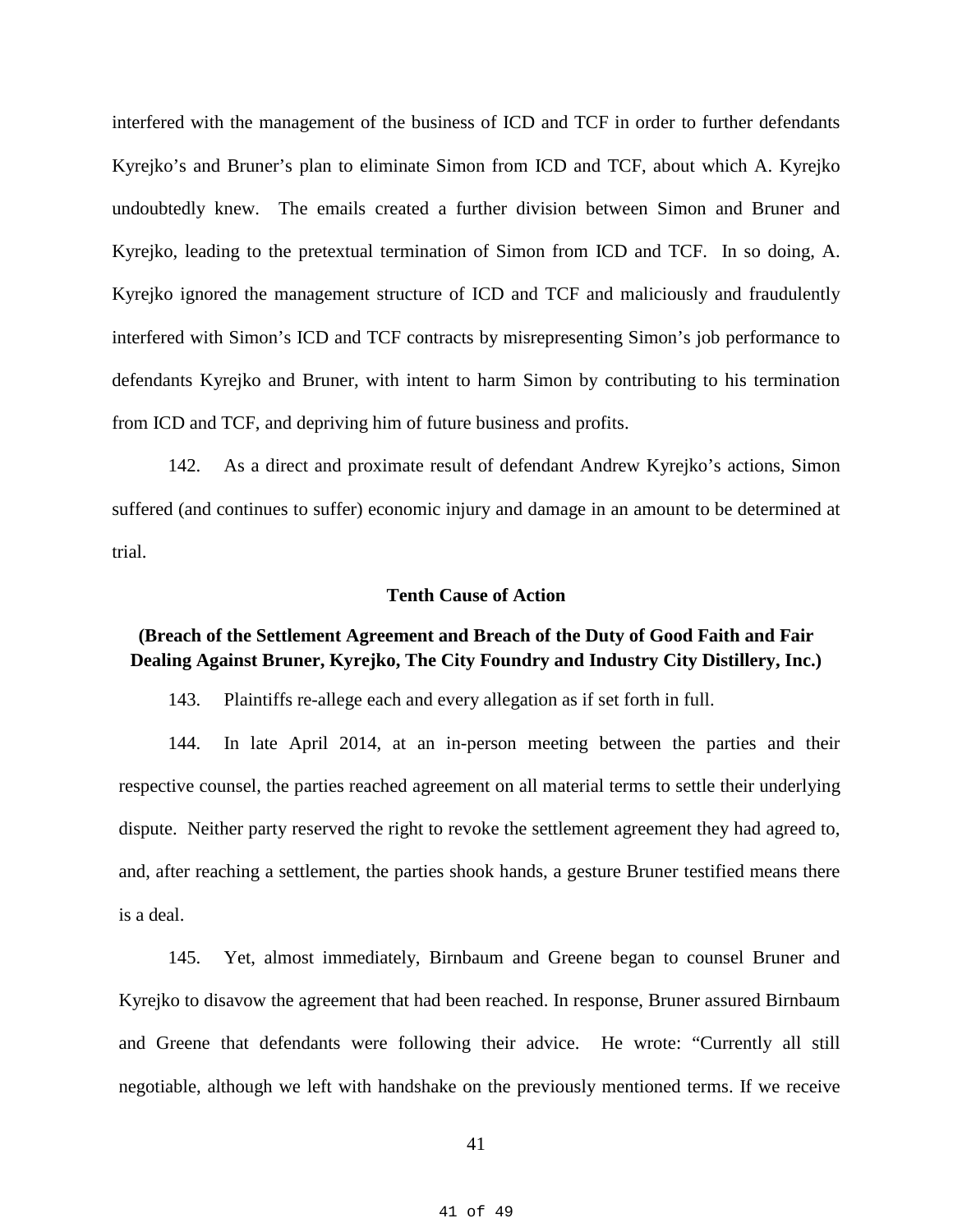something exactly as described that'll be one thing. They change any of the terms, then Yep, were back to square one (and we could be back to square one anyway at any point)."

146. On May 14, 2014, Simon's lawyer delivered the draft settlement agreement to defendants' lawyers. On May 23, 2014, Bruner copied his lawyer's advice and sent it to Greene, Birnbaum and Kyrejko; defendants' attorney had written that, "from my brief look at the settlement documents, they seem to reflect the handshake deal we made at the meeting."

147. One week earlier, however, Greene and Birnbaum had convinced Bruner and Kyrejko to dishonor the settlement agreement no matter how consistently the written papers reflected what had been previously agreed. Birnbaum wrote: "You shook hands on a general framework of what you understood and what you understood the Simons understood.… When in doubt blame the lawyers. You can say that you want to agree to some aspect but the lawyers won't let you."

148. Bruner responded to Birnbaum that he and Kyrejko had "zero intention of even opening a pen in the vicinity of these papers." Still, Bruner did not inform the Simons of his decision. Instead, he concluded that "everyone else is looking in one direction, and we've got some breathing room to strategize, build equipment, and to build our PR assets…."

149. On June 6, 2014, Bruner's and Kyrejko's lawyer sent the Simons' lawyer an email, which read in pertinent part: "Ira, after much thought David and Zach have decided not to move forward with the settlement agreement that was discussed."

150. Inherent in every contract in the State of New York is an implied covenant of good faith and fair dealing. The covenant includes the assurance that a party to the contract will not take measures to undermine the other contracting party's ability to appreciate the benefits of the contract.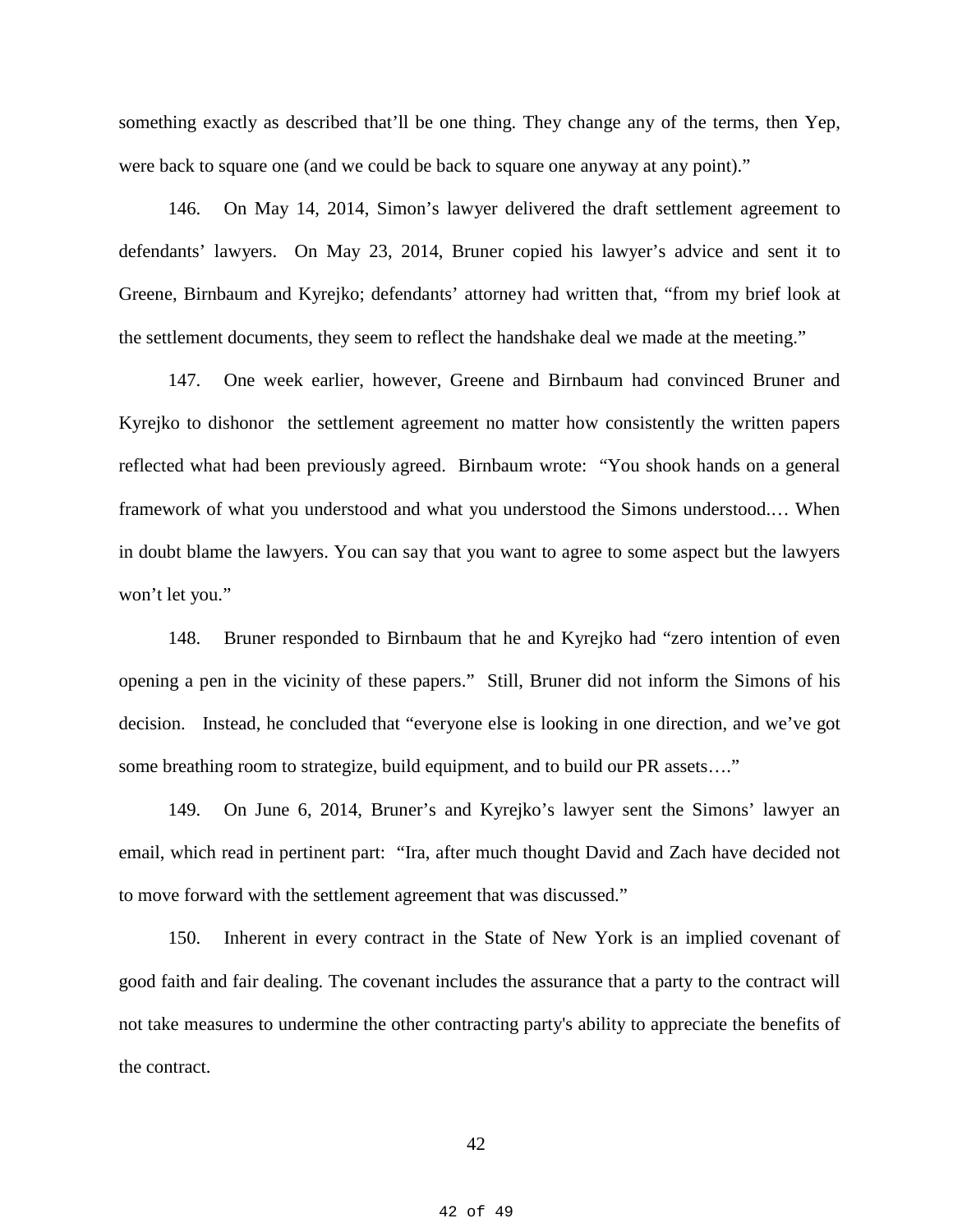151. Defendants, Bruner, Kyrejko, TCF and ICD, reached an agreement with plaintiffs regarding all material terms of a settlement in this action. Without an honest belief that the terms of the Settlement Agreement, when reduced to writing, differed from those the parties agreed to, defendants breached the Settlement Agreement. The breach was done without an honest basis to do so.

152. As a direct and proximate result of defendants' breach, plaintiffs suffered and continues to suffer injury and damages, including legal fees, in an amount to be determined at trial.

#### **Eleventh Cause of Action**

# **(Tortious Interference with the Settlement Agreement Against Jay Birnbaum and Ken Greene**

153. Plaintiffs re-allege each and every allegation as if set forth in full.

154. In late April 2014, Simon and defendants Bruner, Kyrejko, TCF and ICD reached agreement on all material terms to settle their underlying dispute. Neither party reserved the right to revoke the settlement agreement they had agreed to, and, after reaching a settlement, the parties shook hands, which Bruner testified is a gesture meant to signify that he intends to stand by a deal.

155. Birnbaum and Greene knew of the Settlement Agreement because Bruner sent it to them in February 2014. Yet, almost immediately, Birnbaum and Greene began to counsel Bruner and Kyrejko to disavow the agreement that had been reached.

156. Birnbaum wrote to Bruner and Kyrejko: "you shook hands on a general framework of what you understood and what you understood Simons understood.… When in doubt blame the lawyers. You can say that you want to agree to some aspect of the lawyers will let you."In a follow-up email, Birnbaum provided his view of motivation to encourage Bruner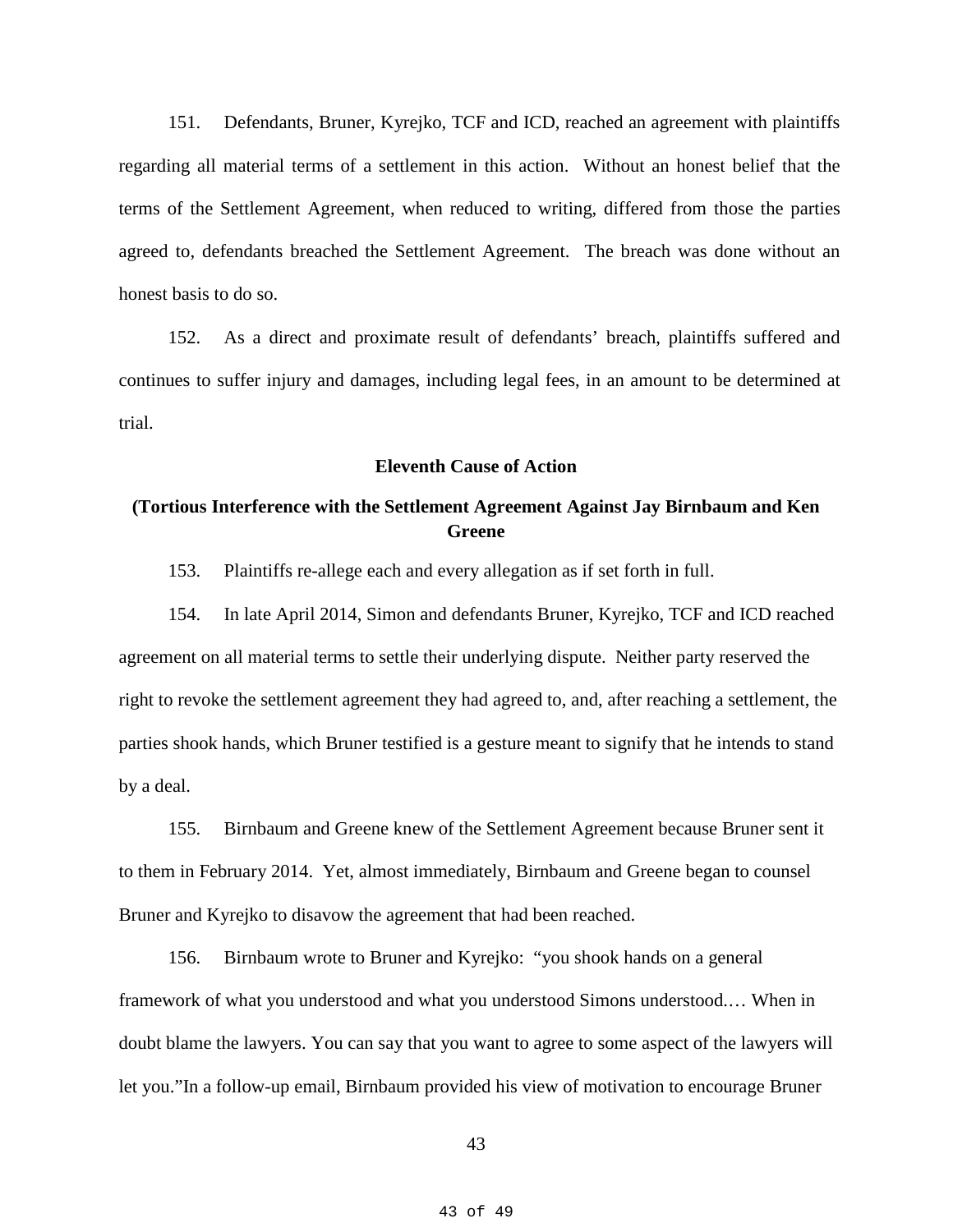and Kyrejko to disavow the settlement agreement. "Never, never forget the Simons are taking something from you," Birnbaum wrote, "it is your concern if you want to give it, but Peter has not earned the sweat off your \*\*\*\* so anything, anything that they get over the dead nuts obligation is to give it is taking it from you." Birnbaum wrote to Bruner and Kyrejko, as follows:

So, at least me, begs you, grovel to you – walk away from this deal. Don't even use it as an agenda to negotiate this further. This deal is awful. These papers are awful.

I think that it was the  $16<sup>th</sup>$  amendment to the Constitution that abolished slavery. These papers nullify the amendment as it pertains to you both personally. The Simons have you so locked up that I'm not even sure that you could get married and by that house with the white picket fence unless you buy it for cash and keep the house only in your wife's name. Really…

…Picture this… A 63-year-old fat man on his knees begging you to run, not walk away from this lien on your financial freedom.

157. Greene, for his part, agreed with Birnbaum. On May 20, 2014, Greene wrote, "Overall I agree with Jay's comments from last week." Greene then advised Bruner and Kyrejko to wait until they are sued to hire a litigator, not to terminate Simon from the companies but rather to reallocate his job duties at a Board Meeting and he concluded, "I'm glad you got to the point, recognizing that the Simons are unreasonable and will never be satisfied. The deal they want is far riskier than litigation!"

158. On June 6, 2014, Bruner's and Kyrejko's lawyer sent the Simons' lawyer an email, which read in pertinent part: "Ira, after much thought David and Zach have decided not to move forward with the settlement agreement that was discussed."

159. As a direct and proximate result of defendants Birnbaum and Greene's intentional interference with the Settlement Agreement, plaintiffs suffered (and continue to suffer) injury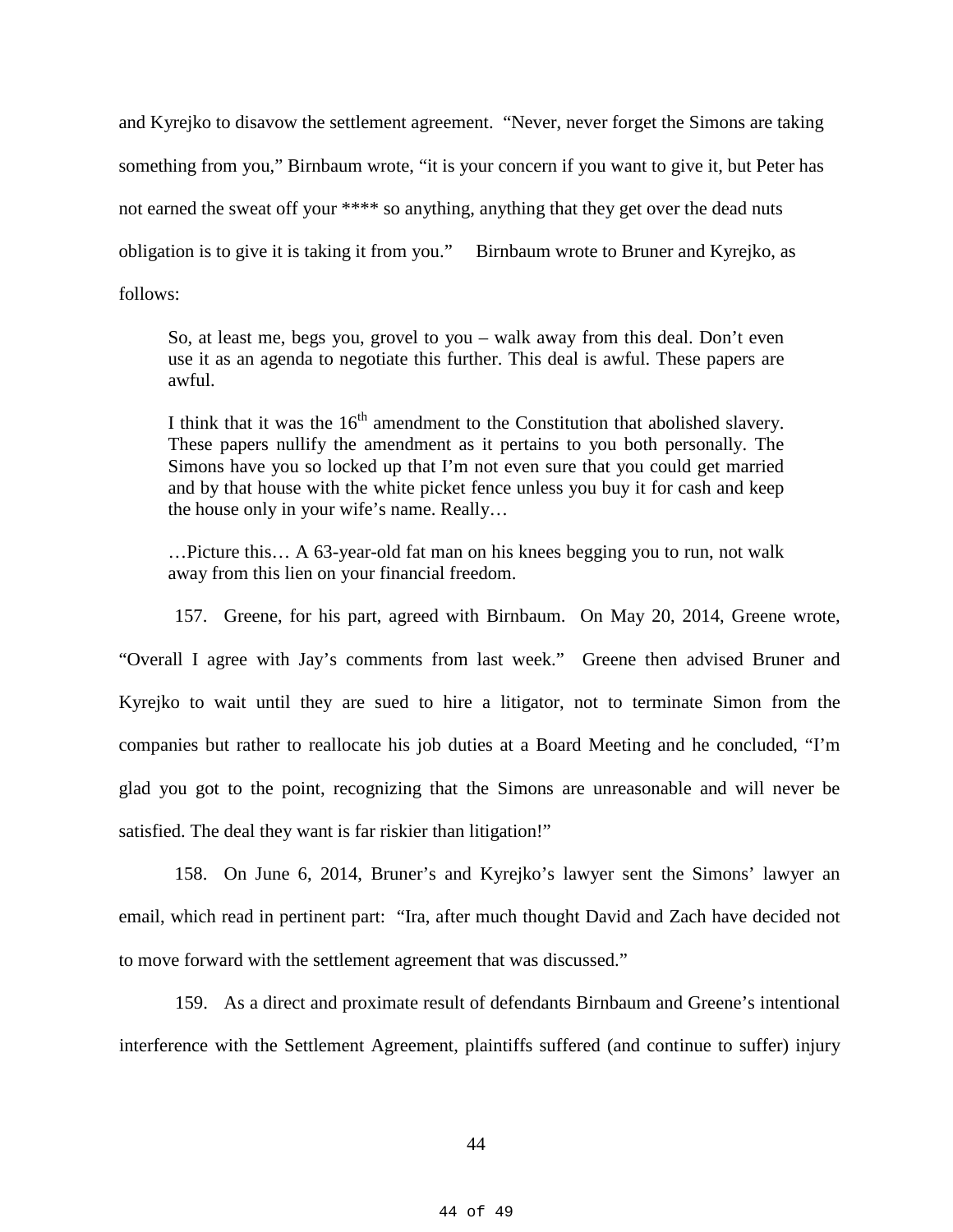and damage in an amount to be determined at trial. Plaintiffs will seek exemplary damages and attorney's fees for defendants' tortious interference.

## **Twelfth Cause of Action**

# **(In the Alternative, Tortious Interference with Prospective Economic Advantage Against Jay Birnbaum and Ken Greene)**

160. Plaintiffs re-allege each and every allegation as if set forth in full.

161. In late April 2014, following the handshake settlement reached by Simon and defendants Bruner, Kyrejko, TCF and ICD, Simon had a reasonable expectation of economic advantage that the underlying dispute between the parties would be settled.

162. Defendants Birnbaum and Greene had knowledge of Simon's expectation of economic advantage, as evidence in part by Birnbaum's email to Kyrejko, Bruner and Greene, stating "you shook hands on a general framework of what you understood and what you understood Simons understood."

163. Through wrongful means and without justification, defendants Birnbaum and Greene intentionally interfered with Simon's reasonable expectation of economic advantage. Over the course of several months, Birnbaum and Greene used malicious, defamatory language to disparage the Simons and Birnbaum counseled Bruner and Kyrejko to "set up" Simon by dishonestly accusing him of stealing to force him out of ICD and TCF, all in an effort to convince Bruner, Kyrejko, TCF and ICD to disavow the Settlement Agreement contemplated by the parties.

164. In the absence of Birnbaum's and Greene's intentional interference with the Settlement Agreement, defendants would have complied with the terms of the Settlement Agreement, and Simon would have realized its economic advantage.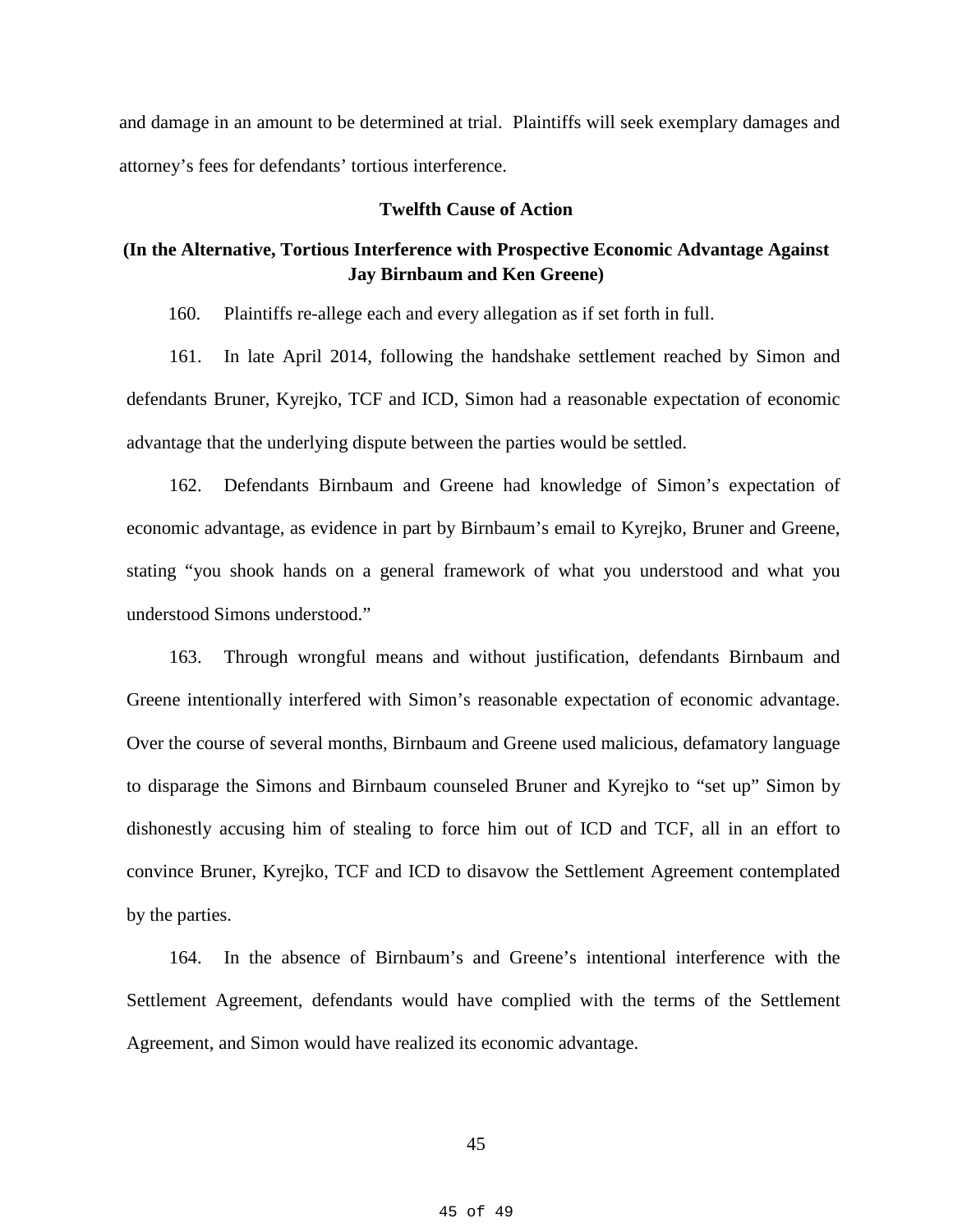165. As a direct and proximate result of defendants Birnbaum and Greene's intentional interference with the Settlement Agreement, plaintiffs suffered (and continue to suffer) injury and damage in an amount to be determined at trial. Plaintiffs will seek exemplary damages and attorney's fees for defendants' tortious interference.

### **Thirteenth Cause of Action**

### **(Tortious Interference with the ICD and TCF Agreements Against Jay Birnbaum)**

166. Plaintiffs re-allege each and every allegation as if set forth in full.

167. As of March 9, 2012, two agreements, The Industry City Distillery Inc. Founders Agreement and The City Foundry Inc. Founders Agreement, were signed by Simon. Simon performed all of his obligations under both agreements. Yet, defendants purported to terminate Simon's employment at TCF and ICD in June 2014. The termination was entirely pretextual. Simon has stood ready, willing and able to work at ICD and TCF since June 2014.

168. Birnbaum knew of the Founders Agreements because Bruner sent it to him February 2014. As early as February 2014, advised Bruner and Kyrejko to "set up" Simon to make it appear as if Simon left the companies of his own volition, and Birnbaum suggested that Bruner and Kyrejko falsely accuse Simon of stealing from ICD and TCF.

169. On June 9, 2014, Birnbaum solicited the advice of his own attorney as to how best to terminate Simon. Birnbaum's attorney requested more information and the applicable contracts, but Birnbaum twisted her response to induce Bruner and Kyrejko to terminate Simon, which they did on June 24, 2014.

170. Birnbaum intentionally procured a breach of the ICD and TCF Founders Agreements by convincing Bruner and Kyrejko to terminate Simon, improperly, as an employee from ICD and TCF. Simon has never been terminated as an officer, director or shareholder in ICD and TCF.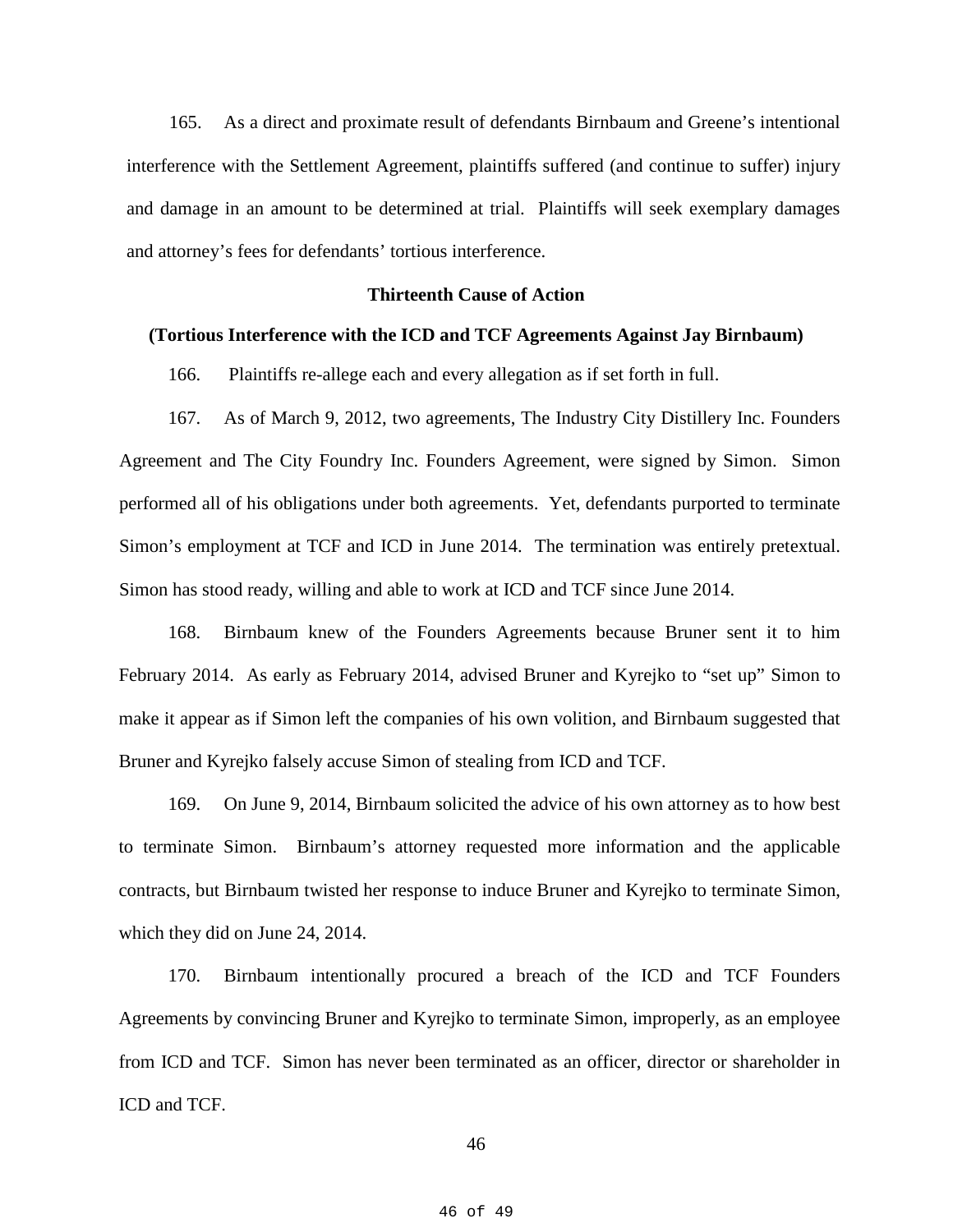171. As a direct and proximate result of defendants Birnbaum's intentional interference with the Founders Agreements, Simon suffered (and continues to suffer) injury and damage in an amount to be determined at trial. Plaintiffs will seek exemplary damages and attorney's fees for Birnbaum's tortious interference.

#### **Prayer for Relief**

WHEREFORE, plaintiffs demand judgment as follows:

- (a) As to Cause of Action One an award of damages for compensatory, actual and exemplary damages, including but not limited to, the diminished value of plaintiffs' The City Foundry and Industry City Distillery shares;
- (b) As to Cause of Action Two an award of damages for compensatory, actual and exemplary damages, including but not limited to, the diminished value of plaintiffs' The City Foundry and Industry City Distillery shares;
- (c) As to Cause of Action Three an award of damages for compensatory, actual and exemplary damages, including but not limited to, the diminished value of plaintiffs' The City Foundry and Industry City Distillery shares;
- (d) As to Cause of Action Four an award of damages for compensatory, actual and exemplary damages, including but not limited to, the diminished value of plaintiffs' The City Foundry and Industry City Distillery shares;
- (e) As to Cause of Action Five an award of damages for the reasonable value of Simon's services to The City Foundry and Industry City Distillery, from January 2011 to today;
- (f) As to Cause of Action Six an award for compensatory, actual and exemplary damages, including but not limited to, the harm to Peter Simon's business reputation;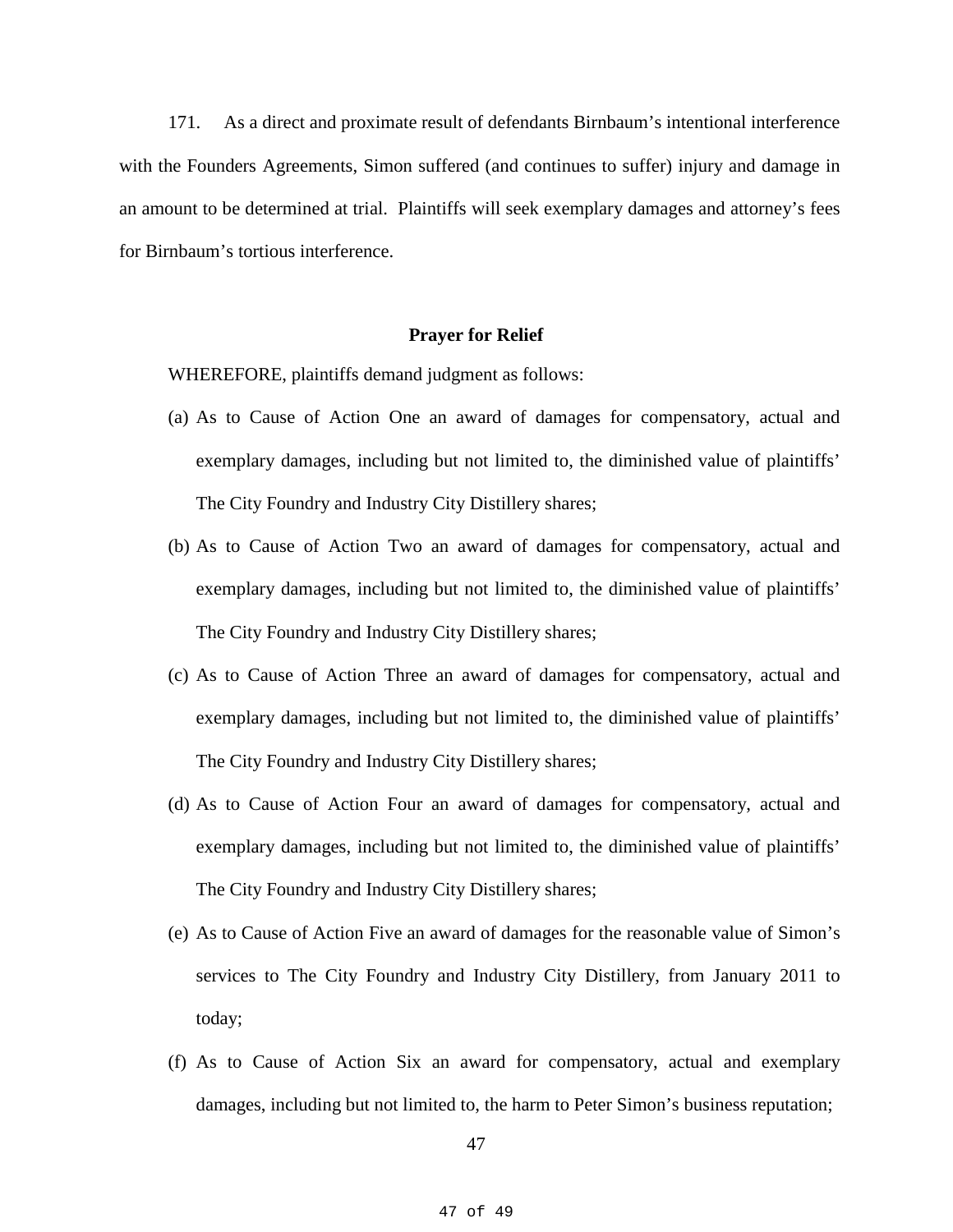- (g) As to Cause of Action Seven compensatory and actual damages for defendants attempts to improperly strip Peter Simon of his ICD and TCF shares and pretextual termination of him from ICD and TCF;
- (h) As to Cause of Action Eight a declaratory judgment that The City Foundry owns BCW;
- (i) As to Cause of Action Ninth an award for compensatory, actual and exemplary damages;
- (j) As to Cause of Action Ten an award of damages for compensatory, actual and exemplary damages, including but not limited to, the diminished value of plaintiffs' The City Foundry and Industry City Distillery shares;
- (k) As to Cause of Action Eleven an award of damages for compensatory, actual and exemplary damages, including but not limited to, attorney's fees related to defendants' tortious intereference;
- (l) As to Cause of Action Twelve an award of damages for compensatory, actual and exemplary damages, including but not limited to, attorney's fees related to defendants' tortious intereference;
- (m)As to Cause of Action Thirteen an award of damages for compensatory, actual and exemplary damages, including but not limited to, the diminished value of plaintiffs' The City Foundry and Industry City Distillery shares;
- (n) Statutory pre-judgment interest; and
- (o) All other relief that the Court deems just and proper.